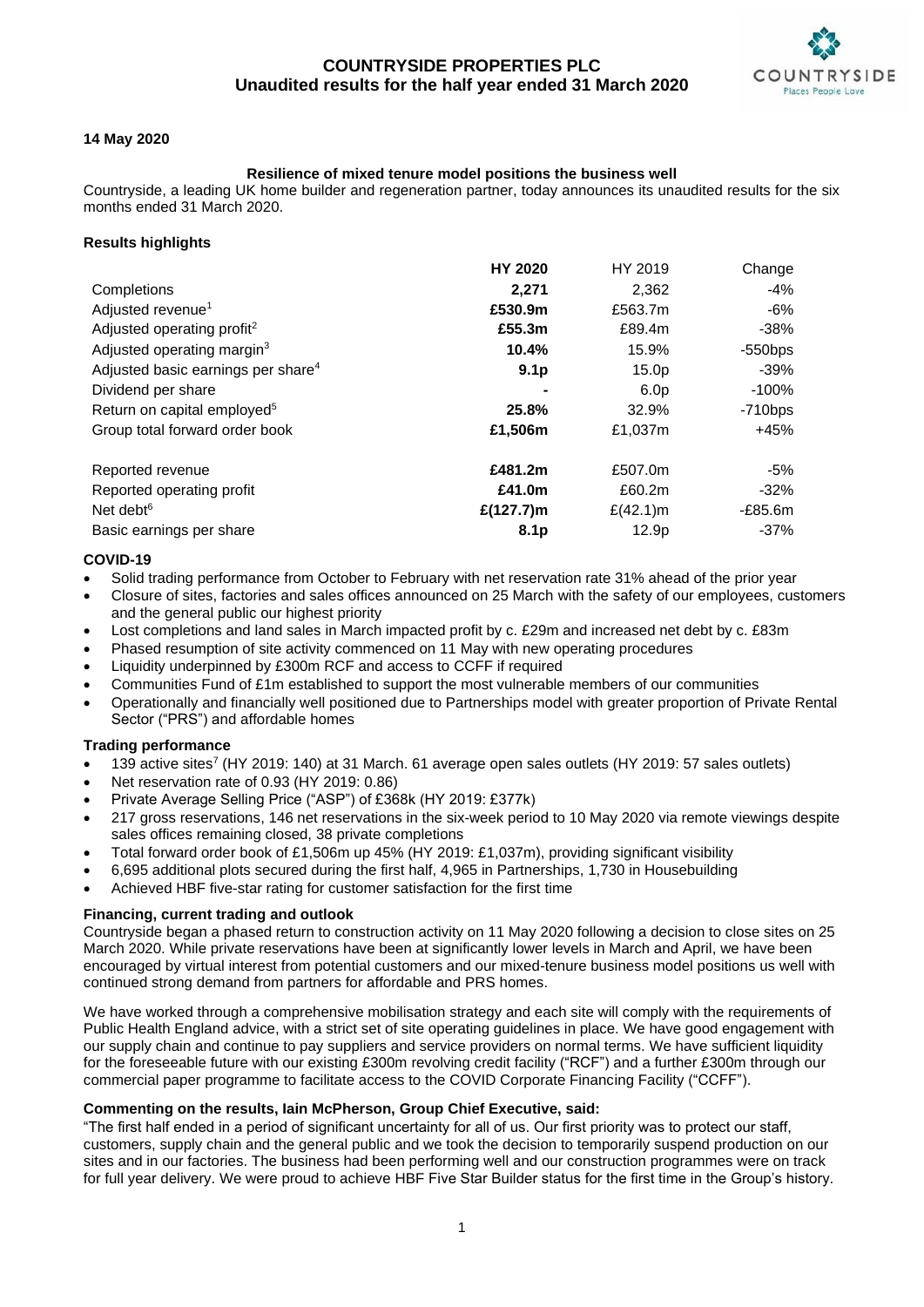As we move into the second half of the year, we have cautiously restarted construction on around 80% of our sites albeit with significantly reduced build rates as we adjust to new ways of working. We welcome the revised guidance from Government allowing anyone looking to move home to be able to do so. Whilst the market outlook remains highly uncertain, our resilient mixed-tenure business model and strong forward order book benefit us both operationally and financially as we work alongside our partners to restart our operations as efficiently as possible."

### **Our half year results presentation will be webcast and available via conference call at 9.30am on Thursday 14 May followed by Q&A. Please register for the webcast at https://investors.countrysideproperties.com.**

The conference call dial in details are:

**Tel: + 44 20 3936 2999 PIN: 050598**

Enquiries: **Countryside Properties PLC** Tel: +44 (0) 1277 260 000 Iain McPherson – Group Chief Executive Mike Scott – Group Chief Financial Officer Victoria Prior – Managing Director, Corporate Affairs

Nina Coad

Oliver Sherwood

**Brunswick Group LLP** Tel: +44 (0) 20 7404 5959

### **Note to editors:**

Countryside is the UK's leading mixed-tenure developer through its two divisions, Partnerships and Housebuilding.

Countryside's Partnerships division was established over 30 years ago, specialising in estate regeneration, with operations in London, the South East, the North West, the Midlands and Yorkshire. It works mainly on public sector owned and brownfield land, in partnership with local authorities and housing associations to develop private, affordable and PRS homes. It recently established an advanced modular panel manufacturing facility in Warrington to improve quality, reduce build times and directly manage supply to sites. Its developments include large scale urban regeneration projects at Beam Park, Rainham, Acton Gardens, Ealing and Rochester Riverside, Medway.

Countryside's Housebuilding division benefits from an industry leading strategic land bank which is focused around outer London and the Home Counties. It builds family homes, with a focus on placemaking and selling to local owner occupiers. Its developments include a number of large-scale projects including Beaulieu Park, Essex and Springhead Park, Ebbsfleet.

For further information, please visit the Group's website: [www.countrysideproperties.com](http://www.countrysideproperties.com/)

### **Cautionary statement regarding forward-looking statements**

Some of the information in this document may contain projections or other forward-looking statements regarding future events or the future financial performance of Countryside Properties PLC and its subsidiaries (the Group). You can identify forward-looking statements by terms such as "expect", "believe", "anticipate", "estimate", "intend", "will", "could", "may" or "might", the negative of such terms or other similar expressions. Countryside Properties PLC (the Company) wishes to caution you that these statements are only predictions and that actual events or results may differ materially. The Company does not intend to update these statements to reflect events and circumstances occurring after the date hereof or to reflect the occurrence of unanticipated events. Many factors could cause the actual results to differ materially from those contained in projections or forward-looking statements of the Group, including among others, general economic conditions, the competitive environment as well as many other risks specifically related to the Group and its operations. Past performance of the Group cannot be relied on as a guide to future performance.

"Countryside" or the "Group" refers to Countryside Properties PLC and its subsidiary companies.

- 1 Adjusted revenue includes the Group's share of revenue from joint ventures and associate of £49.7m (HY 2019: £56.7m).<br>2 Adjusted operating profit includes the Group's share of operating profit from joint ventures and as
- <sup>2</sup> Adjusted operating profit includes the Group's share of operating profit from joint ventures and associate of £9.0m (HY 2019: £17.7m) and excludes non-underlying items of £5.3m (HY 2019: £11.5m). Refer to Note 6.
- <sup>3</sup> Adjusted operating margin is defined as adjusted operating profit divided by adjusted revenue.
- <sup>4</sup>Adjusted basic earnings per share is defined as adjusted profit attributable to ordinary shareholders, net of attributable taxation, divided by the weighted average number of shares in issue for the period.
- <sup>5</sup>Return on capital employed ("ROCE") is defined as adjusted operating profit for the last 12 months divided by the average of opening and closing tangible net operating asset value ("TNOAV") for the 12-month period. TNOAV is calculated as net assets excluding net cash or debt less intangible assets net of deferred tax.
- <sup>6</sup> Net debt is defined as bank borrowings less unrestricted cash. Unamortised debt arrangement fees and lease obligations are not included in net debt.

 $7$  An active site is a site where construction has commenced. An open selling outlet is an active site on which the Group is selling homes.

The Directors believe that the use of adjusted measures is necessary to understand the underlying trading performance of the **Group.**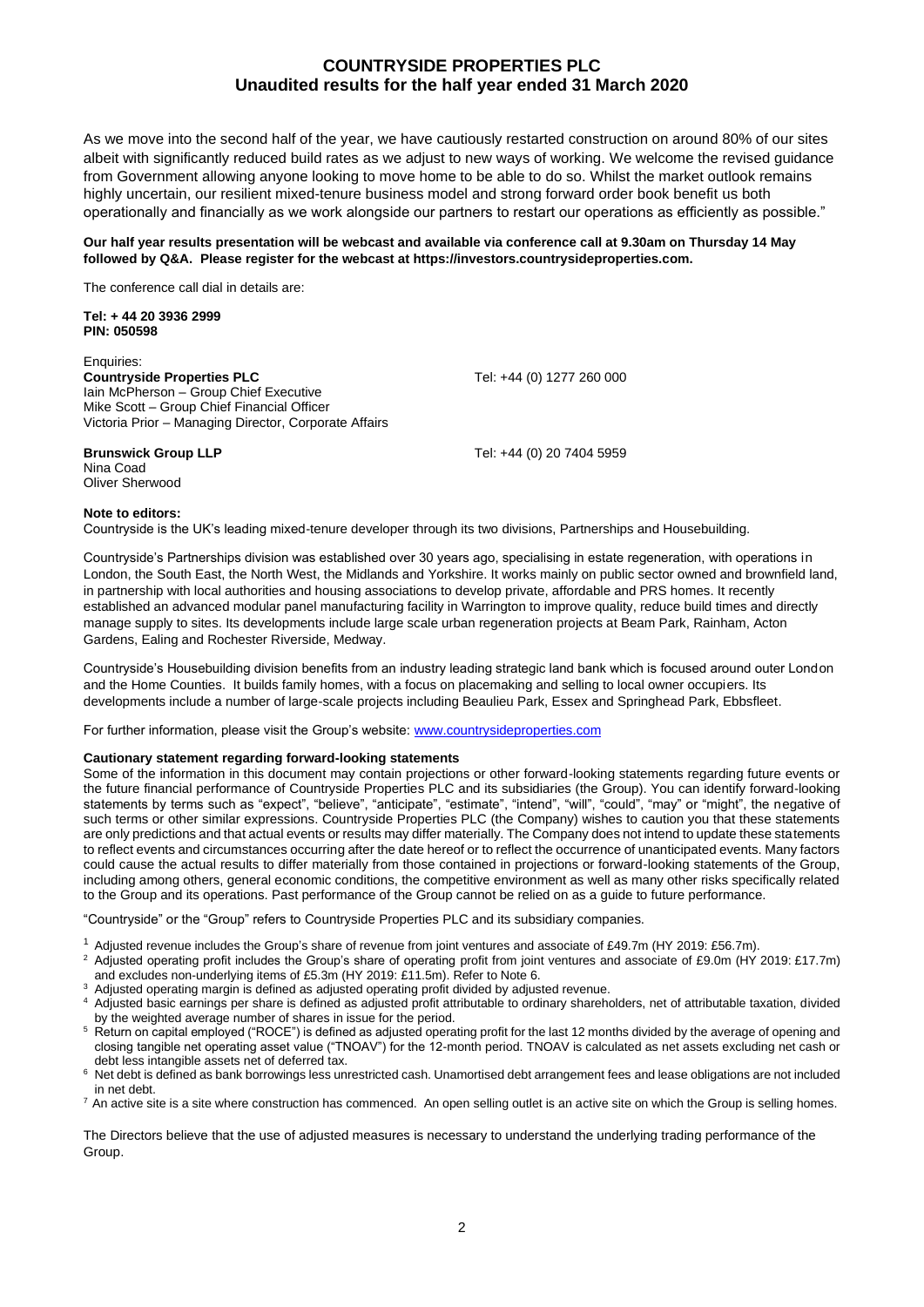## **COVID-19 – Summary of Impact on our Results**

## *The impact on our results*

The timing of the COVID-19 pandemic and the resulting restrictions on movement and uncertainty meant that our half year results were significantly impacted. Revenue and profit were both lower than they otherwise would have been as a significant number of private completions due for the end of March did not take place as planned and land sales were postponed. We have estimated the impact of these items on adjusted operating profit and cashflow below.

We took the decision to close our sales offices, construction sites, factories and regional offices on 25 March 2020 following government and Public Health England guidance as it became difficult to maintain adequate social distancing without adjustments being made to the workplaces.

We estimate that around 184 completions, including 79 private completions, were lost, which alongside the lower levels of construction activity in March and the cancellation of five land sales by the counter-parties resulted in lost revenue of around £116m and associated lost operating profit of around £29m, on an adjusted basis.

## *Our priorities*

Our priority through this period has been to focus on the safety and wellbeing of our employees, customers, supply chain and other partners. We have ensured that we have maintained good communication with our employees during what has been an uncertain time for them and their families and we took the decision to maintain pay and benefits for all staff to ensure that they were in the best possible position to resume work when required. Our contingency planning was activated smoothly, allowing our office-based employees to make the transition to homeworking and continue with minimal disruption during the initial lockdown phase. The level of commitment that we have seen from our employees is a real testament to the quality and professionalism of the people we have working for Countryside.

The crisis is impacting the communities in which we operate. We have established a £1m Communities Fund, targeted at helping vulnerable local people, including supporting local food banks and community groups. We also announced that the Board and Executive Committee were reducing their salaries by 20% for two months from April, with these funds being added to the Communities Fund. We have already made good progress in allocating these funds and are working with partners to ensure the most vulnerable people in our communities get help when they need it.

## *Measures we have taken to manage liquidity*

Following the decision to cease construction activity on 25 March 2020, we took a number of steps to conserve cash in the business. This included negotiating deferrals to payments for land and taxation where possible and minimising all other spend across the business. We have chosen not to claim employee costs under the government's Job Retention Scheme, as we do not believe these employees would otherwise have been made redundant in the near future. All staff who were furloughed by the business have therefore been given full paid leave for the period of their absence and all staff are expected to return to the business during May.

We are also seeking to renegotiate a number of contracts, both for the purchase of land and some of our longer-term Partnerships development agreements to defer land payments and provide additional protection against falls in house prices.

As previously reported, we fully drew down on our £300m revolving credit facility in mid-March. On 28 April 2020, our eligibility to access the Bank of England COVID Corporate Financing Facility ("CCFF") was confirmed, and we have put in place a £300m commercial paper facility to access the CCFF should it be required. We have also agreed a relaxation of the Group's banking covenants until September 2022 to ensure that we are able remain compliant in any plausible but severe downside scenario. As a result of the additional financing and the conservation measures taken above, we are confident that we have enough liquidity in the business for the foreseeable future, having considered a range of downside scenarios.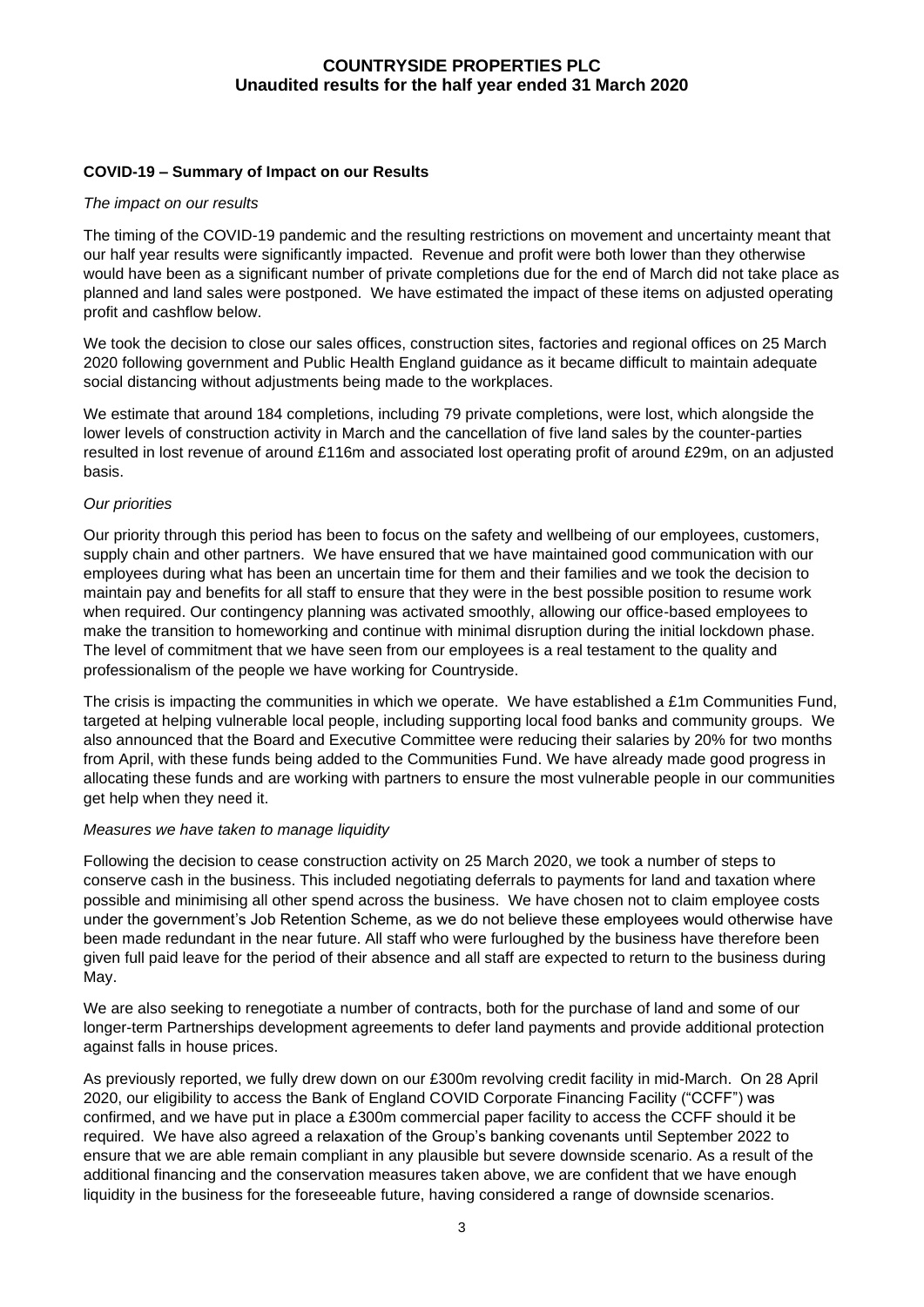## *Countryside Ground Rent Assistance Scheme*

We recognise that our customers are also going through a period of increased uncertainty and we are doing all we can to help them. In order to further Countryside's commitment as a signatory to the Government's Leasehold Pledge, we have now created the Countryside Ground Rent Assistance Scheme and will seek agreement from freehold owners to vary the leaseholds of Countryside customers who still own homes with a leasehold ground rent that doubles more frequently than every 20 years, to be linked instead to the rate of RPI and reviewed every 15 years. The Scheme is in the early stages of its development and the associated cost of the Scheme is provisionally estimated to be up to £10m. An appropriate provision for these costs will be made in the second half of the year.

## *Looking through the crisis*

The impact of COVID-19 on consumer behaviour remains to be seen, particularly given the use of the Job Retention Scheme by large numbers of companies which has allowed employees to remain employed with at least 80% of their wages intact up to a cap of £2,500 a month. The structural undersupply of homes in the UK has not diminished but the availability of mortgages and valuation of properties will no doubt take some time to return to pre-pandemic levels. Whilst we have continued to take reservations during the lockdown period at pricing in line with pre-pandemic levels, the impact of the pandemic on future prices or sales rates remains unknown.

We commenced a phased restart of operations on around 80% of our sites from 11 May 2020. We have developed a new set of Standard Operating Procedures based on guidance from the Construction Leadership Council, which are designed to allow the safe operation of sites whilst complying with government and Public Health England guidance on social distancing. Measures we have taken include the provision of additional site welfare facilities, car parking and the introduction of Site Compliance Officers to ensure our procedures are adhered to. We have similar operating guidance in place for our factories in Leicester and Warrington.

We have adapted our business model to take into account the fact that life will not return to 'normal' for some time. We have increased our online presence with both new and existing customers which included conducting customer visits by video conference, as well as a number of virtual home tours. In the six-week period to 10 May 2020, these helped us achieve 217 new gross reservations.

Our modular panel factory has recommenced operations and provides us with significant advantages. We have greater security of material supplies, there are fewer people required on site with this build methodology making it easier to adhere to social distancing, and the increased build speed allows us to restart operations and deliver homes more quickly than traditional methods. Whilst we do not underestimate the short-term impact of this crisis on our sector, it is important that we continue to plan for the future and we are progressing our plans for a second, larger modular panel factory during 2021.

In addition, our mixed tenure business model remains robust and provides us with a degree of resilience with only around 40% of our business reliant on the private for sale market. As we recommence construction activity, we will initially focus on homes where customers have already exchanged as well as the construction of affordable and PRS homes which will allow us to generate profits and cash flow more quickly.

We continue to have a strong pipeline of work with an order book of £1.5bn as at 31 March 2020 of which £1,074m relates to Affordable and PRS sales and £432m to private sales. We continue to have significant growth opportunities through our existing regional businesses as they grow to scale and we will leverage our relationships with local authorities and registered providers to underpin this growth.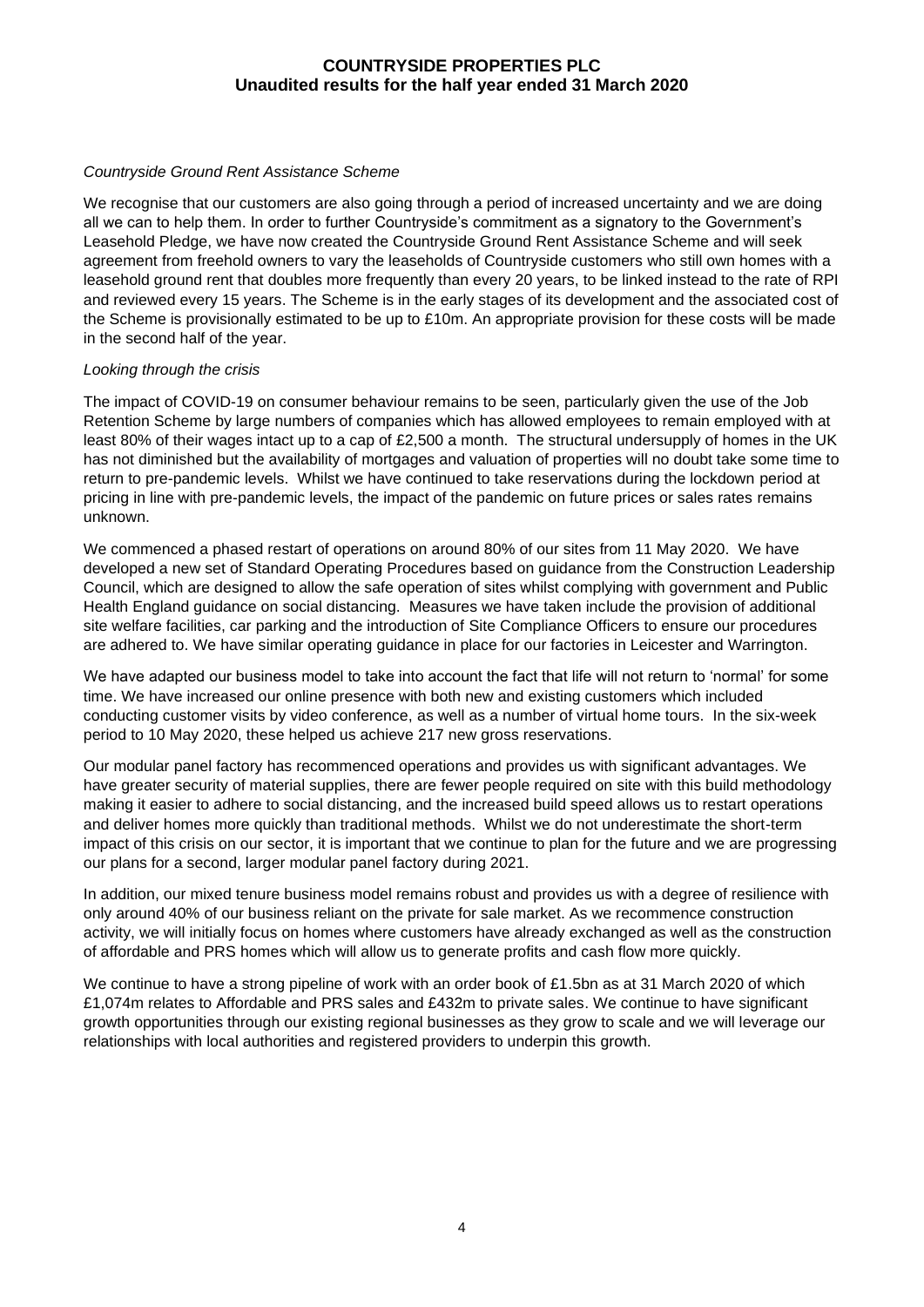## **Group results for the six months ended 31 March 2020**

## **Completions**

Total completions fell by 4% to 2,271 homes (HY 2019: 2,362 homes), as a result of losing around 184 completions at the end of March and the weighting of our construction programmes to H2 this year.

Private completions were 8% lower than last year at 753 (HY 2019: 816 homes). Affordable completions were broadly flat at 941 homes (HY 2019: 938 homes) and PRS completions 5% lower at 577 homes (HY 2019: 608 homes). The overall tenure mix was broadly consistent with the prior year, with one third of homes being private for sale and the remaining two thirds a blend of Affordable and PRS.

### **Revenue**

Total adjusted revenue decreased by 6% to £530.9m (HY 2019: £563.7m). On a reported basis, revenue decreased by 5% to £481.2m (HY 2019: £507.0m).

Private average selling price ("ASP") reduced by 2% to £368,000 (HY 2019: £377,000) which reflected the broad trend in house prices that we saw across the half, with house price inflation ("HPI") running at (2.3)% (HY 2019: broadly flat). Prior to ceasing site activity, build cost inflation was running at around 1%, lower than the prior year (HY 2019: 3%). We remain focused on driving efficiency in build costs, particularly through the roll-out of our modular panel product which enhances margins by up to 2% on the developments on which it is used.

In line with previous years, around half of our sales were to first time buyers (HY 2019: 46%), the majority of whom come from the local areas around our developments. Help to Buy usage also remained stable at 52% of private sales (HY 2019: 48%), or 17% of total completions.

Affordable ASP, at £155,000, increased 5% (HY 2019: £148,000) with PRS ASP increasing by 10% to £144,000 (HY 2019: £131,000) driven mainly by site mix and a small number of PRS completions in Housebuilding where ASPs were higher.

Our net private reservation rate per open sales outlet per week remained strong throughout H1 at 0.93 (HY 2019: 0.86), particularly following the General Election in December 2019. Our open sales outlets increased by 15% to 69 (HY 2019: 60) with total active sites down fractionally to 139 (H1 2019: 140). Our total forward order book was up 45% to £1,506m (HY 2019: £1,037m) which includes our private forward order book up 49% at £432.2m (HY 2019: £290.6m) as the year has again been skewed to second half completions.

## **Operating profit and margin**

Given the timing of the UK lockdown and cessation of site activity, adjusted operating profit decreased by 38% to £55.3m (HY 2019: £89.4m) as 184 completions were lost along with five land sales at the end of March. On a reported basis, operating profit decreased by 32% to £41.0m (HY 2019: £60.2m). The difference between adjusted and reported results reflects the proportional consolidation of our joint ventures and associate (see Notes 11 and 12) and non-underlying items. Overall, adjusted operating margin decreased by 550bps to 10.4% (HY 2019: 15.9%). This was due to the impact of negative house price inflation of (2.3)% and a number of land sales not being completed at the end of the first half which are typically made at above-average margins.

## **Non-underlying items**

Non-underlying items of £5.3m primarily relate to the amortisation of acquired intangibles in the current year (HY 2019: £11.5m; including amortisation of acquired intangibles and the costs associated with the acquisition of Westleigh (£4.1m), along with a one-off non-cash inventory impairment charge of £7.4m).

## **ROCE**

Driven by increased investment in working capital and lower adjusted operating margin, Group ROCE was 25.8%, down 710bps (HY 2019: 32.9%), with asset turn falling slightly to 1.8 times (HY 2019: 2.0 times).

## **Assets and liabilities**

Inventories increased by £232.8m to £1,041.4m (FY 2019: £808.6m) during the period. This was driven by our continued investment in work in progress to enable the Group's growth plans and intended second half delivery, and the impact of delayed completions due to the timing of the UK lockdown. Trade and other payables increased by £53.6m to £506.2m (FY 2019: £452.6m) primarily due to an increase in deferred land payments as we acquired a number of developments for our Housebuilding division in the period, which also contributed to the increase in inventories.

The Group's investment in joint ventures reduced to £38.3m (FY 2019: £62.2m) as a result of dividends received in the period exceeding the profit generated by the joint ventures.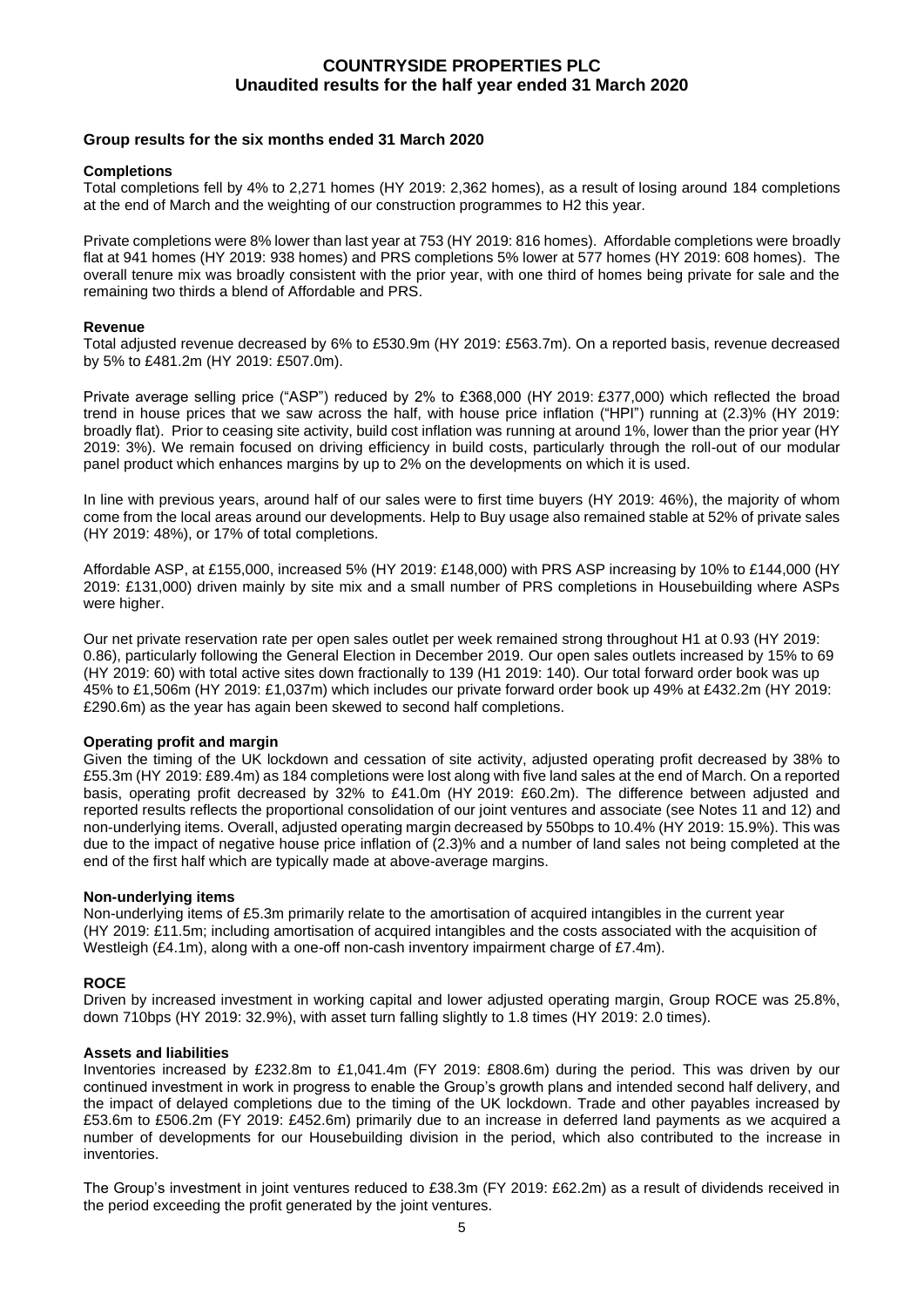The adoption of IFRS 16 "Leases" for the first time in the period had a minimal impact on Tangible Net Asset Value ("TNAV") of £0.3m as at 31 March 2020. The recognition of £29.8m of right of use assets and £31.5m of lease liabilities reduced TNAV by £1.7m, which was largely offset by the derecognition of other working capital balances of £1.4m.

### **Net debt**

Given the growth of the business and second half weighting of completions, net debt had been forecast to increase in the first half through our continued investment in work in progress. The combined impact of lost completions and cancelled land sales referred to above contributed £83m to net debt in the first half. As a result, the Group had net debt at 31 March 2020 of £127.7m (HY 2019: £42.1m). This resulted in gearing<sup>1</sup> of 14.4% (HY 2019: 5.2%) and adjusted gearing<sup>2</sup> of 38.9% (HY 2019: 20.0%).

Net finance costs were £6.2m (HY 2019: £6.5m), with the reduction mainly driven by a lower charge for the interest unwind on discounted land creditors, offset by the finance lease expense resulting from the adoption of IFRS 16. Interest on bank debt was broadly flat at £1.9m (HY 2019: £2.1m).

## **Taxation**

The effective tax rate applied to adjusted profit for the period was 17.3% (HY 2019: 19.3%). This reflects the anticipated full year effective rate and is lower than the UK headline rate of 19.0% due to credits arising on the exercise of share options. On a reported basis, the effective tax rate was 16.7% (HY 2019: 18.2%), the difference to the adjusted effective tax rate being the impact of the Group's joint ventures and associate and non-underlying items.

### **Earnings per share**

Adjusted basic earnings per share were 9.1 pence (HY 2019: 15.0 pence), reflecting the reduction in adjusted earnings in the period. On a statutory basis, basic earnings per share were 8.1 pence (HY 2019: 12.9 pence).

### **Dividend**

As announced on 25 March 2020, given the uncertainty surrounding the remainder of our financial year, the Board suspended the payment of an interim dividend (HY 2019: 6.0 pence per share). The Group's dividend policy will be reviewed prior to the announcement of our final results in November 2020.

<sup>1</sup> Gearing is defined as net debt divided by net assets.

<sup>2</sup> Adjusted gearing is defined as above, except that net debt includes land creditors.

| <b>Partnerships</b>       |                |         |              |
|---------------------------|----------------|---------|--------------|
|                           | <b>HY 2020</b> | HY 2019 | Change       |
| Completions               | 1.791          | 1,889   | -5%          |
| Adjusted revenue          | £343.8m        | £342.4m |              |
| Adjusted operating profit | £36.3m         | £45.7m  | $-21%$       |
| Adjusted margin           | 10.6%          | 13.3%   | $-270$ bps   |
| <b>ROCE</b>               | 47.1%          | 66.7%   | $-1,960$ bps |
| Land bank (plots)         | 37.734         | 36,132  | $+4\%$       |
| Reported revenue          | £324.0m        | £329.1m | $-2\%$       |
| Reported operating profit | £32.5m         | £31.3m  | $+4%$        |
| Reported margin           | 10.0%          | 9.5%    | $+50$ bps    |

## **Completions**

The reduction in total completions was driven by lost business in the second half of March due to the UK lockdown and cessation of site activity. Private completions were 6% lower at 462 homes (HY 2019: 489 homes) with both Affordable and PRS completions down 5% at 763 homes and 566 homes respectively (HY 2019: 806 homes and 594 homes).

### **Revenue**

Private ASP increased 3% to £297,000 (HY 2019: £288,000) reflecting slightly stronger house price inflation in the Midlands and North along with geographical site mix. Affordable ASP was up 8% to £152,000 (HY 2019: £141,000) reflecting slightly firmer pricing and the run-off of legacy Westleigh contracts, whilst PRS ASP was up 12% to £141,000 (HY 2019: £126,000). Along with the overall reduction in volume, this led to adjusted revenue broadly flat at £343.8m (HY 2019: £342.4m). Reported revenue of £324.0m was also broadly flat on the prior year (HY 2019: £329.1m).

## **Operating profit and margin**

Adjusted operating margin reduced by 270bps in the half to 10.6% (HY 2019: 13.3%) with some impact from negative house price inflation from homes reserved prior to the General Election in December 2019 and overall site mix between our northern and southern regions. In addition, the first half last year benefitted from operational efficiency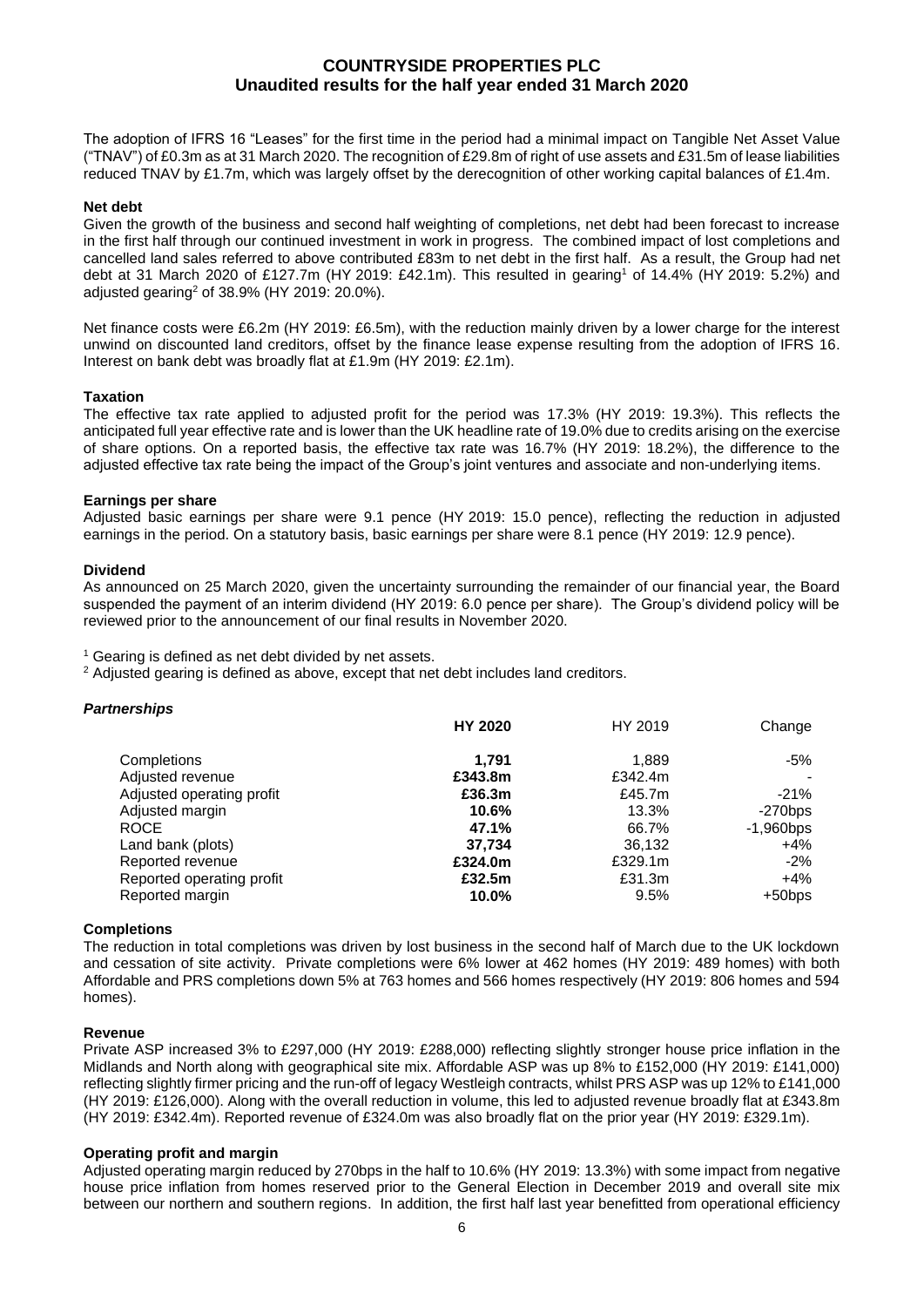and overage savings which were not repeated this year. Adjusted operating profit of £36.3m (HY 2019: £45.7m) was down 21% in the period as a consequence of the lost completions at the end of the half and the lower operating margin. On a reported basis, excluding the contribution from the Acton Gardens joint venture which had lower profits in the half, our operating profit increased by 4% to £32.5m (HY 2019: £31.3m). Our operating margin increased to 10.0% (HY 2019: 9.5%).

## **ROCE**

The lower operating margin, combined with the additional investment for the second half weighted delivery, reduced return on capital employed ("ROCE") to 47.1% (HY 2019: 66.7%). Asset turn fell to 3.3 times as revenue in the half was lower than expected (HY 2019: 4.5 times).

## **Visibility of future work**

We had another successful six months in winning new business, to support our longer-term growth plans. We secured 5,450 new plots in the period, including 700 homes in Salford, Greater Manchester and 600 homes in Hemel Hempstead, Hertfordshire. In addition, we were successful in our first public ballot at the Cambridge Road Estate, Kingston Upon Thames, a large regeneration development with 2,170 plots. We now have 37,734 Partnerships plots under our control and a future bid pipeline of over 95,000 plots.

At 31 March 2020, we had 38 open selling outlets with a further 59 sites under construction (HY 2019: 31 and 73 respectively).

## *Housebuilding*

|                           | <b>HY 2020</b> | HY 2019 | Change       |
|---------------------------|----------------|---------|--------------|
| Completions               | 480            | 473     | $+1\%$       |
| Adjusted revenue          | £187.1m        | £221.3m | -15%         |
| Adjusted operating profit | £20.6m         | £48.1m  | -57%         |
| Adjusted margin           | 11.0%          | 21.7%   | $-1,070$ bps |
| <b>ROCE</b>               | 16.6%          | 23.8%   | $-720$ bps   |
| Land bank (plots)         | 25,607         | 21.284  | $+20%$       |
| Reported revenue          | £157.2m        | £177.9m | $-12%$       |
| Reported operating profit | £15.4m         | £37.4m  | -59%         |
| Reported margin           | 9.8%           | 21.0%   | $-1,120$ bps |

## **Completions**

Total completions were broadly flat at 480 homes (HY 2019: 473 homes) reflecting a planned strong second half weighting to the year, prior to the impact of COVID-19. Total private completions of 291 homes were down 11% (HY 2019: 327), mainly driven by the timing of the UK lockdown and cessation of site operations. Affordable completions were up 35% in the period to 178 homes (HY 2019: 132 homes) reflecting a more normal level of production after a lower level in the comparable period and we sold a further 11 PRS homes in the half (HY 2019: 14 homes).

## **Revenue**

Private ASP was down 6% at £481,000 (HY 2019: £510,000) reflecting changes in product mix to lower price points and negative HPI of (2.8)% in the half. Pricing has been firmer since the General Election in December 2019 with HPI in the order book of between flat and 1%. Affordable ASP was 10% lower at £169,000 (HY 2019: £188,000) reflecting site mix. Private sales made up a lower proportion of total completions in the half which, combined with the reduction in private ASP, led to adjusted revenue down 15% to £187.1m (HY 2019: £221.3m).

## **Operating profit and margin**

Adjusted operating profit was significantly impacted in the half by the UK lockdown which resulted in around 90 fewer completions than planned and the withdrawal of counterparties from five land deals due to be completed in March. Together, these resulted in the loss of around £25m of operating profit, with the out-turn of £20.6m down 57% on the prior year against an unusually strong comparative (HY 2019: £48.1m). Land sale profits in the half were less than £1m (HY 2019: £5.8m). Adjusted operating margin of 11.0% was down 1,070bps on the prior period's strong comparative (HY 2019: 21.7%) as a result of the loss of the land sales, negative house price inflation on private completions and a strong comparative margin achieved in 2019. On a reported basis, operating profit decreased by 59% to £15.4m (HY 2019: £37.4m) and operating margin decreased by 1,120bps to 9.8% (HY 2019: 21.0%).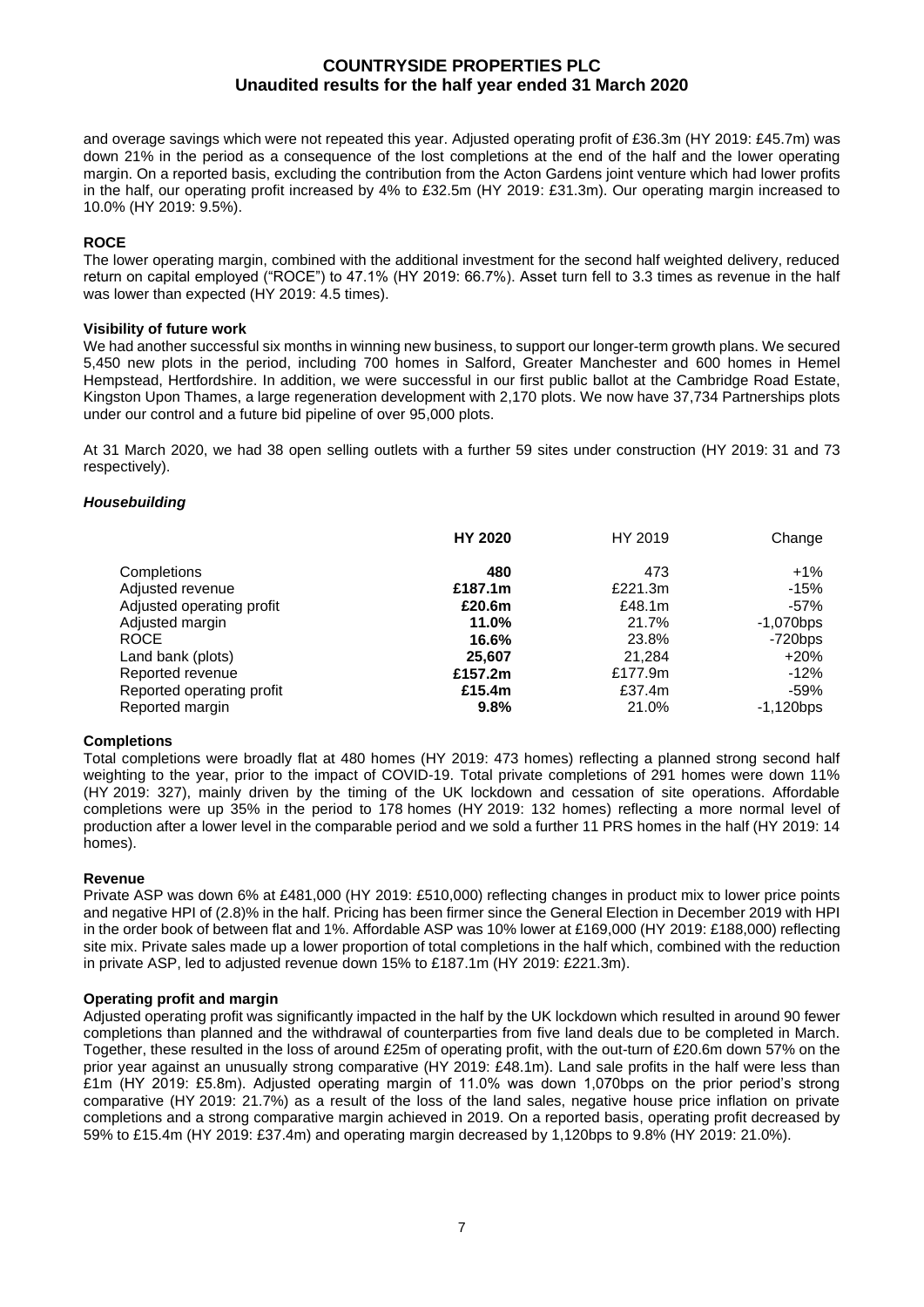# **ROCE**

ROCE was down 720bps at 16.6% (HY 2019: 23.8%), driven mainly by lower operating margins with asset turn at 1.1 times broadly in line with the prior year (HY 2019: 1.2 times).

## **Visibility of future work**

We have grown the land bank in our Housebuilding division and acquired six sites totalling 1,730 plots during the period. The Housebuilding land bank now stands at 25,607 plots (HY 2019: 21,284 plots) of which only 23% is owned and the remainder either controlled by option agreements or under conditional contracts. 79% has been sourced strategically.

At 31 March 2020, we had 31 open selling outlets with a further 11 sites under construction (HY 2019: 29 and 7 respectively).

## **Board change**

As announced in November 2019, Ian Sutcliffe stepped down as Group Chief Executive and from the Board on 31 December 2019 and retired from the Group on 31 March 2020. He developed the Group's mixed tenure business model, successfully guiding the Company through its IPO in February 2016, and consistently delivered strong, profitable growth and returns, leaving the Group well positioned for the future. The Board wishes Ian well for the future.

## **Financing, current trading and outlook**

Countryside began a phased return to construction activity on 11 May 2020 following a decision to temporarily close sites on 25 March 2020. We are working with our partners to review our plans for the remainder of the year and we continue to assess to the best of our ability the likely full impact of COVID-19 on the private sales market in particular. While private reservations have been at significantly lower levels in March and April, we have been encouraged by continued virtual interest from potential customers and our mixed-tenure business model positions us well with continued strong demand from partners for Affordable and PRS homes. We have sufficient liquidity for the foreseeable future with our existing £300m revolving credit facility and a further £300m through our commercial paper programme to facilitate access to the COVID Corporate Financing Facility.

**Iain McPherson Group Chief Executive 14 May 2020**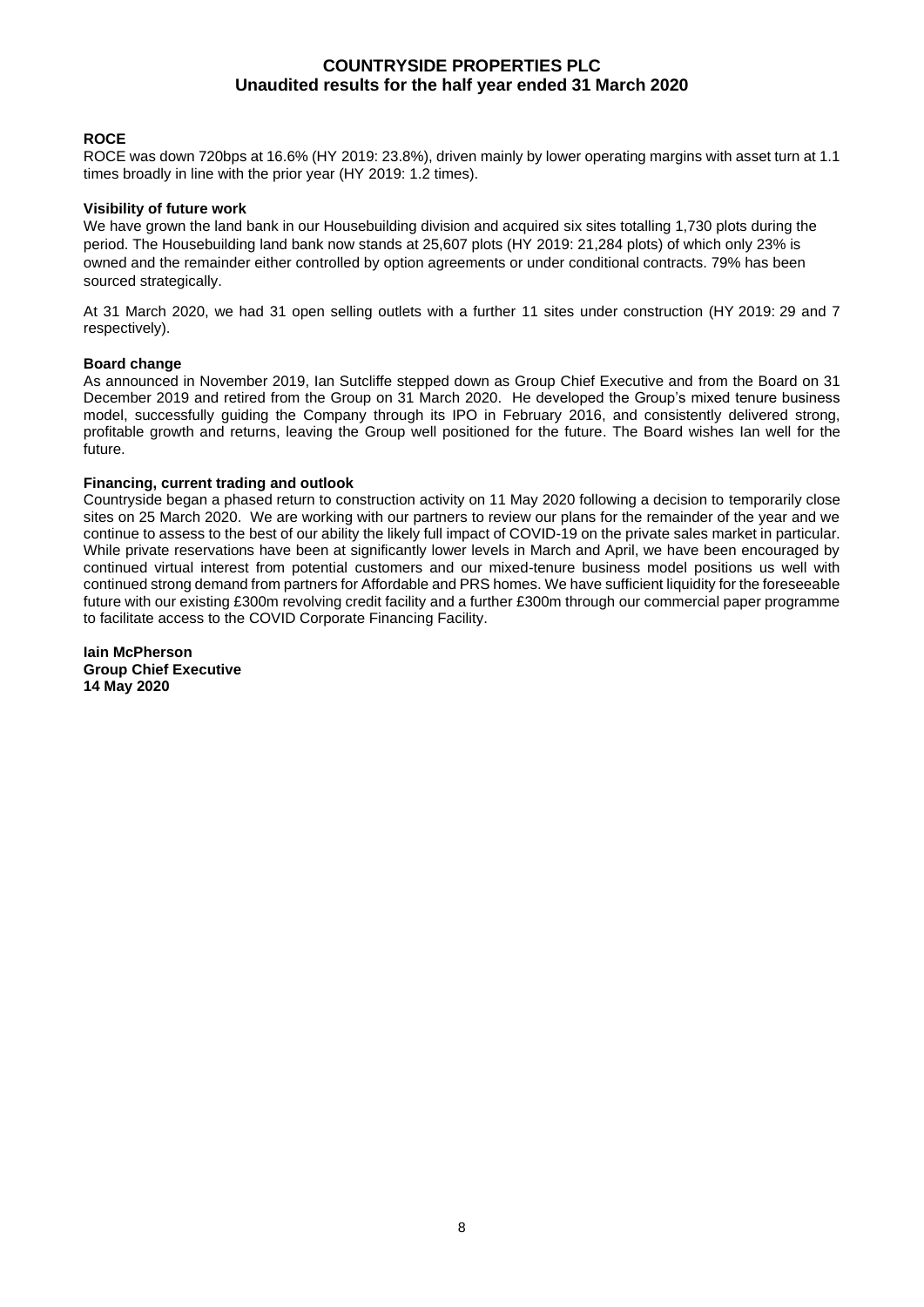## **Principal risks and uncertainties**

The Group's principal risks and a summary of the mitigating actions for each are listed below. They are monitored by the Risk Management Committee, the Audit Committee and the Board.

## **Coronavirus, COVID-19**

The defining event of the first six months of this financial year has been the impact of COVID-19. It is a global crisis that has led the Group to invoke its business continuity procedures to manage the immediate impact of the incident. The actions taken so far to mitigate the impact of COVID-19 on the Group, its employees, customers and other principal stakeholders have included:

- Furloughing 67% of all employees from 1 April 2020. All employees continued to receive full pay and the Group currently does not intend to make a claim under the government's Job Retention Scheme;
- Implementing arrangements so that all staff who can work from home do so, in accordance with the Government's 'stay at home, protect the NHS, save lives' objectives;
- Maintaining regular communications with all key stakeholders during the temporary closure of all sites whilst appropriate remobilisation measures were planned and implemented;
- Creating a £1m fund to help support the most vulnerable in the communities in which we operate;
- Putting in place a £300m commercial paper facility to access the Government's COVID Corporate Financing Facility, fully drawing down on our £300m revolving credit facility and agreeing an 18-month relaxation of the Group's banking covenants to enable compliance through any plausible but severe downside scenario; and
- Preparing and implementing a comprehensive re-mobilisation plan for a return to our sites and factories from 11 May 2020. Such arrangements have been carefully planned to ensure that suitable arrangements are in place to ensure social distancing in according with Public Health England requirements.

Beyond the immediate impact of COVID-19, forecasters warn of recession in the UK and global economies. On 7 May 2020, the Bank of England warned that the coronavirus pandemic will push the UK economy "towards its deepest recession on record" and that COVID-19 was "dramatically reducing jobs and incomes in the UK". Principal risks 2, 4, 5 and 7 listed below would be exacerbated by such a recession and its impact on jobs and incomes.

## **Withdrawal from the EU**

Having left the EU on 31 January 2020, the UK and EU have commenced a 'transition period' during which the UK and EU will attempt to agree suitable trading arrangements. The UK Government has said the transition period will cease at the end of 2020. The Group's principal risks and uncertainties take into account the potential for the UK and EU to not reach agreement on future trading arrangements. This may lead to a period of reduced consumer confidence and potentially exacerbate many of the principal risks, but particularly risks 2, 3, 4 and 7.

| <b>Risk</b> | <b>Description</b>                                                                                                                                                                                                                                                                                                                                                                                                                                | <b>Mitigation</b>                                                                                                                                                                                                                                                                                                                                                                                                                                      |
|-------------|---------------------------------------------------------------------------------------------------------------------------------------------------------------------------------------------------------------------------------------------------------------------------------------------------------------------------------------------------------------------------------------------------------------------------------------------------|--------------------------------------------------------------------------------------------------------------------------------------------------------------------------------------------------------------------------------------------------------------------------------------------------------------------------------------------------------------------------------------------------------------------------------------------------------|
|             | Infectious diseases of epidemic or pandemic<br>potential<br>The spread of an infectious disease on an epidemic<br>or pandemic scale can lead to the imposition of<br>Government controls on the movement of people<br>with the associated cessation of large parts of the<br>economy for a significant period of time. The<br>cessation of business can lead to zero or reduced<br>revenues until business activity can be safely<br>recommenced. | Maintenance of a strong balance sheet able to<br>withstand a sustained period of complete or partial<br>cessation of business of activity. Maintenance and<br>regular testing of business continuity and disaster<br>recovery plans, supported by investment in<br>information technology to enable robust home-<br>working facilities.                                                                                                                |
| 2           | Adverse macro-economic conditions<br>A decline in macroeconomic conditions, or<br>conditions in the UK residential property market, can<br>reduce the propensity to buy homes. Higher<br>unemployment, interest rates and inflation can affect<br>consumer confidence and reduce demand for new<br>homes. Constraints on mortgage availability, or<br>higher costs of mortgage funding, may make it more<br>difficult to sell homes.              | Funds are allocated between the Housebuilding and<br>Partnerships businesses. In Housebuilding, land is<br>purchased based on planning prospects, forecast<br>demand and market resilience. In Partnerships,<br>contracts are phased and, where possible, subject<br>to viability testing. In all cases, forward sales, cash<br>flow and work in progress are carefully monitored to<br>give the Group time to react to changing market<br>conditions. |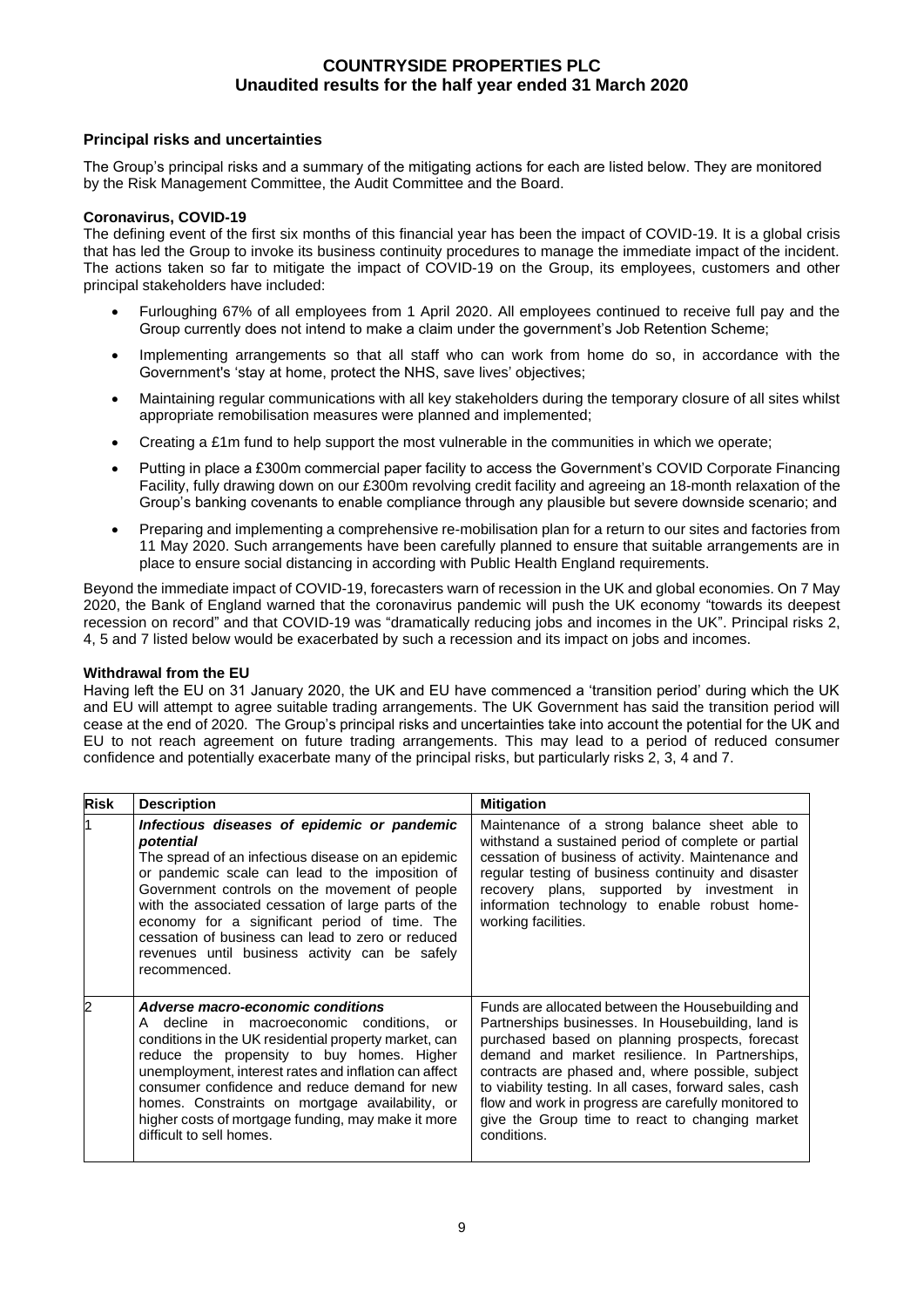| <b>Risk</b> | <b>Description</b>                                                                                                                                                                                                                                                                                                                                                                                                                                  | <b>Mitigation</b>                                                                                                                                                                                                                                                                                                                                                                                                                                       |
|-------------|-----------------------------------------------------------------------------------------------------------------------------------------------------------------------------------------------------------------------------------------------------------------------------------------------------------------------------------------------------------------------------------------------------------------------------------------------------|---------------------------------------------------------------------------------------------------------------------------------------------------------------------------------------------------------------------------------------------------------------------------------------------------------------------------------------------------------------------------------------------------------------------------------------------------------|
| 3           | Adverse changes to Government policy and<br>regulation<br>Adverse changes to Government policy in areas<br>such as tax, housing, and environmental and<br>building regulations may result in increased costs<br>and/or delays. Failure to comply with laws and<br>regulations could expose the Group to penalties and<br>reputational damage.                                                                                                       | The potential impact of changes in Government<br>policy and new laws and regulations are monitored<br>and communicated throughout the business.<br>Detailed policies and procedures are in place to<br>address the prevailing regulations.                                                                                                                                                                                                              |
| 4           | <b>Constraints on construction resources</b><br>Costs may increase beyond budget due to the<br>reduced availability of skilled labour, or shortages of<br>sub-contractors or building materials at competitive<br>prices to support the Group's growth ambitions. The<br>Group's strategic geographic expansion may be at<br>risk if new supply chains cannot be established.                                                                       | Optimise use of standard house types and design to<br>maximise buying power. Use of strategic suppliers<br>to leverage volume price reductions and minimise<br>unforeseen disruption. Robust contract terms to<br>control costs.                                                                                                                                                                                                                        |
| 5           | Programme delay (rising project complexity)<br>Failure to secure timely planning permission on<br>economically viable terms or poor<br>project<br>forecasting, unforeseen operational delays due to<br>technical issues,<br>disputes with third party<br>contractors or suppliers, bad weather or changes in<br>purchaser requirements may cause delay or<br>potential termination of project.                                                      | The budgeted programme for each site is approved<br>by the Regional Board before acquisition. Sites are<br>managed as a portfolio to control overall Group<br>delivery risk. Weekly monitoring at both divisional<br>and Group level.                                                                                                                                                                                                                   |
| 6           | Inability to source and develop suitable land<br>Competition or poor planning may result in a failure<br>to procure land in the right location, at the right price<br>and at the right time.                                                                                                                                                                                                                                                        | A robust land appraisal process ensures each<br>project is financially viable and consistent with the<br>Group's strategy.                                                                                                                                                                                                                                                                                                                              |
| 7           | Inability to attract and retain talented employees<br>Inability to attract and retain highly-skilled,<br>competent people at all levels could adversely affect<br>the Group's results, prospects and financial<br>condition.                                                                                                                                                                                                                        | Remuneration packages are regularly benchmarked<br>against<br>industry<br>standards<br>to<br>ensure<br>competitiveness. Succession plans are in place for<br>all key roles within the Group. Exit interviews are<br>used to identify any areas for improvement.                                                                                                                                                                                         |
| 8           | Inadequate Health, Safety and Environmental<br>procedures<br>A deterioration in the Group's Health, Safety &<br>Environmental standards, including additional<br>measures put in place to comply with Public Health<br>England guidance on social distancing, could put<br>the Group's employees, contractors or the general<br>public at risk of injury or death and could lead to<br>litigation or penalties or damage the Group's<br>reputation. | Procedures, training and reporting are all carefully<br>monitored to ensure that high standards are<br>maintained. Additional social distancing measures<br>will be put in place in all workplaces to comply with<br>Public Health England social distancing guidelines.<br>An environmental risk assessment is carried out<br>prior to any land acquisition. Appropriate insurance<br>is in place to cover the risks associated with<br>housebuilding. |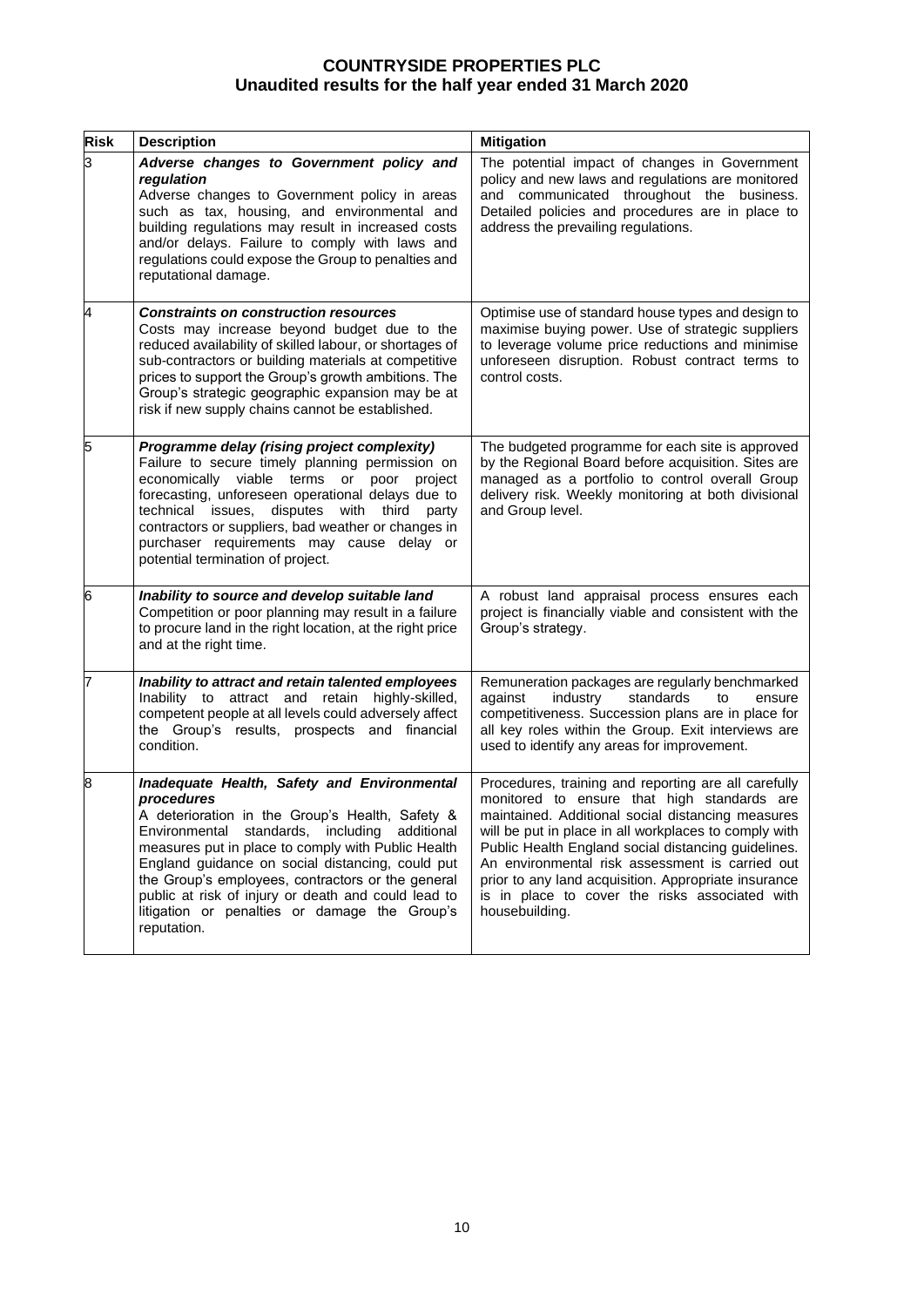## **COUNTRYSIDE PROPERTIES PLC CONSOLIDATED STATEMENT OF COMPREHENSIVE INCOME For the six months ended 31 March 2020**

|                                                                                                     |                | <b>Six months</b><br>ended 31<br><b>March 2020</b> | Six months<br>ended 31<br><b>March 2019</b> | Year ended<br>30 September<br>2019 |
|-----------------------------------------------------------------------------------------------------|----------------|----------------------------------------------------|---------------------------------------------|------------------------------------|
|                                                                                                     |                | <b>Unaudited</b>                                   | Unaudited                                   | Audited                            |
|                                                                                                     | Note           | £m                                                 | £m                                          | £m                                 |
| Revenue                                                                                             | 4, 5           | 481.2                                              | 507.0                                       | 1,237.1                            |
|                                                                                                     |                |                                                    |                                             |                                    |
| Cost of sales                                                                                       |                | (401.6)                                            | (407.0)                                     | (983.5)                            |
| <b>Gross profit</b>                                                                                 |                | 79.6                                               | 100.0                                       | 253.6                              |
| Administrative expenses                                                                             |                | (38.6)                                             | (39.8)                                      | (83.2)                             |
| <b>Operating profit</b>                                                                             | $\overline{4}$ | 41.0                                               | 60.2                                        | 170.4                              |
| Analysed as:                                                                                        |                |                                                    |                                             |                                    |
| Adjusted operating profit                                                                           |                | 55.3                                               | 89.4                                        | 234.4                              |
| Less: Share of joint ventures and associate operating profit                                        |                | (9.0)                                              | (17.7)                                      | (46.8)                             |
| Less: Non-underlying items                                                                          | 6              | (5.3)                                              | (11.5)                                      | (17.2)                             |
| <b>Operating profit</b>                                                                             |                | 41.0                                               | 60.2                                        | 170.4                              |
| Finance costs                                                                                       | $\overline{7}$ | (6.5)                                              | (7.4)                                       | (11.9)                             |
| Finance income                                                                                      | $\overline{7}$ | 0.3                                                | 0.9                                         | 1.0                                |
| Share of post-tax profit from joint ventures and associate<br>accounted for using the equity method |                | 8.9                                                | 16.6                                        | 44.1                               |
| Profit before income tax                                                                            |                | 43.7                                               | 70.3                                        | 203.6                              |
| Income tax expense                                                                                  | 8              | (7.3)                                              | (12.8)                                      | (35.2)                             |
| Profit and total comprehensive income for the period                                                |                | 36.4                                               | 57.5                                        | 168.4                              |
| Profit and total comprehensive income is attributable to:                                           |                |                                                    |                                             |                                    |
| Owners of the parent                                                                                |                | 36.4                                               | 57.1                                        | 167.7                              |
| Non-controlling interest                                                                            |                |                                                    | 0.4                                         | 0.7                                |
|                                                                                                     |                | 36.4                                               | 57.5                                        | 168.4                              |
| Earnings per share (expressed in pence per share):                                                  |                |                                                    |                                             |                                    |
| <b>Basic</b>                                                                                        | 9              | 8.1                                                | 12.9                                        | 37.7                               |
| <b>Diluted</b>                                                                                      | 9              | 8.1                                                | 12.8                                        | 37.3                               |

Revenue and operating profit arise from the Group's continuing operations. There were no items of other comprehensive income during the period (HY19: £Nil, FY19: £Nil).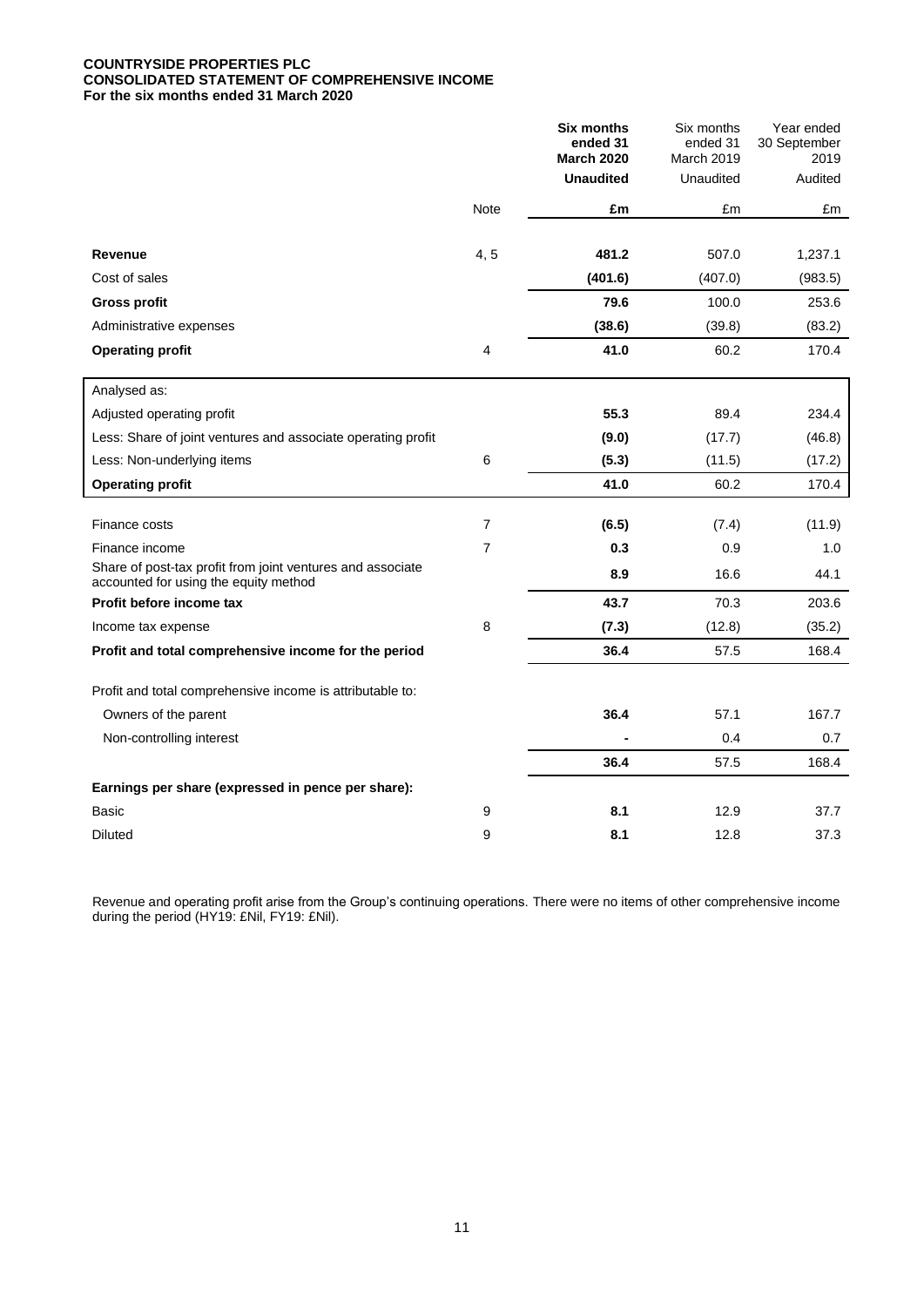## **COUNTRYSIDE PROPERTIES PLC CONSOLIDATED STATEMENT OF FINANCIAL POSITION As at 31 March 2020**

|                                                       |      | As at<br>31 March<br>2020 | As at<br>31 March<br>2019 | As at 30<br>September<br>2019 |
|-------------------------------------------------------|------|---------------------------|---------------------------|-------------------------------|
|                                                       | Note | <b>Unaudited</b><br>£m    | Unaudited<br>£m           | Audited<br>£m                 |
| <b>Assets</b>                                         |      |                           |                           |                               |
| <b>Non-current assets</b>                             |      |                           |                           |                               |
| Intangible assets                                     |      | 165.8                     | 175.2                     | 170.9                         |
| Property, plant and equipment                         |      | 15.4                      | 10.0                      | 12.8                          |
| Right of use assets                                   | 21   | 29.8                      |                           |                               |
| Investment in joint ventures                          | 11   | 38.3                      | 46.7                      | 62.2                          |
| Investment in associate                               | 12   | 3.6                       | 4.8                       | 3.5                           |
| Financial assets at fair value through profit or loss | 13   |                           | 4.1                       |                               |
| Deferred tax assets                                   |      | 4.5                       | 8.9                       | 5.3                           |
| Trade and other receivables                           |      | 18.3                      | 15.0                      | 15.2                          |
|                                                       |      | 275.7                     | 264.7                     | 269.9                         |
| <b>Current assets</b><br>Inventories                  | 14   | 1,041.4                   | 779.9                     | 808.6                         |
|                                                       |      |                           |                           |                               |
| Financial assets at fair value through profit or loss | 13   |                           |                           | 5.0                           |
| Trade and other receivables                           |      | 234.2                     | 234.6                     | 232.8                         |
| Current income tax receivables                        |      | 13.6                      |                           |                               |
| Cash and cash equivalents                             | 15   | 172.2                     | 13.2                      | 75.6                          |
|                                                       |      | 1,461.4                   | 1,027.7                   | 1,122.0                       |
| <b>Total assets</b>                                   |      | 1,737.1                   | 1,292.4                   | 1,391.9                       |
| <b>Liabilities</b>                                    |      |                           |                           |                               |
| <b>Current liabilities</b>                            |      |                           |                           |                               |
| Overdrafts                                            | 15   |                           | (13.1)                    |                               |
| Trade and other payables                              | 16   | (367.4)                   | (303.8)                   | (322.6)                       |
| Lease liabilities                                     | 21   | (4.8)                     |                           |                               |
| Current income tax liabilities                        |      |                           | (13.3)                    | (24.7)                        |
| Provisions                                            |      | (0.7)                     | (3.5)                     | (1.8)                         |
|                                                       |      | (372.9)                   | (333.7)                   | (349.1)                       |
| <b>Non-current liabilities</b>                        |      |                           |                           |                               |
| <b>Borrowings</b>                                     | 15   | (298.2)                   | (39.9)                    | (2.2)                         |
| Trade and other payables                              | 16   | (138.8)                   | (93.6)                    | (130.0)                       |
| Lease liabilities                                     | 21   | (26.7)                    |                           |                               |
| Deferred tax liabilities                              |      | (10.4)                    | (11.9)                    | (10.9)                        |
| Provisions                                            |      | (0.7)                     | (0.6)                     | (0.6)                         |
|                                                       |      | (474.8)                   | (146.0)                   | (143.7)                       |
| <b>Total liabilities</b>                              |      | (847.7)                   | (479.7)                   | (492.8)                       |
| <b>Net assets</b>                                     |      | 889.4                     | 812.7                     | 899.1                         |
| <b>Equity</b>                                         |      |                           |                           |                               |
| Share capital                                         |      | 4.5                       | 4.5                       | 4.5                           |
| <b>Retained Earnings</b>                              |      | 882.6                     | 806.2                     | 892.3                         |
| Equity attributable to owners of the parent           |      | 887.1                     | 810.7                     | 896.8                         |
| Equity attributable to non-controlling interest       |      | 2.3                       | 2.0                       | 2.3                           |
| <b>Total equity</b>                                   |      | 889.4                     | 812.7                     | 899.1                         |
|                                                       |      |                           |                           |                               |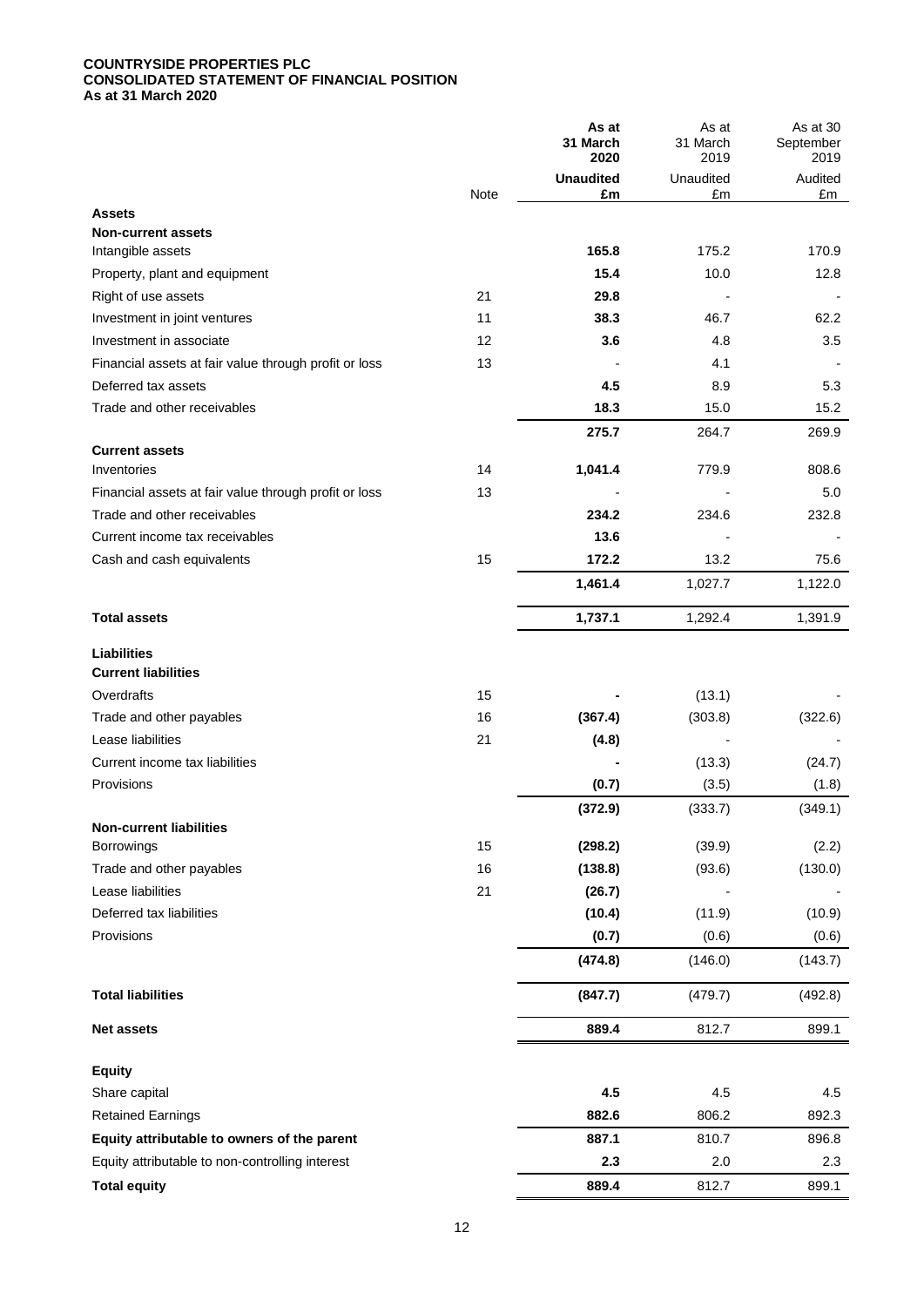## **COUNTRYSIDE PROPERTIES PLC CONSOLIDATED STATEMENT OF CHANGES IN EQUITY (UNAUDITED) For the six months ended 31 March 2020**

|                                                                 | Share capital            | Retained<br>earnings | Equity<br>attributable<br>to owners of<br>the parent | Non-<br>controlling<br>interest | Total<br>equity |
|-----------------------------------------------------------------|--------------------------|----------------------|------------------------------------------------------|---------------------------------|-----------------|
|                                                                 | £m                       | £m                   | £m                                                   | £m                              | £m              |
| At 30 September 2019                                            | 4.5                      | 892.3                | 896.8                                                | 2.3                             | 899.1           |
| <b>Comprehensive income</b>                                     |                          |                      |                                                      |                                 |                 |
| Profit for the period                                           |                          | 36.4                 | 36.4                                                 |                                 | 36.4            |
| Total comprehensive income                                      | 4.5                      | 928.7                | 933.2                                                | 2.3                             | 935.5           |
| <b>Transactions with owners</b><br>Share based payments, net of |                          | 0.1                  | 0.1                                                  |                                 | 0.1             |
| deferred tax                                                    |                          |                      |                                                      |                                 |                 |
| Dividends paid                                                  |                          | (46.2)               | (46.2)                                               |                                 | (46.2)          |
| Total transactions with owners                                  | $\overline{\phantom{0}}$ | (46.1)               | (46.1)                                               | $\blacksquare$                  | (46.1)          |
| At 31 March 2020                                                | 4.5                      | 882.6                | 887.1                                                | 2.3                             | 889.4           |
| At 30 September 2018                                            | 4.5                      | 787.6                | 792.1                                                | 1.6                             | 793.7           |
|                                                                 |                          |                      |                                                      |                                 |                 |
| <b>Comprehensive income</b>                                     |                          |                      |                                                      |                                 |                 |
| Profit for the period                                           | $\overline{a}$           | 57.1                 | 57.1                                                 | 0.4                             | 57.5            |
| Total comprehensive income                                      | $\overline{a}$           | 57.1                 | 57.1                                                 | 0.4                             | 57.5            |
| <b>Transactions with owners</b>                                 |                          |                      |                                                      |                                 |                 |
| Share based payments, net of<br>deferred tax                    |                          | 3.7                  | 3.7                                                  |                                 | 3.7             |
| Dividends paid                                                  |                          | (29.2)               | (29.2)                                               |                                 | (29.2)          |
| Purchase of shares by<br><b>Employee Benefit Trust</b>          |                          | (13.0)               | (13.0)                                               |                                 | (13.0)          |

| At 31 March 2019               | 4.5                      | 806.2  | 810.7  | 2.0                      | 812.7  |
|--------------------------------|--------------------------|--------|--------|--------------------------|--------|
| Total transactions with owners | $\overline{\phantom{a}}$ | (38.5) | (38.5) | $\overline{\phantom{0}}$ | (38.5) |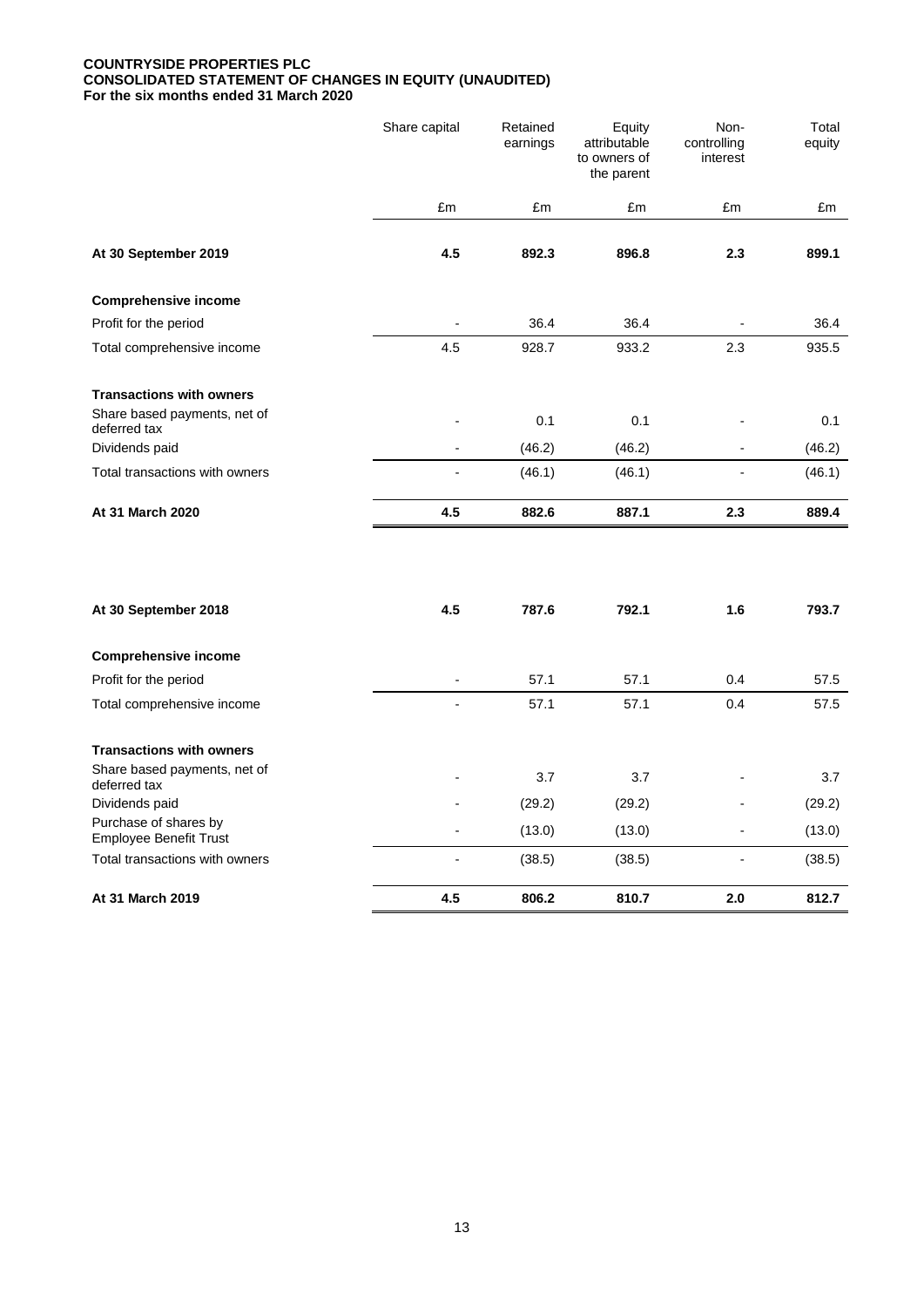### **COUNTRYSIDE PROPERTIES PLC CONSOLIDATED STATEMENT OF CHANGES IN EQUITY (AUDITED) For the six months ended 31 March 2020**

|                                                        | Share capital            | Retained<br>earnings | Equity<br>attributable<br>to owners of<br>the parent | Non-<br>controlling<br>interest | Total<br>equity |
|--------------------------------------------------------|--------------------------|----------------------|------------------------------------------------------|---------------------------------|-----------------|
|                                                        | £m                       | £m                   | £m                                                   | £m                              | £m              |
| At 30 September 2018                                   | 4.5                      | 787.6                | 792.1                                                | 1.6                             | 793.7           |
| <b>Comprehensive income</b>                            |                          |                      |                                                      |                                 |                 |
| Profit for the period                                  | $\overline{\phantom{a}}$ | 167.7                | 167.7                                                | 0.7                             | 168.4           |
| Total comprehensive income                             |                          | 167.7                | 167.7                                                | 0.7                             | 168.4           |
| <b>Transactions with owners</b>                        |                          |                      |                                                      |                                 |                 |
| Share based payments, net of<br>deferred tax           |                          | 6.0                  | 6.0                                                  |                                 | 6.0             |
| Purchase of shares by<br><b>Employee Benefit Trust</b> |                          | (13.0)               | (13.0)                                               | $\overline{\phantom{a}}$        | (13.0)          |
| Dividends paid                                         | $\blacksquare$           | (56.0)               | (56.0)                                               |                                 | (56.0)          |
| Total transactions with owners                         |                          | (63.0)               | (63.0)                                               |                                 | (63.0)          |
| At 30 September 2019                                   | 4.5                      | 892.3                | 896.8                                                | 2.3                             | 899.1           |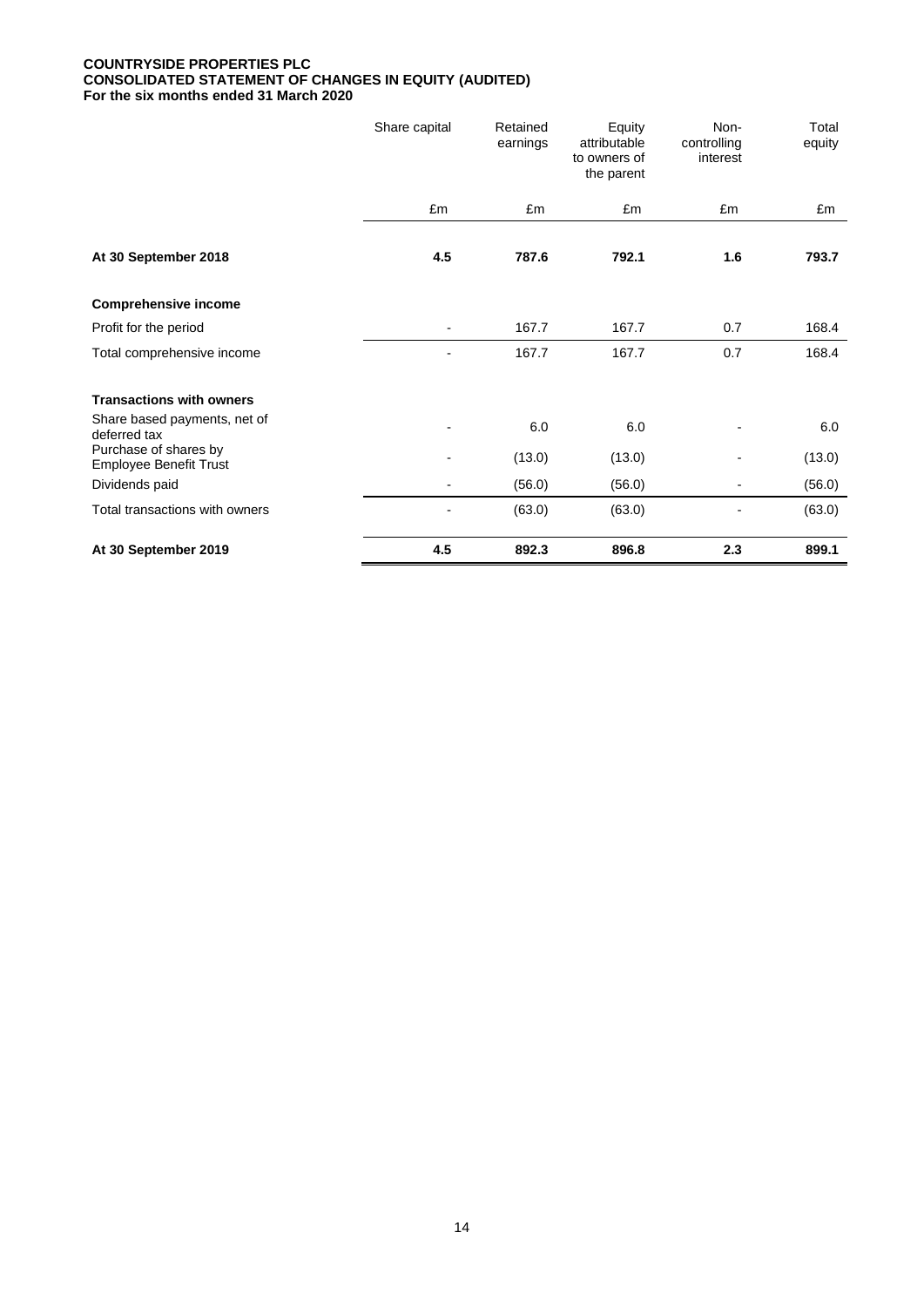### **COUNTRYSIDE PROPERTIES PLC CONSOLIDATED CASHFLOW STATEMENT For the six months ended 31 March 2020**

|                                                                        | <b>Note</b> | <b>Six months</b><br>ended 31<br><b>March 2020</b><br><b>Unaudited</b><br>£m | Six months<br>ended 31<br>March 2019<br>Unaudited<br>£m | Year ended 30<br>September<br>2019<br>Audited<br>£m |
|------------------------------------------------------------------------|-------------|------------------------------------------------------------------------------|---------------------------------------------------------|-----------------------------------------------------|
|                                                                        |             |                                                                              |                                                         |                                                     |
| Cash (used in)/generated from operations                               | 17          | (99.6)                                                                       | (13.3)                                                  | 86.9                                                |
| Interest paid                                                          |             | (1.9)                                                                        | (1.3)                                                   | (3.8)                                               |
| Tax paid                                                               |             | (45.4)                                                                       | (18.4)                                                  | (27.9)                                              |
| Net cash (outflow)/inflow from operating activities                    |             | (146.9)                                                                      | (33.0)                                                  | 55.2                                                |
| Cash flows from investing activities                                   |             |                                                                              |                                                         |                                                     |
| Purchase of intangible assets                                          |             | (1.0)                                                                        | (1.5)                                                   | (3.1)                                               |
| Purchase of property, plant and equipment                              |             | (3.9)                                                                        | (3.7)                                                   | (7.8)                                               |
| Proceeds from disposal of property, plant and equipment                |             |                                                                              |                                                         | 0.3                                                 |
| Proceeds from financial assets at fair value through profit or<br>loss | 13          | 5.0                                                                          |                                                         |                                                     |
| (Increase)/decrease in advances to joint ventures and<br>associate     |             | (37.4)                                                                       | (39.4)                                                  | 6.8                                                 |
| Repayment of members' interest                                         |             |                                                                              |                                                         | 2.9                                                 |
| Dividends received from joint ventures and associate                   |             | 32.5                                                                         | 32.7                                                    | 43.1                                                |
| Net cash (outflow)/inflow from investing activities                    |             | (4.8)                                                                        | (11.9)                                                  | 42.2                                                |
| Cash flows from financing activities                                   |             |                                                                              |                                                         |                                                     |
| Dividends paid                                                         | 10          | (46.2)                                                                       | (29.2)                                                  | (56.0)                                              |
| Payment of lease obligations                                           |             | (3.1)                                                                        |                                                         |                                                     |
| Purchase of shares by Employee Benefit Trust                           |             |                                                                              | (13.0)                                                  | (13.0)                                              |
| Borrowings under revolving credit facility                             |             | 297.6                                                                        | 40.0                                                    |                                                     |
| Net cash inflow/(outflow) from financing activities                    |             | 248.3                                                                        | (2.2)                                                   | (69.0)                                              |
| Net increase/(decrease) in cash and cash equivalents                   |             | 96.6                                                                         | (47.1)                                                  | 28.4                                                |
| Cash and cash equivalents at beginning of the period                   |             | 75.6                                                                         | 47.2                                                    | 47.2                                                |
| Cash and cash equivalents at the end of the period                     | 15          | 172.2                                                                        | 0.1                                                     | 75.6                                                |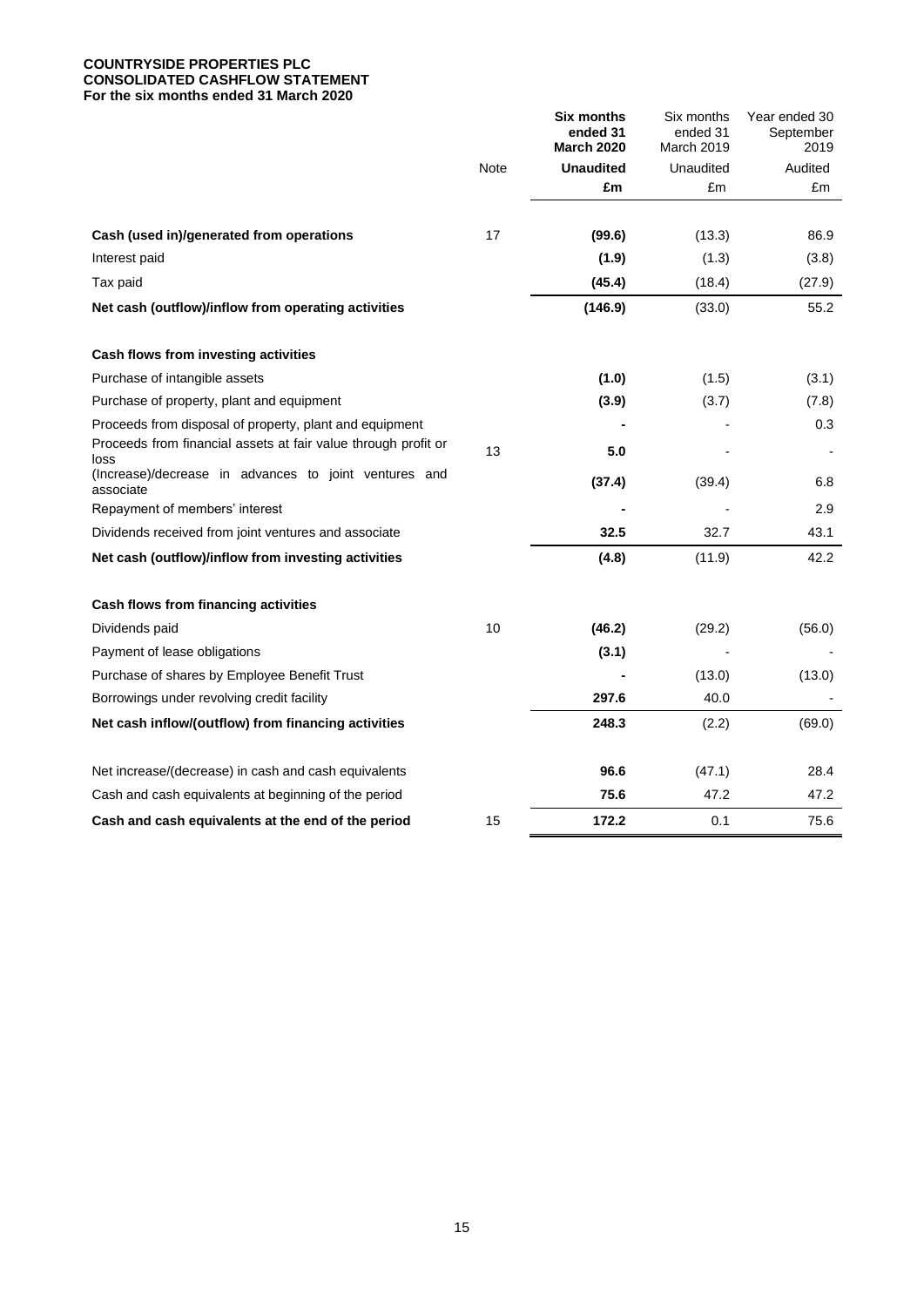### **1. GENERAL INFORMATION**

Countryside Properties PLC (the "Company") is a public limited company incorporated and domiciled in the United Kingdom, whose shares are publicly traded on the London Stock Exchange. The Company's registered office is Countryside House, The Drive, Brentwood, Essex CM13 3AT.

The Group's principal activities are building new homes and regeneration of public sector land.

### **2. BASIS OF PREPARATION**

The financial information in these condensed consolidated interim financial statements (the "Financial Information") for the six months to 31 March 2020 is that of the Company and all of its subsidiaries (together the "Group"). It has been prepared in accordance with the Disclosure and Transparency Rules of the UK Financial Conduct Authority and with International Accounting Standard 34 "Interim Financial Reporting", as endorsed by the European Union.

The Financial Information for the six months ended 31 March 2020 and 31 March 2019 is unaudited but has been subject to a review in accordance with the International Standard on Review Engagements 2410 "Review of Interim Financial Information performed by the Independent Auditor of the Entity", issued by the Auditing Practices Board.

The Financial Information does not constitute full statutory accounts within the meaning of Section 434 of the Companies Act 2006 and should be read in conjunction with the annual consolidated financial statements of the Group for the year ended 30 September 2019 (the "Group Financial Statements"). The Group Financial Statements have been prepared in accordance with International Financial Reporting Standards ("IFRS") as adopted by the European Union and filed at Companies House.

The Group Financial Statements have been reported on by the Company's auditors and are available on the Company's website https://investors.countrysideproperties.com. The report of the auditors was unqualified, did not include a reference to any matters to which the auditors drew attention by way of emphasis without qualifying their report and did not contain a statement under section 498 (2) or (3) of the Companies Act 2006.

The condensed consolidated interim financial statements were authorised for issue by the Directors on 13 May 2020.

#### **Going concern**

Due to the significant uncertainty arising from the COVID-19 pandemic, management has performed a detailed going concern review, testing the Group's liquidity and banking covenant compliance in a range of scenarios as outlined below.

The Group has the benefit of a £300m revolving credit facility ("RCF") provided by its banking syndicate of four banks, which expires in May 2023. This facility includes covenants in respect of gearing, interest cover, tangible net asset value and loan to book value. In addition, on 28 April 2020, the Group received confirmation from the Bank of England of its eligibility to participate in the CCFF. The Group has put in place a commercial paper programme which will allow up to £300m of commercial paper to be issued. The facility will be used to provide standby liquidity, should that be required, and is currently undrawn.

The Group announced on 25 March 2020 that all construction sites, factories and sales offices were to close. A number of measures were taken to preserve liquidity, including the renegotiation of land purchases and development agreements and a general reduction in spend across the Group. During this period, all land payments which had not been deferred and payments to suppliers and sub-contractors which fell due were paid as planned. In addition, some revenue from construction contracts for Affordable and PRS homes was received, along with deferred receipts for historical land sales. On 7 May 2020, the Group announced a phased return to construction activity which commenced from 11 May 2020 and allowed the Group to begin generating cash flows from construction activity and the sale of private homes.

In stress testing the cash flows of the business, management applied three scenarios compared against the pre COVID-19 business plan:

- (i) A six-week shutdown of activity, during which no revenue was received by the business whatsoever, with all payments being made as they fell due. This was followed by a phased return to construction activity. Private volumes and selling prices were modelled to reduce by a combined 20% initially, recovering slowly to pre-COVID-19 levels by 2022. The private forward order book was assumed to reduce by half for reserved plots, with the majority of exchanged plots assumed to complete. No land sales were assumed until early 2021 and only limited land purchases made throughout 2020 to 2022.
- (ii) As above, but including a full three-month shutdown of the business, with zero revenue from 1 April 2020 to 1 July 2020.
- (iii) As above, but including a full six-month shutdown of the business with zero revenue from 1 April 2020 to 1 October 2020.

The stress testing in scenarios (ii) and (iii) resulted in the need for a small amount of additional liquidity and in the case of scenario (iii), a relaxation of the Group's interest cover and gearing covenants. As a result of the Group's eligibility for the CCFF and an agreed relaxation of the Group's banking covenants with its lending banks, there is now sufficient liquidity and covenant headroom to withstand the full six-month shutdown of the business.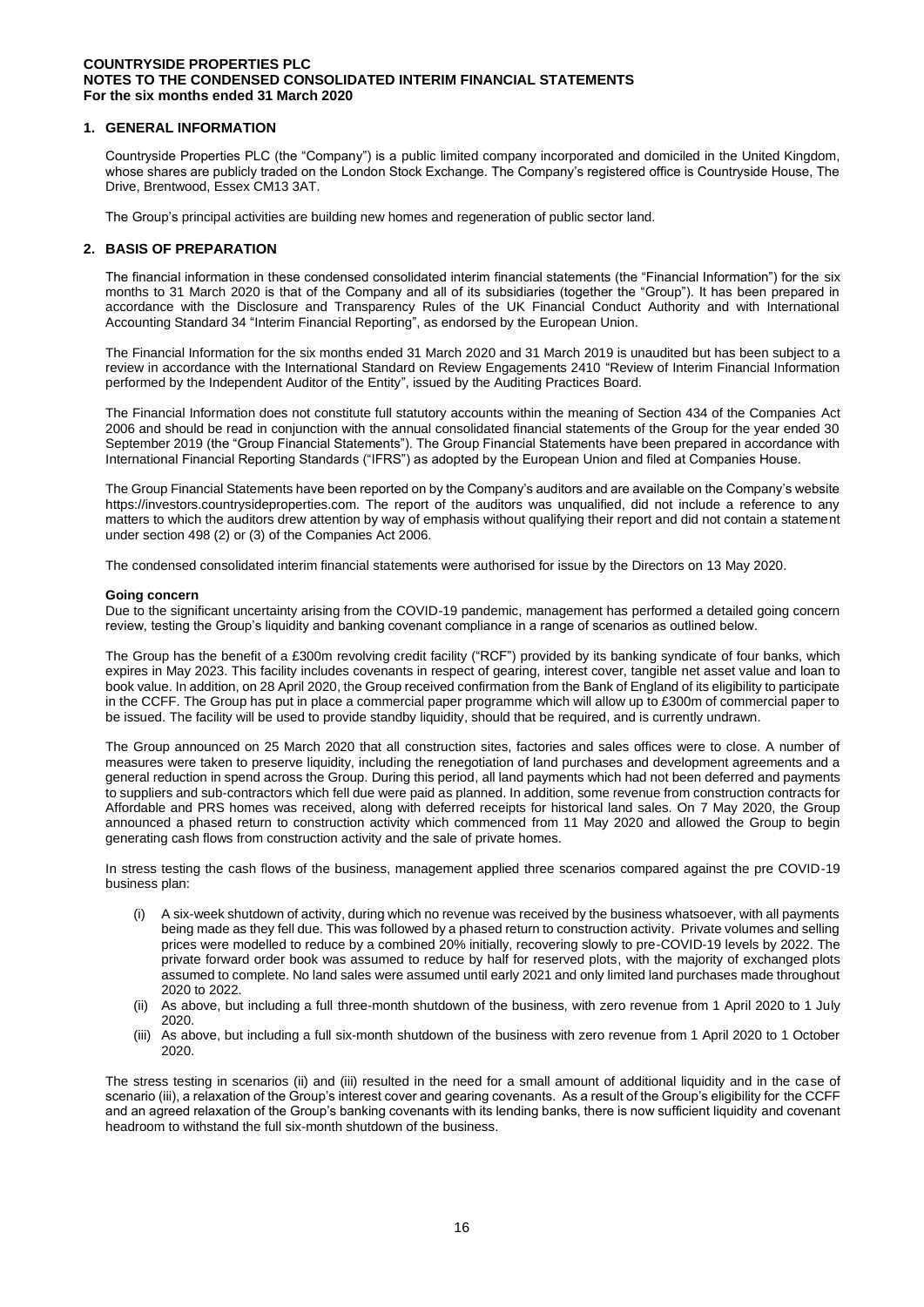### **2. BASIS OF PREPARATION (continued)**

The Bank of England's standard terms for the CCFF state that the Bank "reserves the right at its sole discretion to deem any security ineligible for any reason, and to deem ineligible securities it has previously purchased and vice versa". The Directors note that this could represent a material uncertainty that may cast significant doubt about the Group's ability to continue as a going concern. We have discussed this matter with the Bank of England and note that this is the Bank's standard approach to all of its lending facilities and that HM Treasury and the Bank of England have publicly committed to keeping the CCFF open until at least March 2021. The Bank also notes on its website their intention to keep the CCFF open for as long as steps are needed to relieve cash flow pressures on firms that make a material contribution to the UK economy. On this basis, the Directors believe that liquidity under the CCFF would be available to the Group should it be required.

The Directors consider that the Group has adequate resources in place for at least 12 months from the date of these results and have therefore adopted the going concern basis of accounting in preparing the interim financial statements.

### **Critical accounting judgements and estimates**

The preparation of the Financial Information under IFRS requires the Directors to make estimates and assumptions that affect the application of policies and the reported amounts of assets, liabilities, income, expenses and related disclosures. The key source of estimation uncertainty for the Group, as disclosed in the Group Financial Statements, involves the estimation of site profitability. This has remained a key source of estimation uncertainty during the period, especially given the significant uncertainty around house prices, materials and labour costs arising from the COVID-19 pandemic. The Directors have performed a detailed review of the Group's developments and have concluded that no impairment of inventory is necessary at present and will keep the assumptions underlying their assessment of site profitability under review as the impact of COVID-19 on the housing market and wider economy develops over the coming months.

#### **Accounting policies**

The policies applied in the Financial Information are consistent with those applied in the Group Financial Statements, except in respect of income tax, which is based on the effective tax rate that would be applicable to expected annual earnings, and the impact of IFRS 16 "Leases" which is described below.

### **New standards, amendments and interpretations**

The following amendments to standards and interpretations are effective for the first time for the financial year beginning 1 October 2019 and have been adopted during the period:

- IFRS 16 "Leases" addresses the definition of a lease, recognition and measurement of leases and establishes principles for reporting useful information to users of financial statements about the leasing activities of both lessees and lessors. A key change arising from IFRS 16 is that most operating leases are now accounted for on balance sheet for lessees. The standard replaces IAS 17 "Leases" and related interpretations. IFRS 16 has been applied using the modified retrospective approach with no restatement of comparative financial information. Information on the initial application of IFRS 16, including the impact on the financial position and performance of the Group, has been disclosed in Note 21.
- Annual improvements 2015 2017 Cycle; and Amendment to IAS 28 "Investments in Associates and Joint Ventures" have not had a material impact on the Group.

The following amendments to standards and interpretations have also been issued, but are not yet effective and have not been early adopted for the six months ended 31 March 2020:

• Amendments to IAS 1 "Presentation of Financial Statements" and IAS 8 "Accounting Policies, Changes in Accounting Estimates and Errors" are not expected to have a material impact on the Group.

#### **Alternative Performance Measures**

In the reporting of financial information, the Directors have adopted various Alternative Performance Measures ("APMs"). These measures are not defined by IFRS and therefore may not be directly comparable with other companies' APMs, including those in the Group's industry. APMs should be considered in addition to, and are not intended to be a substitute for, or superior to, IFRS measurements. Refer to pages 34-38 for a full list of the Group's APMs.

### **3. SEASONALITY**

In common with the rest of the UK housebuilding industry, activity occurs throughout the year, with peaks in sales completions in spring and autumn. This creates a degree of seasonality in the Group's trading results and working capital. In addition to this, as a consequence of the government-imposed lockdown triggered by the COVID-19 pandemic, the Group announced the temporary cessation of its operations on 25 March 2020 and commenced a phased restart of most operations on 11 May 2020.

### **4. SEGMENTAL REPORTING**

Segmental reporting is presented in respect of the Group's business segments reflecting the Group's management and internal reporting structure and is the basis on which strategic operating decisions are made by the Group's Chief Operating Decision Maker ("CODM"), which has been identified as the Group's Executive Committee.

The Group's two business segments are Partnerships and Housebuilding. The Group operates entirely within the United Kingdom and there is no trade between segments.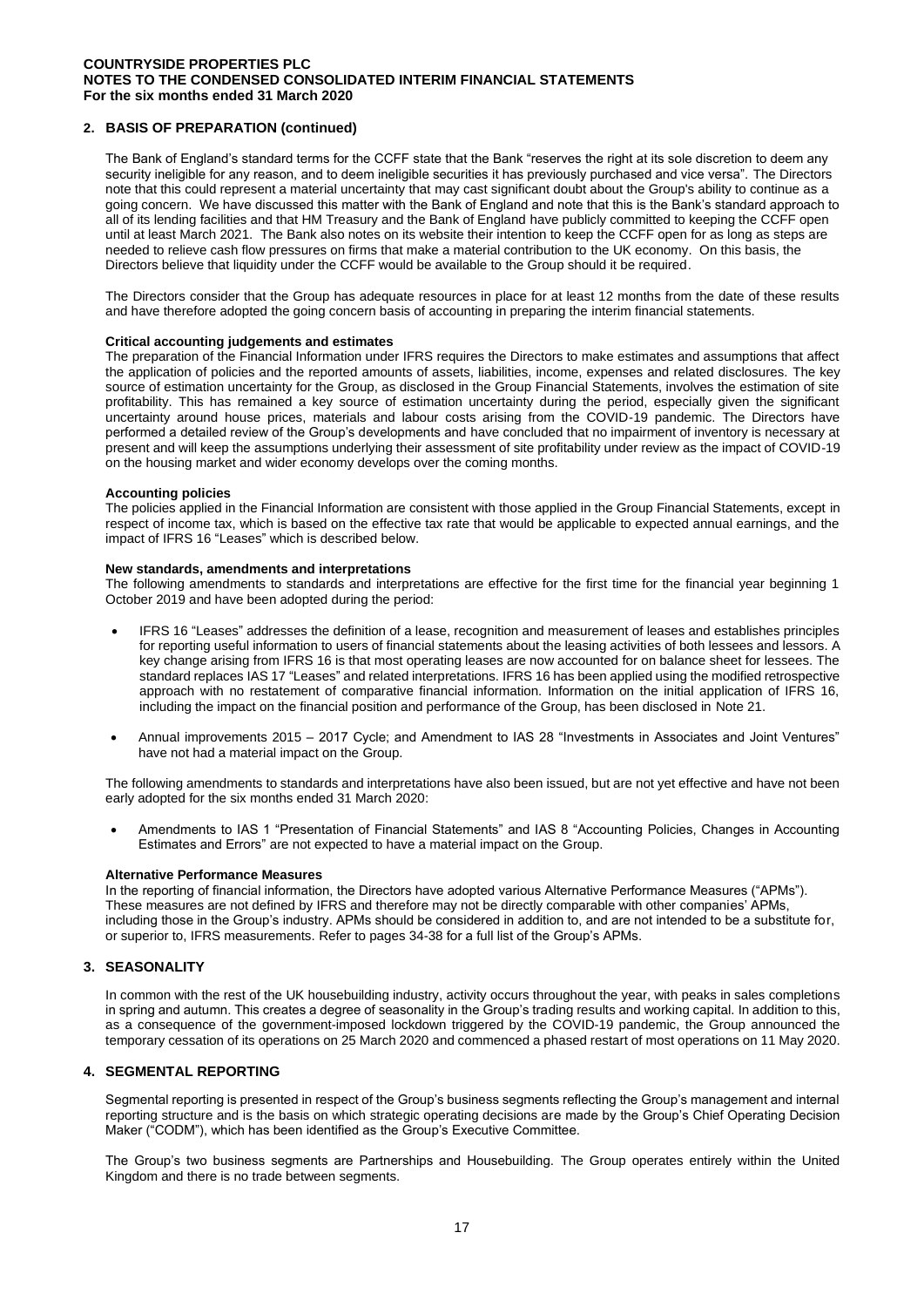## **4. SEGMENTAL REPORTING (continued)**

The Partnerships segment specialises in medium to large-scale housing regeneration schemes delivering private and affordable homes in partnership with public sector landowners and operates primarily in and around London, the Midlands, the North West of England and Yorkshire.

The Housebuilding segment develops large-scale sites, providing private, PRS and affordable housing on land owned or controlled by the Group, primarily around London and in the South East of England, operating under the Countryside and Millgate brands.

## **(a) Segmental financial performance**

|                                                                                                                  | <b>Partnerships</b><br>£m | Housebuilding<br>£m        | <b>Group items</b><br>£m | Total<br>£m |
|------------------------------------------------------------------------------------------------------------------|---------------------------|----------------------------|--------------------------|-------------|
| Six months ended 31 March 2020                                                                                   |                           |                            |                          |             |
| Adjusted revenue including share of revenue from joint<br>ventures and associate                                 | 343.8                     | 187.1                      |                          | 530.9       |
| Less: share of revenue from joint ventures and<br>associate                                                      | (19.8)                    | (29.9)                     |                          | (49.7)      |
| Revenue                                                                                                          | 324.0                     | 157.2                      |                          | 481.2       |
| Adjusted operating profit/(loss) including share of<br>operating profit/(loss) from joint ventures and associate | 36.3                      | 20.6                       | (1.6)                    | 55.3        |
| Less: share of operating profit from joint ventures and<br>associate                                             | (3.8)                     | (5.2)                      |                          | (9.0)       |
| Less: non-underlying items                                                                                       |                           |                            | (5.3)                    | (5.3)       |
| <b>Operating profit/(loss)</b>                                                                                   | 32.5                      | 15.4                       | (6.9)                    | 41.0        |
|                                                                                                                  | <b>Partnerships</b><br>£m | <b>Housebuilding</b><br>£m | <b>Group items</b><br>£m | Total<br>£m |
| Six months ended 31 March 2019                                                                                   |                           |                            |                          |             |

| Adjusted revenue including share of revenue from joint<br>ventures and associate                                 | 342.4  | 221.3  |       | 563.7  |
|------------------------------------------------------------------------------------------------------------------|--------|--------|-------|--------|
| Less: share of revenue from joint ventures and<br>associate                                                      | (13.3) | (43.4) |       | (56.7) |
| Revenue                                                                                                          | 329.1  | 177.9  |       | 507.0  |
|                                                                                                                  |        |        |       |        |
| Adjusted operating profit/(loss) including share of<br>operating profit/(loss) from joint ventures and associate | 45.7   | 48.1   | (4.4) | 89.4   |
| Less: share of operating profit from joint ventures and<br>associate                                             | (7.0)  | (10.7) |       | (17.7) |
| Less: non-underlying items                                                                                       | (7.4)  |        | (4.1) | (11.5) |
| Operating profit/(loss)                                                                                          | 31.3   | 37.4   | (8.5) | 60.2   |

|                                                                                                                  | <b>Partnerships</b><br>£m | Housebuilding<br>£m | Group items<br>£m | Total<br>£m |
|------------------------------------------------------------------------------------------------------------------|---------------------------|---------------------|-------------------|-------------|
| Year ended 30 September 2019                                                                                     |                           |                     |                   |             |
| Adjusted revenue including share of revenue from joint<br>ventures and associate                                 | 837.1                     | 585.7               |                   | 1,422.8     |
| Less: share of revenue from joint ventures and<br>associate                                                      | (44.8)                    | (140.9)             |                   | (185.7)     |
| Revenue                                                                                                          | 792.3                     | 444.8               |                   | 1,237.1     |
|                                                                                                                  |                           |                     |                   |             |
| Adjusted operating profit/(loss) including share of<br>operating profit/(loss) from joint ventures and associate | 127.8                     | 114.8               | (8.2)             | 234.4       |
| Less: share of operating profit from joint ventures and<br>associate                                             | (13.3)                    | (33.5)              |                   | (46.8)      |
| Less: non-underlying items                                                                                       | (7.4)                     |                     | (9.8)             | (17.2)      |
| <b>Operating profit/(loss)</b>                                                                                   | 107.1                     | 81.3                | (18.0)            | 170.4       |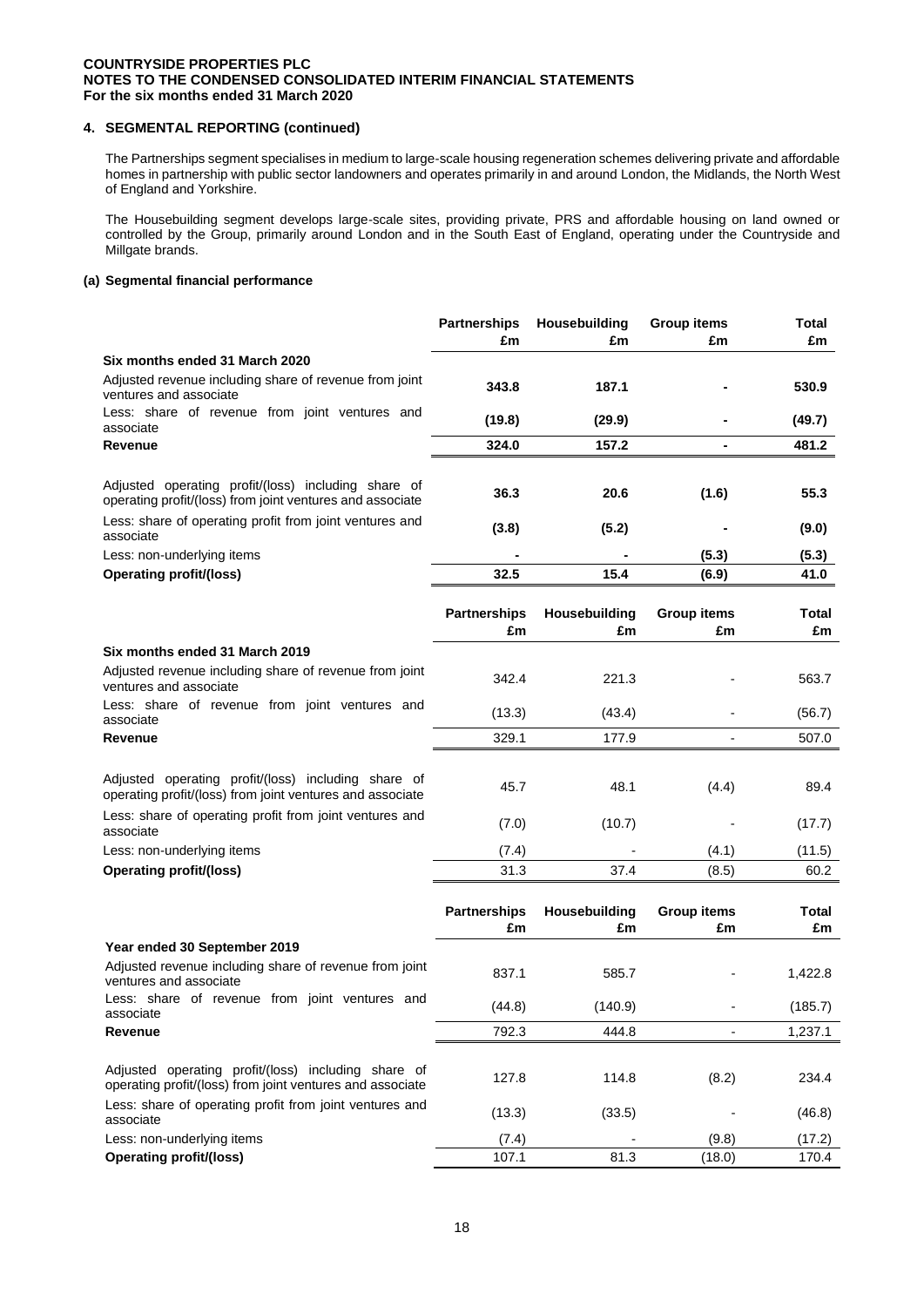## **4. SEGMENTAL REPORTING (continued)**

### **(b) Segmental financial position**

Segmental Tangible Net Asset Value ("TNAV") represents the net assets of the Group's two operating divisions. Segmental TNAV includes divisional net assets less intangible assets (net of deferred tax) and excludes inter-segment cash funding. Tangible Net Operating Asset Value ("TNOAV") is the Group's measure of capital employed, as used in the calculation of Return on Capital Employed ("ROCE"). Refer to pages 34-38 for details of the Group's APMs.

|                                             | <b>Partnerships</b><br>£m | <b>Housebuilding</b><br>£m | <b>Group items</b><br>£m | Total<br>£m |
|---------------------------------------------|---------------------------|----------------------------|--------------------------|-------------|
| TNAV at 1 October 2019                      | 114.2                     | 623.6                      |                          | 737.8       |
| Operating profit/(loss)                     | 32.5                      | 15.4                       | (6.9)                    | 41.0        |
| Add back items with no impact on TNAV:      |                           |                            |                          |             |
| Share-based payments, net of deferred tax   |                           | $\overline{\phantom{0}}$   | 0.1                      | 0.1         |
| Amortisation of intangible assets           |                           |                            | 6.1                      | 6.1         |
| Other items affecting TNAV:                 |                           |                            |                          |             |
| Results of joint ventures and associate     | 3.8                       | 5.1                        |                          | 8.9         |
| Dividends paid                              | (29.5)                    | (16.7)                     |                          | (46.2)      |
| Taxation                                    | (4.7)                     | (2.6)                      |                          | (7.3)       |
| Other                                       | (5.3)                     | (3.0)                      | 0.7                      | (7.6)       |
| TNAV at 31 March 2020                       | 111.0                     | 621.8                      |                          | 732.8       |
| Inter-segment cash funding: net (cash)/debt | 187.7                     | (60.0)                     |                          | 127.7       |
| Segmental capital employed (TNOAV)          | 298.7                     | 561.8                      |                          | 860.5       |

|                                             | <b>Partnerships</b><br>£m | Housebuilding<br>£m | <b>Group items</b><br>£m | Total<br>£m |
|---------------------------------------------|---------------------------|---------------------|--------------------------|-------------|
|                                             |                           |                     |                          |             |
| TNAV at 1 October 2018                      | 54.2                      | 565.9               |                          | 620.1       |
| Operating profit/(loss)                     | 31.3                      | 37.4                | (8.5)                    | 60.2        |
| Add back items with no impact on TNAV:      |                           |                     |                          |             |
| Share-based payments, net of deferred tax   |                           |                     | 3.7                      | 3.7         |
| Amortisation of intangible assets           | $\blacksquare$            |                     | 5.8                      | 5.8         |
| Other items affecting TNAV:                 |                           |                     |                          |             |
| Results of joint ventures and associate     | 7.0                       | 9.6                 |                          | 16.6        |
| Dividends paid                              | (13.3)                    | (15.9)              |                          | (29.2)      |
| Taxation                                    | (5.8)                     | (7.0)               |                          | (12.8)      |
| Purchase of shares by EBT                   | (5.9)                     | (7.1)               |                          | (13.0)      |
| Other                                       | (1.1)                     | (1.3)               | (1.0)                    | (3.4)       |
| TNAV at 31 March 2019                       | 66.4                      | 581.6               |                          | 648.0       |
| Inter-segment cash funding: net (cash)/debt | 137.2                     | (95.1)              |                          | 42.1        |
| Segmental capital employed (TNOAV)          | 203.6                     | 486.5               |                          | 690.1       |

|                                             | <b>Partnerships</b><br>£m | Housebuilding<br>£m | <b>Group items</b><br>£m | Total<br>£m |
|---------------------------------------------|---------------------------|---------------------|--------------------------|-------------|
|                                             |                           |                     |                          |             |
| TNAV at 1 October 2018                      | 54.2                      | 565.9               |                          | 620.1       |
| Operating profit/(loss)                     | 107.1                     | 81.3                | (18.0)                   | 170.4       |
| Add back items with no impact on TNAV:      |                           |                     |                          |             |
| Share-based payments, net of deferred tax   |                           |                     | 6.0                      | 6.0         |
| Amortisation of intangible assets           | $\blacksquare$            |                     | 11.7                     | 11.7        |
| Other items affecting TNAV:                 |                           |                     |                          |             |
| Results of joint ventures and associate     | 13.3                      | 30.8                |                          | 44.1        |
| Dividends paid                              | (29.5)                    | (26.5)              |                          | (56.0)      |
| Taxation                                    | (18.5)                    | (16.7)              |                          | (35.2)      |
| Purchase of shares by EBT                   | (6.8)                     | (6.2)               |                          | (13.0)      |
| Other                                       | (5.6)                     | (5.0)               | 0.3                      | (10.3)      |
| TNAV at 30 September 2019                   | 114.2                     | 623.6               |                          | 737.8       |
| Inter-segment cash funding: net (cash)/debt | 62.6                      | (136.0)             |                          | (73.4)      |
| Segmental capital employed (TNOAV)          | 176.8                     | 487.6               |                          | 664.4       |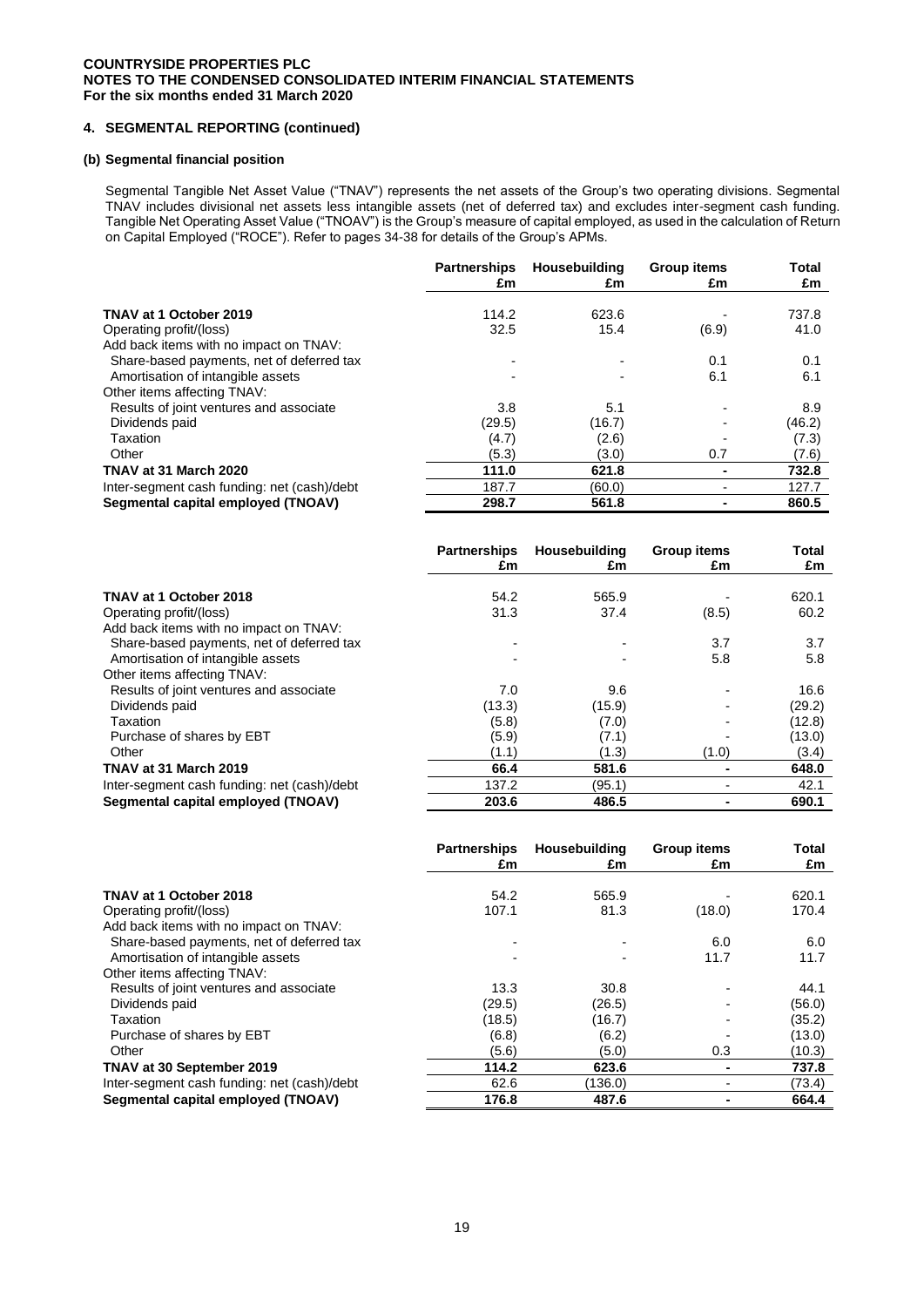## **4. SEGMENTAL REPORTING (continued)**

## **(c) Segmental other items**

|                                                               | <b>Partnerships</b> | Housebuilding | <b>Group items</b> | Total |
|---------------------------------------------------------------|---------------------|---------------|--------------------|-------|
|                                                               | £m                  | £m            | £m                 | £m    |
| Six months ended 31 March 2020                                |                     |               |                    |       |
| Investment in joint ventures                                  | 7.9                 | 30.4          | $\blacksquare$     | 38.3  |
| Investment in associate                                       |                     | 3.6           | $\blacksquare$     | 3.6   |
| Share of post-tax profit from joint ventures and<br>associate | 3.8                 | 5.1           | $\blacksquare$     | 8.9   |
| Capital expenditure – property, plant and<br>equipment        | 3.5                 | 0.4           | ٠                  | 3.9   |
| Capital expenditure - software                                |                     |               | 1.0                | 1.0   |
| Depreciation and amortisation                                 | 2.9                 | 1.3           | 6.1                | 10.3  |
| Share-based payments                                          |                     |               | 0.2                | 0.2   |

|                                                               | <b>Partnerships</b><br>£m | Housebuilding<br>£m | <b>Group items</b><br>£m | Total<br>£m |
|---------------------------------------------------------------|---------------------------|---------------------|--------------------------|-------------|
| Six months ended 31 March 2019                                |                           |                     |                          |             |
| Investment in joint ventures                                  | 8.0                       | 38.7                |                          | 46.7        |
| Investment in associate                                       |                           | 4.8                 |                          | 4.8         |
| Share of post-tax profit from joint ventures and<br>associate | 7.0                       | 9.6                 |                          | 16.6        |
| Capital expenditure – property, plant and<br>equipment        | 3.4                       | 0.3                 |                          | 3.7         |
| Capital expenditure - software                                | $\overline{\phantom{0}}$  |                     | 1.5                      | 1.5         |
| Depreciation and amortisation                                 | 0.7                       | 0.1                 | 5.7                      | 6.5         |
| Share-based payments                                          |                           |                     | 3.3                      | 3.3         |

|                                                               | <b>Partnerships</b><br>£m | Housebuilding<br>£m | <b>Group items</b><br>£m | Total<br>£m |
|---------------------------------------------------------------|---------------------------|---------------------|--------------------------|-------------|
| Year ended 30 September 2019                                  |                           |                     |                          |             |
| Investment in joint ventures                                  | 17.4                      | 44.8                | $\overline{\phantom{0}}$ | 62.2        |
| Investment in associate                                       |                           | 3.5                 | $\blacksquare$           | 3.5         |
| Share of post-tax profit from joint ventures and<br>associate | 13.3                      | 30.8                | $\blacksquare$           | 44.1        |
| Capital expenditure – property, plant and<br>equipment        | 5.0                       | 2.8                 | $\blacksquare$           | 7.8         |
| Capital expenditure – software                                | 0.2                       |                     | 2.9                      | 3.1         |
| Depreciation and amortisation                                 | 1.5                       | 0.7                 | 11.7                     | 13.9        |
| Share-based payments                                          |                           |                     | 6.7                      | 6.7         |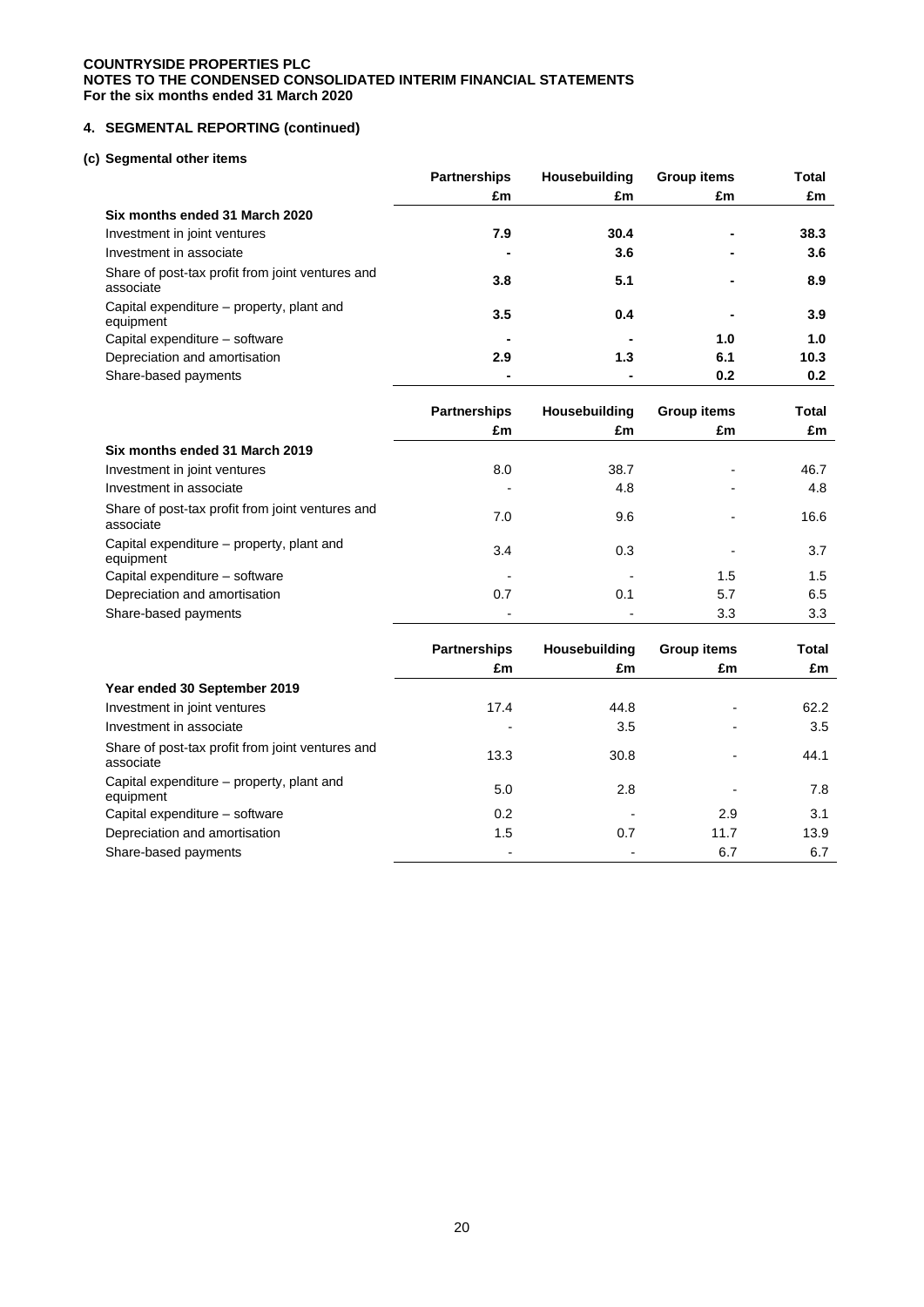## **5. REVENUE**

An analysis of Group reported revenue by type is set out below:

|                      | <b>Six months</b> | Six months | Year ended 30 |
|----------------------|-------------------|------------|---------------|
|                      | ended 31          | ended 31   | September     |
|                      | <b>March 2020</b> | March 2019 | 2019          |
|                      | £m                | £m         | £m            |
| <b>Partnerships:</b> |                   |            |               |
| Private              | 123.5             | 133.8      | 355.2         |
| Affordable           | 112.9             | 110.5      | 243.1         |
| <b>PRS</b>           | 77.0              | 73.4       | 167.1         |
| Other                | 10.6              | 11.4       | 26.9          |
|                      | 324.0             | 329.1      | 792.3         |
| Housebuilding:       |                   |            |               |
| Private              | 120.5             | 134.1      | 312.2         |
| Affordable           | 25.0              | 20.3       | 70.1          |
| <b>PRS</b>           | 1.8               | 4.8        | 15.4          |
| Other                | 9.9               | 18.7       | 47.1          |
|                      | 157.2             | 177.9      | 444.8         |
|                      |                   |            |               |
| <b>Total revenue</b> | 481.2             | 507.0      | 1,237.1       |

### **6. OPERATING PROFIT**

#### **Non-underlying items**

Certain items which do not relate to the Group's underlying performance are presented separately in the consolidated statement of comprehensive income as non-underlying items where, in the judgement of the Directors, they need to be disclosed separately by virtue of their size, nature or incidence in order to obtain a clear and consistent presentation of the Group's underlying business performance. Group operating profit includes the following non-underlying items:

|                                                               | Six months<br>ended 31<br><b>March 2020</b><br>£m | Six months<br>ended 31<br><b>March 2019</b><br>£m | Year ended 30<br>September<br>2019<br>£m |
|---------------------------------------------------------------|---------------------------------------------------|---------------------------------------------------|------------------------------------------|
| Non-underlying items included within cost of sales:           |                                                   |                                                   |                                          |
| Impairment of inventory                                       |                                                   | (7.4)                                             | (7.4)                                    |
| Non-underlying items included within administrative expenses: |                                                   |                                                   |                                          |
| Amortisation of acquisition-related intangible assets         | (5.1)                                             | (5.1)                                             | (10.2)                                   |
| Acquisition and integration costs relating to Westleigh       |                                                   | (1.4)                                             | (1.8)                                    |
| Deferred consideration relating to Westleigh                  | (0.2)                                             | 2.4                                               | $2.2^{\circ}$                            |
| Total non-underlying items                                    | (5.3)                                             | (11.5)                                            | (17.2)                                   |

#### **Amortisation of acquisition-related intangible assets**

Amortisation of acquisition-related intangible assets is reported within non-underlying items as the Directors do not believe this cost should be included when considering the underlying trading performance of the Group.

#### **Acquisition and integration costs relating to Westleigh**

During the year ended 30 September 2019, the Group incurred integration costs relating to the acquisition of Westleigh, including those of property moves and employee severance. No further integration costs have been recorded in non-underlying items during the period.

#### **Deferred consideration relating to Westleigh**

As part of the agreement to purchase Westleigh, deferred consideration was payable to management who remained with the Group post acquisition. These costs were accrued over the period to 31 March 2020 with changes to the estimated amount payable recognised in the consolidated statement of comprehensive income.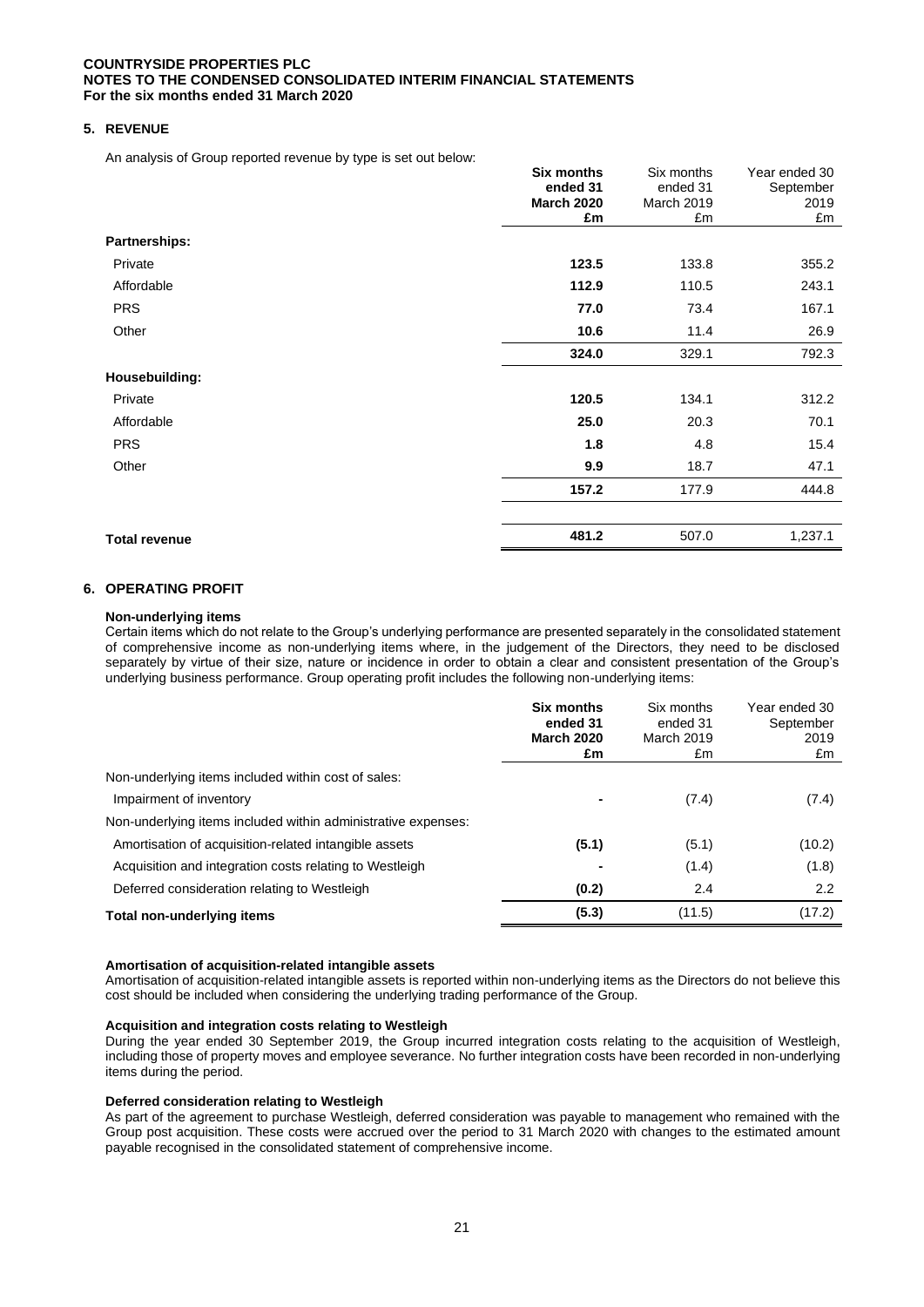## **6. OPERATING PROFIT (continued)**

#### **Impairment of inventory**

During the six months ended 31 March 2019, a non-cash charge of £7.4m was recognised to impair the value of inventory in our Manchester region. This was the result of costs accrued over a four-year period not being appropriately recognised in the consolidated statement of comprehensive income. No further inventory impairments have been recorded in non-underlying items in relation to this matter during the period.

**Taxation**

A total tax credit of £1.0m (HY19: £2.2m, FY19: £3.4m) in relation to all the above non-recurring items was included within taxation in the consolidated statement of comprehensive income.

## **7. NET FINANCE COSTS**

|                                          | Six months<br>ended 31<br><b>March 2020</b><br>£m | Six months<br>ended 31<br><b>March 2019</b><br>£m | Year ended<br>30 September<br>2019<br>£m |
|------------------------------------------|---------------------------------------------------|---------------------------------------------------|------------------------------------------|
|                                          |                                                   |                                                   |                                          |
| Bank loans and overdrafts                | (1.9)                                             | (2.1)                                             | (3.4)                                    |
| Amortisation of debt finance costs       | (0.3)                                             | (0.3)                                             | (0.6)                                    |
| Unwind of discount relating to:          |                                                   |                                                   |                                          |
| Land purchases on deferred payment terms | (3.7)                                             | (5.0)                                             | (7.9)                                    |
| Lease liabilities (Note 21)              | (0.6)                                             |                                                   |                                          |
| <b>Finance costs</b>                     | (6.5)                                             | (7.4)                                             | (11.9)                                   |
| Interest receivable                      | 0.1                                               | 0.6                                               | 0.6                                      |
| Unwind of discount relating to:          |                                                   |                                                   |                                          |
| Land sales on deferred settlement terms  | 0.2                                               | 0.3                                               | 0.4                                      |
| <b>Finance income</b>                    | 0.3                                               | 0.9                                               | 1.0                                      |
|                                          |                                                   |                                                   |                                          |
| <b>Net finance costs</b>                 | (6.2)                                             | (6.5)                                             | (10.9)                                   |

## **8. TAXATION**

The effective tax rate applied for the period was 16.7% (HY19: 18.2%, FY19: 17.3%). This reflects the anticipated full year effective rate and is lower than the statutory rate of 19.0% mainly due to the equity accounting method for joint ventures and associate and credits arising on the exercise of share options.

The adjusted effective tax rate for the period was 17.3% (HY19: 19.3%, FY19: 18.5%) with the difference between the reported and adjusted rates reflecting non-underlying items and the treatment of the Group's joint ventures and associate.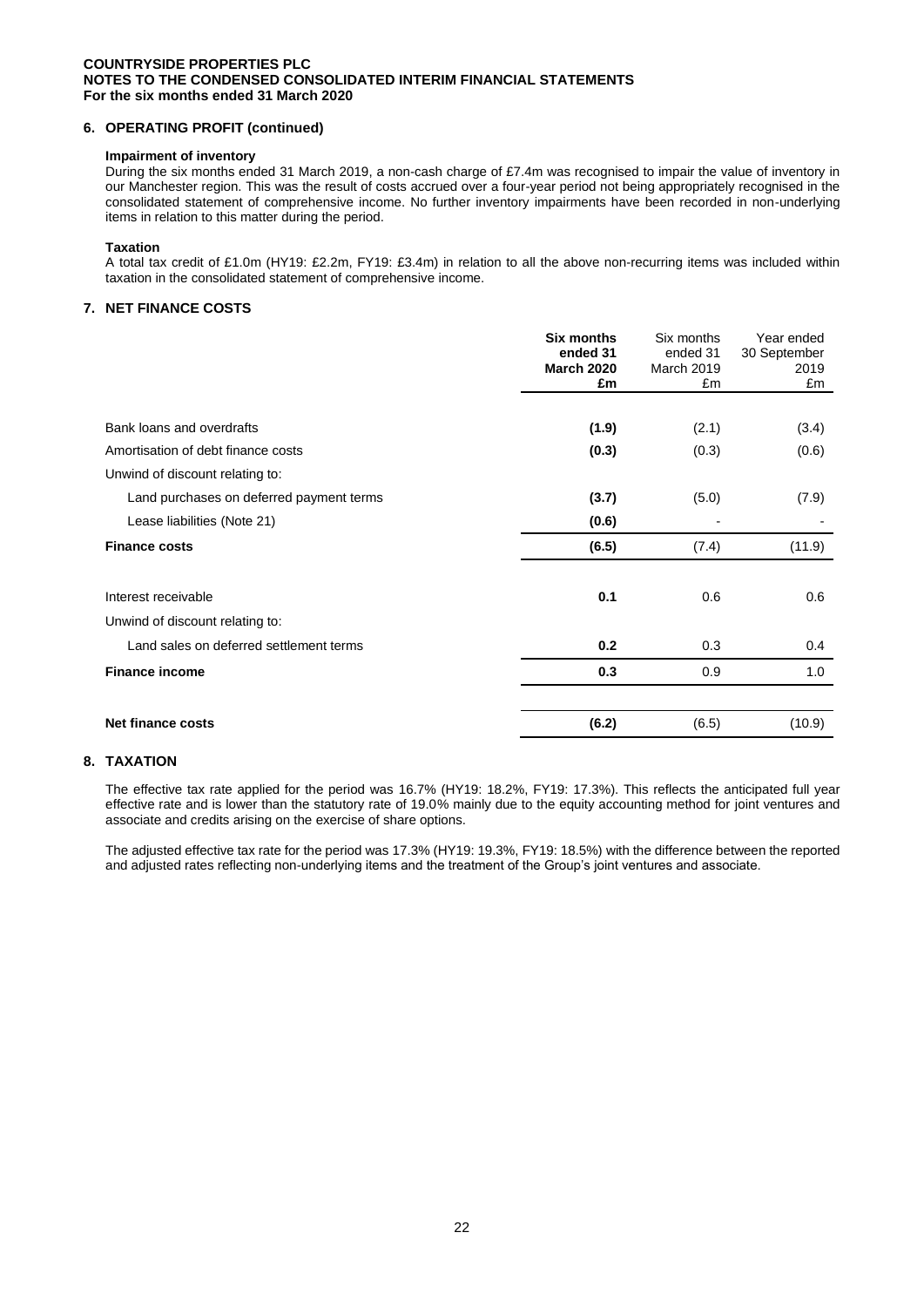## **9. EARNINGS PER SHARE**

Basic earnings per share ("basic EPS") is calculated by dividing the profit from continuing operations attributable to ordinary shareholders by the weighted average number of ordinary shares in issue during the period, adjusted for the weighted average number of shares held by the Employee Benefit Trust ("EBT"). For diluted earnings per share ("diluted EPS"), the weighted average number of ordinary shares also assumes the conversion of all potentially dilutive share awards.

### **(a) Basic earnings per share**

|                                                                                        | Six months<br>ended 31<br><b>March 2020</b> | Six months<br>ended 31<br>March 2019 | Year ended<br>30 September<br>2019 |
|----------------------------------------------------------------------------------------|---------------------------------------------|--------------------------------------|------------------------------------|
| Profit from continuing operations attributable to equity holders of the<br>parent (£m) | 36.4                                        | 57.1                                 | 167.7                              |
| Basic weighted average number of shares (millions)                                     | 447.9                                       | 443.4                                | 445.1                              |
| Basic earnings per share (pence per share)                                             | 8.1                                         | 12.9                                 | 37.7                               |
| Diluted weighted average number of shares (millions)                                   | 450.9                                       | 446.2                                | 450.1                              |
| Diluted earnings per share (pence per share)                                           | 8.1                                         | 12.8                                 | 37.3                               |

The basic weighted average number of shares of 447.9 million (HY19: 443.4 million, FY19: 445.1 million) excludes the weighted average number of shares held in the EBT during the period of 2.1 million (HY19: 6.6 million, FY19: 4.9 million).

### **(b) Adjusted earnings per share**

Adjusted basic and diluted EPS are APMs for the Group. Refer to pages 34-38 for details of the Group's APMs.

|                                                                                                 | Six months<br>ended 31<br><b>March 2020</b> | Six months<br>ended 31<br><b>March 2019</b> | Year ended<br>30 September<br>2019 |
|-------------------------------------------------------------------------------------------------|---------------------------------------------|---------------------------------------------|------------------------------------|
|                                                                                                 |                                             |                                             |                                    |
| Profit from continuing operations attributable to equity holders of the<br>parent (£m)          | 36.4                                        | 57.1                                        | 167.7                              |
| Add: Non-underlying items, net of tax                                                           | 4.3                                         | 9.3                                         | 13.8                               |
| Adjusted profit from continuing operations attributable to equity<br>holders of the parent (£m) | 40.7                                        | 66.4                                        | 181.5                              |
| Basic weighted average number of shares (millions)                                              | 447.9                                       | 443.4                                       | 445.1                              |
| Adjusted basic earnings per share (pence per share)                                             | 9.1                                         | 15.0                                        | 40.8                               |
| Diluted weighted average number of shares (millions)                                            | 450.9                                       | 446.2                                       | 450.1                              |
| Adjusted diluted earnings per share (pence per share)                                           | 9.0                                         | 14.9                                        | 40.3                               |

Non-underlying items net of tax includes costs of £5.3m, net of tax of £1.0m (HY19: £11.5m, net of tax of £2.2m, FY19: £17.2m net of tax of £3.4m). Refer to Note 6.

### **10. DIVIDEND**

Dividends of £46.2m were paid during the period, reflecting the final dividend of 10.3 pence per share for the year ended 30 September 2019 (HY19: £29.2m paid reflecting the final dividend of 6.6 pence per share for the year ended 30 September 2018). The dividend was paid on 7 February 2020 to all shareholders on the register on 20 December 2019.

The Directors have not recommended the payment of an interim dividend for the current financial year (HY19: 6.0 pence per share, paid on 5 July 2019).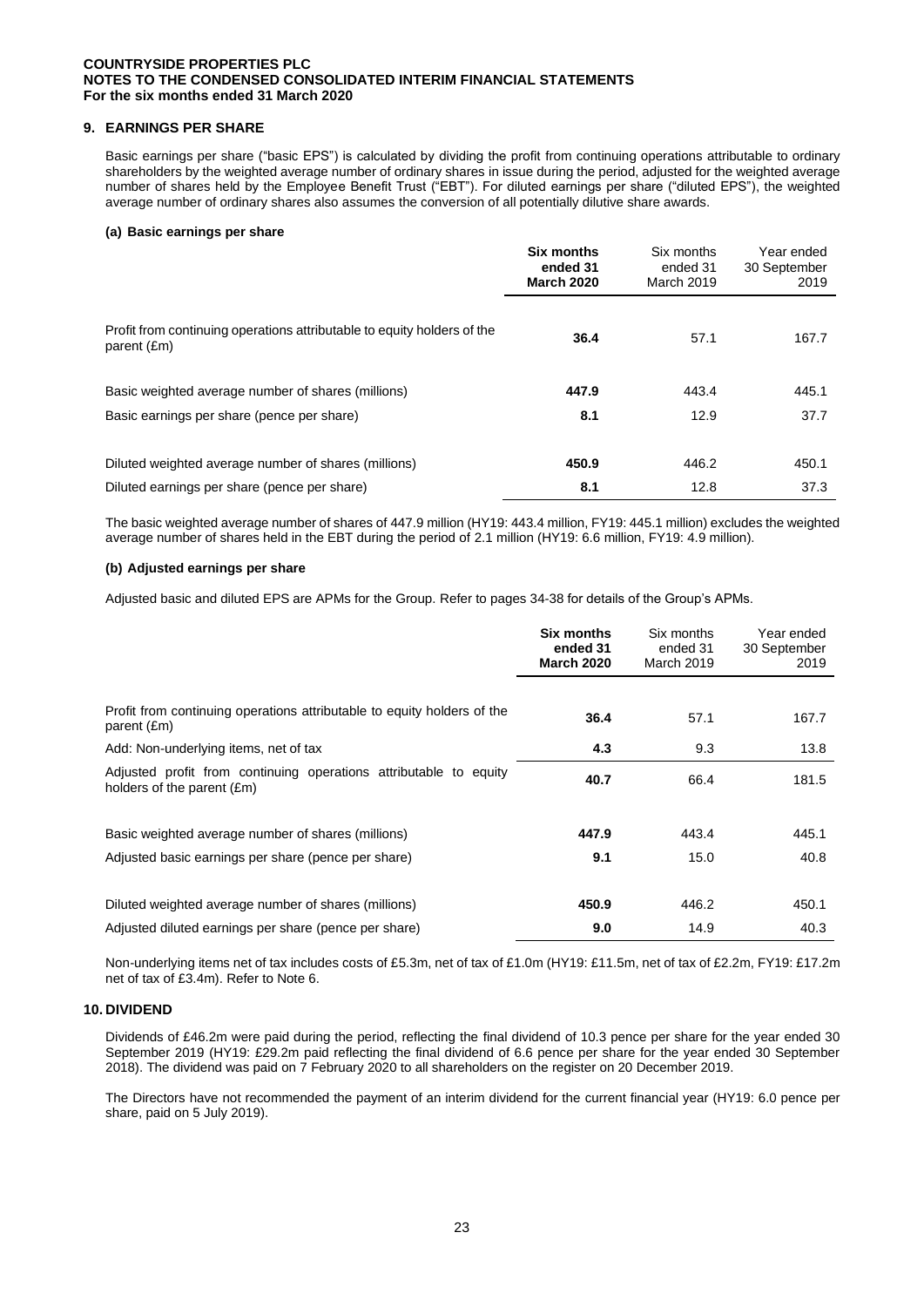# **11. INVESTMENT IN JOINT VENTURES**

The table below presents the movement in the Group's net investment in joint ventures:

|                                | Six months<br>ended 31<br><b>March 2020</b><br>£m | Six months<br>ended 31<br><b>March 2019</b><br>£m | Year ended<br>30 September<br>2019<br>£m |
|--------------------------------|---------------------------------------------------|---------------------------------------------------|------------------------------------------|
|                                |                                                   |                                                   |                                          |
| Opening balance                | 62.2                                              | 62.5                                              | 62.5                                     |
| Share of post-tax profit       | 8.8                                               | 15.1                                              | 40.6                                     |
| Dividends received             | (32.5)                                            | (30.6)                                            | (37.6)                                   |
| Repayment of members' interest | ٠                                                 | $\overline{\phantom{0}}$                          | (2.9)                                    |
| Other movements                | (0.2)                                             | (0.3)                                             | (0.4)                                    |
| Closing balance                | 38.3                                              | 46.7                                              | 62.2                                     |

The Group's aggregate investment in joint ventures is represented by:

| For the six months ended 31 March 2020 | <b>Partnerships</b><br>£m | Housebuilding<br>£m | Group<br>£m |
|----------------------------------------|---------------------------|---------------------|-------------|
|                                        |                           |                     |             |
| Revenue                                | 39.6                      | 59.7                | 99.3        |
| Expenses                               | (32.1)                    | (49.3)              | (81.4)      |
| <b>Operating profit</b>                | 7.5                       | 10.4                | 17.9        |
| Finance income                         | $\overline{\phantom{a}}$  | 0.1                 | 0.1         |
| Income tax                             |                           | (0.4)               | (0.4)       |
| Profit for the period                  | 7.5                       | 10.1                | 17.6        |
| Group's share in %                     |                           |                     | 50.0%       |
| Share of revenue                       |                           |                     | 49.7        |
| Share of operating profit              |                           |                     | 9.0         |
| Dividends received by the Group        |                           |                     | 32.5        |
| Investment in joint ventures           |                           |                     | 38.3        |

| For the six months ended 31 March 2019 | <b>Partnerships</b><br>£m | Housebuilding<br>£m | Group<br>£m |
|----------------------------------------|---------------------------|---------------------|-------------|
|                                        |                           |                     |             |
| Revenue                                | 26.6                      | 81.4                | 108.0       |
| Expenses                               | (12.6)                    | (63.6)              | (76.2)      |
| <b>Operating profit</b>                | 14.0                      | 17.8                | 31.8        |
| Finance costs                          | $\overline{\phantom{0}}$  | (0.3)               | (0.3)       |
| Income tax                             |                           | (1.3)               | (1.3)       |
| Profit for the period                  | 14.0                      | 16.2                | 30.2        |
| Group's share in %                     |                           |                     | 50.0%       |
| Share of revenue                       |                           |                     | 54.0        |
| Share of operating profit              |                           |                     | 15.9        |
| Dividends received by the Group        |                           |                     | 30.6        |
| Investment in joint ventures           |                           |                     | 46.7        |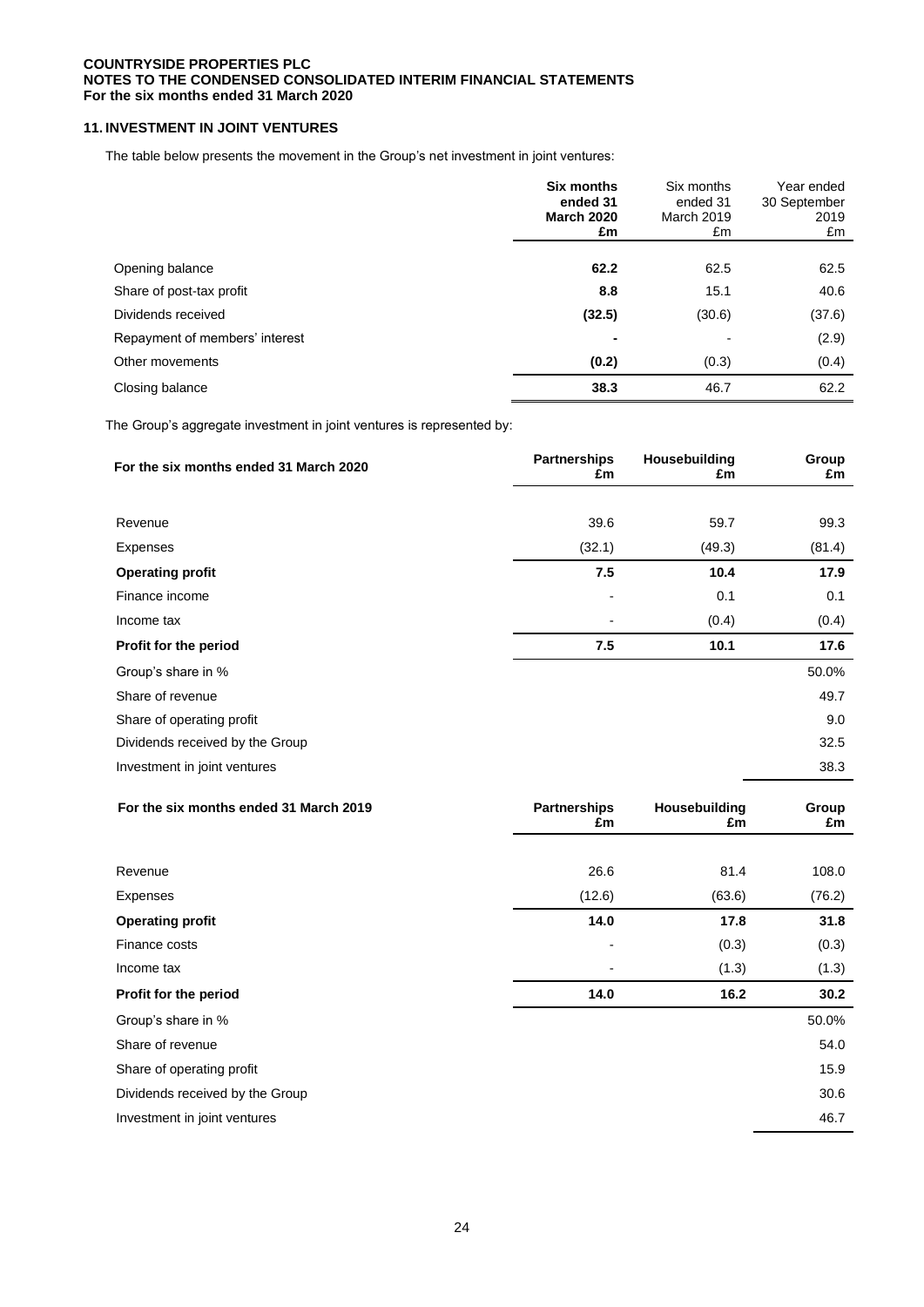## **11. INVESTMENT IN JOINT VENTURES (continued)**

| For the year ended 30 September 2019 | <b>Partnerships</b><br>£m | Housebuilding<br>£m | Group<br>£m |
|--------------------------------------|---------------------------|---------------------|-------------|
|                                      |                           |                     |             |
| Revenue                              | 89.6                      | 263.5               | 353.1       |
| Expenses                             | (63.0)                    | (204.7)             | (267.7)     |
| <b>Operating profit</b>              | 26.6                      | 58.8                | 85.4        |
| Finance costs                        | $\overline{\phantom{a}}$  | (0.5)               | (0.5)       |
| Income tax                           | $\overline{\phantom{a}}$  | (3.8)               | (3.8)       |
| Profit for the period                | 26.6                      | 54.5                | 81.1        |
| Group's share in %                   |                           |                     | 50.0%       |
| Share of revenue                     |                           |                     | 176.6       |
| Share of operating profit            |                           |                     | 42.7        |
| Dividends received by the Group      |                           |                     | 37.6        |
| Investment in joint ventures         |                           |                     | 62.2        |

The aggregate amount due from joint ventures is £87.1m (HY19: £95.8m, FY19: £49.7m). The amount due to joint ventures is £0.4m (HY19: £0.3m, FY19: £0.4m). Transactions between the Group and its joint ventures are disclosed in Note 18.

## **12. INVESTMENT IN ASSOCIATE**

The Group holds 28.5% of the ordinary share capital with pro rata voting rights in Countryside Properties (Bicester) Limited, a company incorporated and domiciled in the UK, whose principal activity is the sale of serviced parcels of land, and for segmental purposes is disclosed within the Housebuilding division. It is accounted for using the equity method.

The table below presents the movement in the Group's net investment in associate:

|                          | <b>Six months</b><br>ended 31<br><b>March 2020</b><br>£m | Six months<br>ended 31<br>March 2019<br>£m | Year ended<br>30 September<br>2019<br>£m |
|--------------------------|----------------------------------------------------------|--------------------------------------------|------------------------------------------|
|                          |                                                          |                                            |                                          |
| Opening balance          | 3.5                                                      | 5.4                                        | 5.4                                      |
| Share of post-tax profit | 0.1                                                      | 1.5                                        | 3.5                                      |
| Dividends received       |                                                          | (2.1)                                      | (5.5)                                    |
| Other movements          |                                                          |                                            | 0.1                                      |
| Closing balance          | 3.6                                                      | 4.8                                        | 3.5                                      |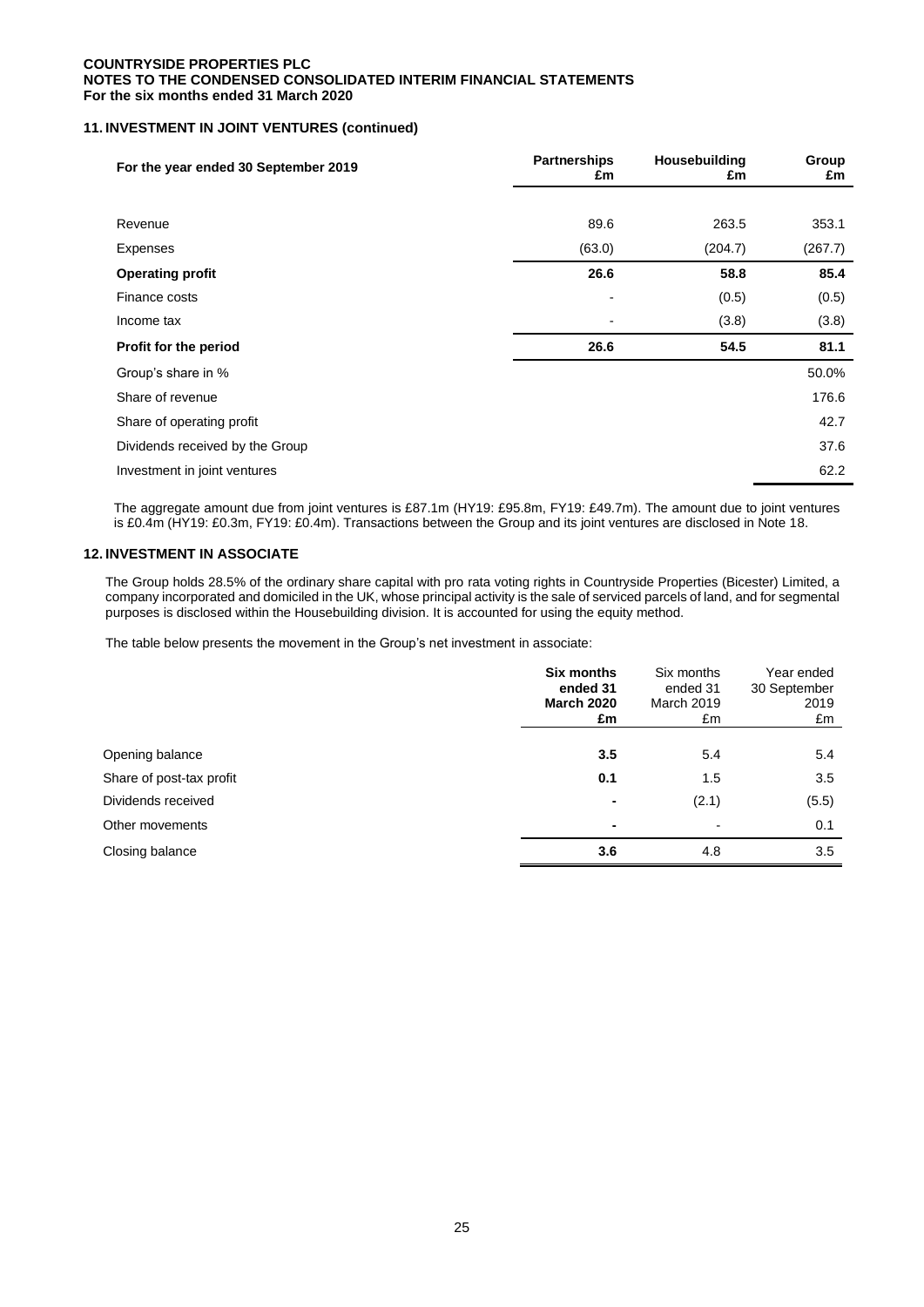## **12. INVESTMENT IN ASSOCIATE (continued)**

The Group's investment in associate is represented by:

|                                 | <b>Six months</b><br>ended 31<br><b>March 2020</b><br>£m | Six months<br>ended 31<br>March 2019<br>£m | Year ended<br>30 September<br>2019<br>£m |
|---------------------------------|----------------------------------------------------------|--------------------------------------------|------------------------------------------|
|                                 |                                                          |                                            |                                          |
| Revenue<br>Expenses             |                                                          | 9.5<br>(3.3)                               | 32.1<br>(17.6)                           |
| <b>Operating profit</b>         |                                                          | 6.2                                        | 14.5                                     |
| Finance income                  | 0.3                                                      | 0.5                                        | 1.0                                      |
| Income tax                      |                                                          | (1.3)                                      | (3.1)                                    |
| Profit for the period           | 0.3                                                      | 5.4                                        | 12.4                                     |
| Group's share in %              | 28.5%                                                    | 28.5%                                      | 28.5%                                    |
| Share of revenue                |                                                          | 2.7                                        | 9.1                                      |
| Share of operating profit       |                                                          | 1.8                                        | 4.1                                      |
| Dividends received by the Group |                                                          | 2.1                                        | 5.5                                      |
| Investment in associate         | 3.6                                                      | 4.8                                        | 3.5                                      |

The amount due from the associate is £Nil (HY19: £Nil, FY19: £Nil). Transactions between the Group and its associate are disclosed in Note 18.

### **13. FINANCIAL ASSETS AT FAIR VALUE THROUGH PROFIT OR LOSS**

|                        | As at 31<br><b>March 2020</b><br>£m | As at 31<br>March 2019<br>£m | As at 30<br>September 2019<br>£m |
|------------------------|-------------------------------------|------------------------------|----------------------------------|
|                        |                                     |                              |                                  |
| Opening balance        | 5.0                                 | 4.1                          | 4.1                              |
| Increase in fair value | ۰                                   | -                            | 0.9                              |
| Settlement             | (5.0)                               |                              |                                  |
| Closing balance        |                                     | 4.1                          | 5.0                              |

Financial assets at fair value through profit or loss at 30 September 2019 related solely to a deferred land overage receivable resulting from agreements where land was sold to a third-party and the Group was entitled to a share of surplus profits once development was complete. The overage receivable was held at fair value, being the Directors' best estimate of the value that could be achieved in a presumed sale of these assets to a third-party, after taking into account judgements on the variability of the expected final cash value, the time value of money and the degree of completion of the developments. Given that the inputs were estimated and not observed in a market, the fair value was classified as Level 3 in the fair value hierarchy.

During the period, the receivable was settled for £5.0m with no gain or loss recognised in the consolidated statement of comprehensive income.

### **14. INVENTORIES**

|                                                     | As at 31<br><b>March 2020</b><br>£m | As at 31<br>March 2019<br>£m | As at 30<br>September 2019<br>£m |
|-----------------------------------------------------|-------------------------------------|------------------------------|----------------------------------|
| Development land and work in progress               | 960.0                               | 727.3                        | 741.4                            |
| Completed properties unlet, unsold or awaiting sale | 81.4                                | 52.6                         | 67.2                             |
|                                                     | 1,041.4                             | 779.9                        | 808.6                            |

Total provisions against inventory at 31 March 2020 were £3.4m (HY19: £4.2m, FY19: £3.5m).

During the period, an impairment charge of £4.8m was recognised against inventories (HY19: £7.4m, FY19: £7.4m).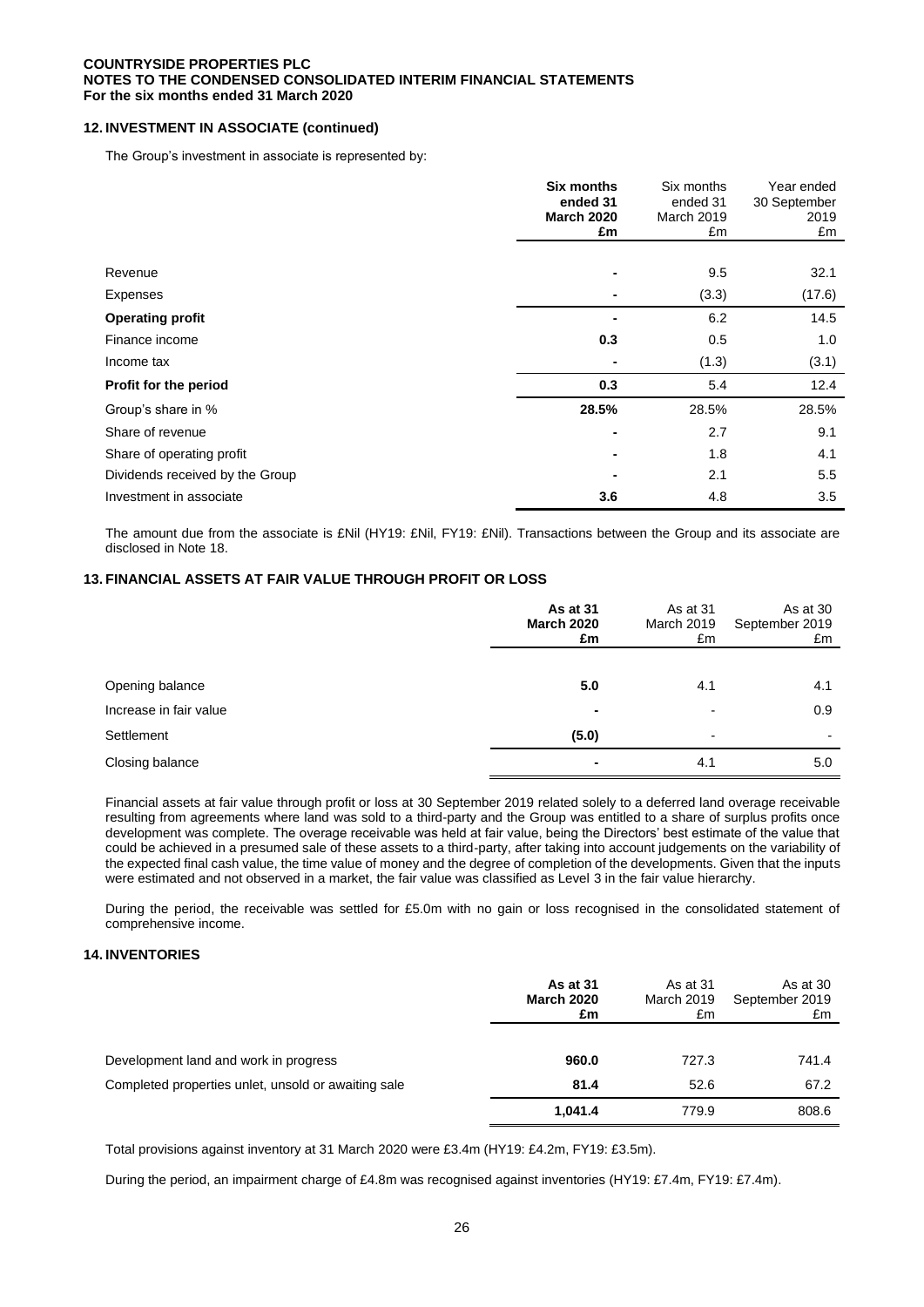## **15. CASH AND BORROWINGS**

|                               | <b>As at 31</b><br><b>March 2020</b> | As at 31<br>March 2019 | As at 30<br>September 2019 |
|-------------------------------|--------------------------------------|------------------------|----------------------------|
|                               | £m                                   | £m                     | £m                         |
|                               |                                      |                        |                            |
| Cash and cash equivalents     | 172.2                                | 13.2                   | 75.6                       |
| Overdrafts                    |                                      | (13.1)                 |                            |
| Net cash and cash equivalents | 172.2                                | 0.1                    | 75.6                       |
|                               |                                      |                        |                            |
| Bank loans                    | (297.6)                              | (40.0)                 |                            |
| Bank loan arrangement fees    | 1.7                                  | 2.3                    |                            |
| Other loans                   | (2.3)                                | (2.2)                  | (2.2)                      |
| <b>Borrowings</b>             | (298.2)                              | (39.9)                 | (2.2)                      |

### *Bank loans*

The Group has a £300m revolving credit facility with Lloyds Bank plc, Barclays Bank PLC, HSBC Bank plc and Santander UK plc, expiring in May 2023. The agreement has a variable interest rate based on LIBOR. Subject to obtaining credit approval from the syndicate banks, the Group has the option to extend the facility by a further £100m. This facility is subject to both financial and non-financial covenants and is secured by floating charges over all the Group's assets.

As at 31 March 2020, the Group had drawn loans of £297.6m under the facility (HY19: £40.0m, FY19: £Nil).

Bank loan arrangement fees are amortised over the term of the facility. As at 31 March 2020, unamortised loan arrangement fees were £1.7m (HY19: £2.3m, FY19: £2.0m). As the Group did not have any bank debt under this facility as at 30 September 2019, the unamortised loan arrangement fees of £2.0m were presented as prepayments within "trade and other receivables" in the consolidated statement of financial position.

Finance costs in the statement of comprehensive income include £0.3m of debt finance cost amortisation (HY19: £0.3m, FY19: £0.6m). Refer to Note 7.

As at 30 September 2019 the Group had allocated £30m of the facility to a separate overdraft facility. This allocation was removed at the request of the Group during the period. As a result, there was no overdraft in the consolidated statement of financial position as at 31 March 2020 (HY19: £13.1m, FY19: £Nil).

#### *Other loans*

During the year ended 30 September 2018, the Group received an interest free loan of £2.5m for the purpose of remediation works in relation to one of its joint arrangements. The loan is repayable on the 22 November 2022. The carrying value of the loan is equal to the fair value and was recognised initially at fair value and subsequently carried at amortised cost.

#### *Undrawn facilities*

As at 31 March 2020, the Group had issued promissory notes under the revolving credit facility of £2.4m (HY19: £4.8m, FY19: £2.4m). As a result of this, and the bank loans noted above, the Group had the following undrawn facilities:

|                                                     | As at 31          | As at 31   | As at 30       |
|-----------------------------------------------------|-------------------|------------|----------------|
|                                                     | <b>March 2020</b> | March 2019 | September 2019 |
|                                                     | £m                | £m         | £m             |
| Floating rate:<br>Expiring after more than one year | ۰                 | 242.1      | 297.6          |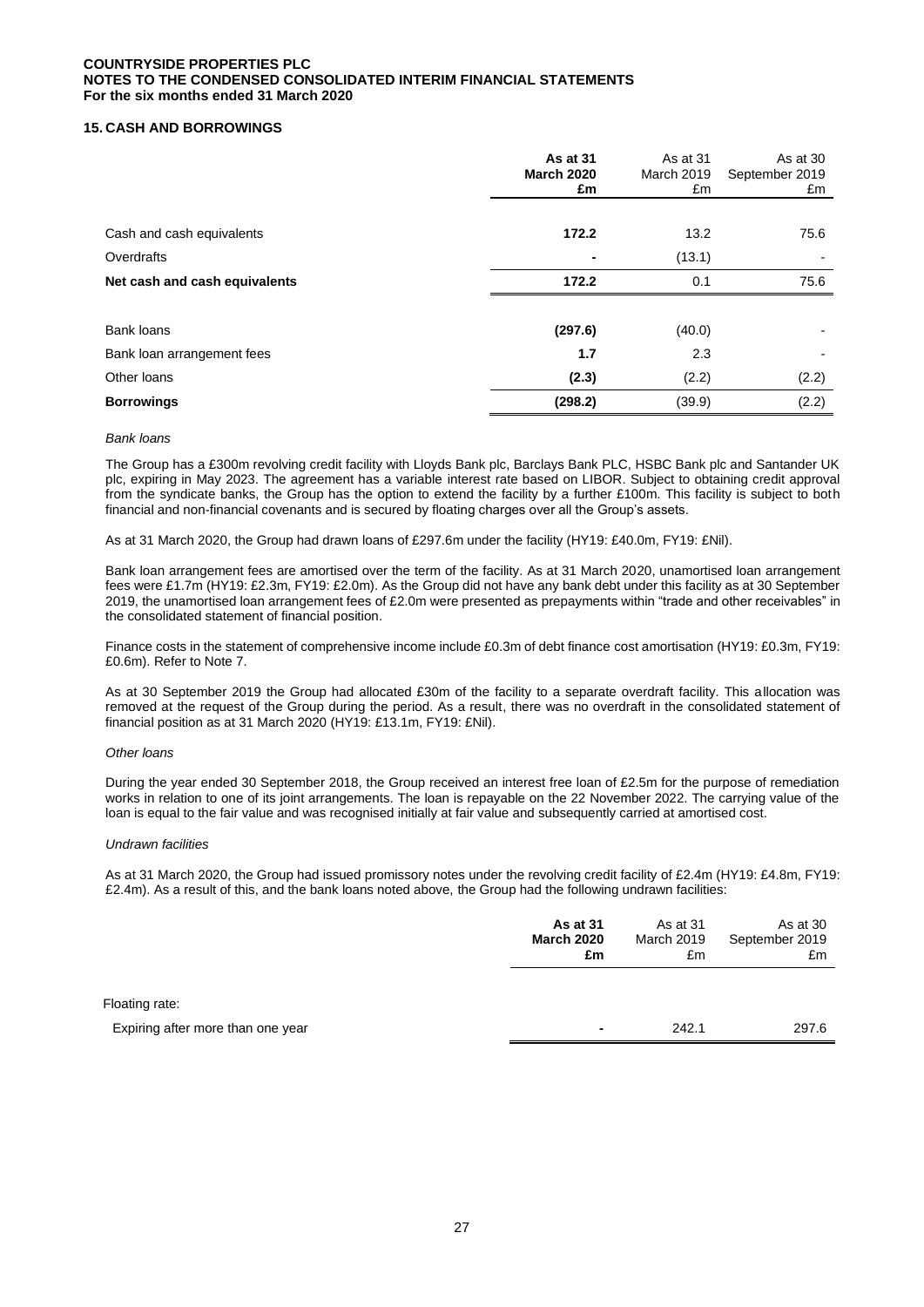## **16. TRADE AND OTHER PAYABLES**

|                                            | As at 31<br><b>March 2020</b> | As at 31<br><b>March 2019</b> | As at 30<br>September 2019 |
|--------------------------------------------|-------------------------------|-------------------------------|----------------------------|
|                                            | £m                            | £m                            | £m                         |
| Amounts falling due within one year:       |                               |                               |                            |
| Trade payables                             | 84.3                          | 53.4                          | 50.7                       |
| Deferred land payments                     | 113.2                         | 83.7                          | 73.0                       |
| Overage payable                            | 14.6                          | 7.2                           | 7.4                        |
| Accruals and deferred income               | 122.6                         | 144.0                         | 160.2                      |
| Other taxation and social security         | 6.7                           | 3.0                           | 3.3                        |
| Other payables                             | 25.6                          | 12.2                          | 27.6                       |
| Amounts due to joint ventures              | 0.4                           | 0.3                           | 0.4                        |
|                                            | 367.4                         | 303.8                         | 322.6                      |
| Amounts falling due in more than one year: |                               |                               |                            |
| Trade payables                             | 17.6                          | 10.7                          | 17.9                       |
| Deferred land payments                     | 104.9                         | 36.5                          | 85.3                       |
| Overage payable                            | 16.3                          | 28.1                          | 26.5                       |
| Accruals and deferred income               |                               | 0.5                           | 0.3                        |
| Other payables                             |                               | 17.8                          |                            |
|                                            | 138.8                         | 93.6                          | 130.0                      |
| Total trade and other payables             | 506.2                         | 397.4                         | 452.6                      |

## **17. NOTES TO THE CASH FLOW STATEMENT**

## **Reconciliation of profit before taxation to cash (used in)/generated from operations**

|                                                                                 | <b>Six months</b><br>ended 31<br><b>March 2020</b><br>£m | Six months<br>ended 31<br>March 2019<br>£m | Year ended 30<br>September<br>2019<br>£m |
|---------------------------------------------------------------------------------|----------------------------------------------------------|--------------------------------------------|------------------------------------------|
|                                                                                 |                                                          |                                            |                                          |
| Profit before taxation                                                          | 43.7                                                     | 70.3                                       | 203.6                                    |
| <b>Adjustments for:</b>                                                         |                                                          |                                            |                                          |
| - Amortisation charge                                                           | 6.1                                                      | 5.8                                        | 11.7                                     |
| - Depreciation charge – property, plant and equipment                           | 1.3                                                      | 0.7                                        | 2.2                                      |
| - Depreciation charge – right of use assets                                     | 2.9                                                      |                                            |                                          |
| - Loss on disposal of property, plant and equipment                             |                                                          | 0.7                                        | 0.2                                      |
| - Non-cash items                                                                |                                                          |                                            | (0.1)                                    |
| - Share of post-tax profit from joint ventures and associate                    | (8.9)                                                    | (16.6)                                     | (44.1)                                   |
| - Share based payments (pre-tax)                                                | 0.2                                                      | 3.3                                        | 6.7                                      |
| - Finance costs                                                                 | 6.5                                                      | 7.4                                        | 11.9                                     |
| - Finance income                                                                | (0.3)                                                    | (0.9)                                      | (1.0)                                    |
| - Fair value gain on financial assets held at fair value through profit or loss |                                                          |                                            | (0.9)                                    |
| <b>Changes in working capital:</b>                                              |                                                          |                                            |                                          |
| - Increase in inventories                                                       | (232.8)                                                  | (39.1)                                     | (67.8)                                   |
| - Decrease/(increase) in trade and other receivables                            | 30.5                                                     | (24.7)                                     | (66.7)                                   |
| - Increase/(decrease) in trade and other payables                               | 52.2                                                     | (19.0)                                     | 34.1                                     |
| - (Decrease)/increase in provisions                                             | (1.0)                                                    | (1.2)                                      | (2.9)                                    |
| Cash (used in)/generated from operations                                        | (99.6)                                                   | (13.3)                                     | 86.9                                     |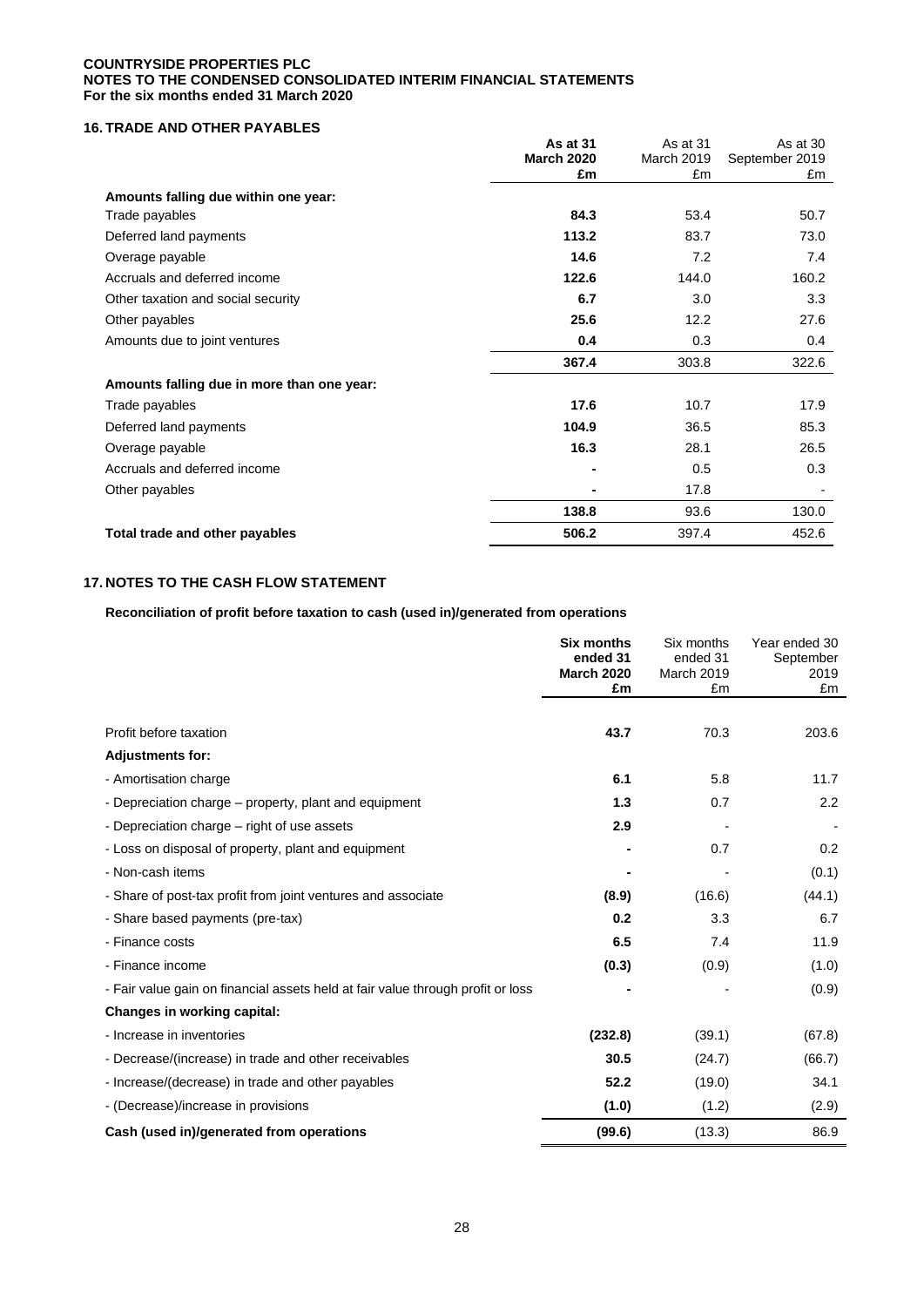## **18. RELATED PARTY TRANSACTIONS**

#### **Transactions with joint ventures and associate**

|                                                |                                                      | <b>Joint Ventures</b>                         |                                             | Associate                                            |                                               |                                             |
|------------------------------------------------|------------------------------------------------------|-----------------------------------------------|---------------------------------------------|------------------------------------------------------|-----------------------------------------------|---------------------------------------------|
|                                                | <b>Six months</b><br>ended<br>31 March<br>2020<br>£m | Six months<br>ended<br>31 March<br>2019<br>£m | Year ended<br>30<br>September<br>2019<br>£m | <b>Six months</b><br>ended<br>31 March<br>2020<br>£m | Six months<br>ended<br>31 March<br>2019<br>£m | Year ended<br>30<br>September<br>2019<br>£m |
| Sales during the period                        | 11.7                                                 | 12.5                                          | 29.8                                        | 0.1                                                  | 1.4                                           | 2.4                                         |
| Net advances:                                  |                                                      |                                               |                                             |                                                      |                                               |                                             |
| Amount due at start of period                  | 49.3                                                 | 56.1                                          | 56.1                                        |                                                      |                                               |                                             |
| Net advances/(repayments)<br>during the period | 37.4                                                 | 39.4                                          | (6.8)                                       |                                                      |                                               |                                             |
| Amount due at end of period                    | 86.7                                                 | 95.5                                          | 49.3                                        |                                                      |                                               |                                             |

Sales of goods to related parties were made at the Group's commercial terms. No purchases were made by the Group from its joint ventures or associate. The amounts outstanding ordinarily bear no interest and will be settled in cash.

#### **Transactions with key management personnel**

During the period, three close family members of Ian Sutcliffe and Phillip Lyons were employed by a subsidiary of the Group. All these individuals were recruited through the normal interview process and are employed at salaries commensurate with their experience and roles. The combined annual salary and benefits of these individuals is less than £160,000 (HY19: one individual less than £80,000, FY19: two individuals less than £110,000).

### **19. SHARE PLANS**

The Group operates three employee incentive schemes: An all-employee Save as you Earn ("SAYE") plan and two discretionary plans - the Long Term Incentive Plan ("LTIP") and the Deferred Bonus Plan ("DBP"). During the period, 2.3m (HY19: 3.9m, FY19: 3.9m) options were granted over the Company's shares relating to the LTIP and DBP schemes. 1.9m options were granted under the LTIP scheme (HY19: 3.5m, FY19: 3.5m) and 0.4m options were granted under the DBP scheme (HY19: 0.4m, FY19: 0.4m). No options were granted under the SAYE scheme during the period (HY19: Nil, FY19: 2.1m).

The Group recognised £0.2m (HY19: £3.3m, FY19: £6.7m) of employee costs related to share-based payment transactions during the period, excluding the cost of related national insurance contributions.

A deferred tax asset of £1.6m (HY19: £3.3m, FY19: £2.3m) is held in relation to share-based payments. Transactions during the period resulted in a deferred tax charge to the statement of comprehensive income of £0.2m (HY19: £0.7m, FY19: £0.6m) and a charge direct to equity of £0.1m (HY19: credit of £0.4m, FY19: charge of £0.7m).

#### **20. LITIGATION, CLAIMS AND CONTINGENT LIABILITIES**

The Group is subject to various claims, audits and investigations that have arisen in the ordinary course of business. These matters include but are not limited to employment and commercial matters. The outcome of all these matters is subject to future resolution, including the uncertainties of litigation. Based on information currently known to the Group and after consultation with external lawyers, the Directors believe that the ultimate resolution of these matters, individually and in aggregate, will not have a material adverse impact on the Group's financial condition. Where necessary, applicable costs are included within the cost to complete estimates for individual developments or are otherwise accrued in the statement of financial position.

During the prior financial year, the Competition & Markets Authority (CMA) commenced a sector wide inquiry into the sale of leasehold properties. On 28 February 2020, the CMA announced that they had found evidence of 'potential mis-selling and unfair contract terms in the leasehold housing sector and is set to launch enforcement action'. We have co-operated fully with the inquiry and to date we have not been contacted by the CMA regarding their finding of potential mis-selling or unfair contract terms. As a result, the Directors believe that no liability exists in relation to this matter as at 31 March 2020.

During the prior financial year, an amendment to Building Regulations banned the use of combustible materials on the external cladding of tall buildings. The Directors commissioned an independent third-party review of historical developments which is still on-going. In addition, in response to the Ministry of Housing, Communities & Local Government's (MHCLG) report "Advice for Building Owners of Multi-storey, Multi-occupied Residential Buildings", since January 2020 a formal fire safety assessment must be conducted by a suitably qualified and competent professional (typically a Fire Engineer) for all buildings above 18 meters. We have engaged an independent third-party to complete these assessments and the process is on-going. No provision has been made for fire-safety related works as at 31 March 2020. This will be reviewed when the third-party reviews have been concluded.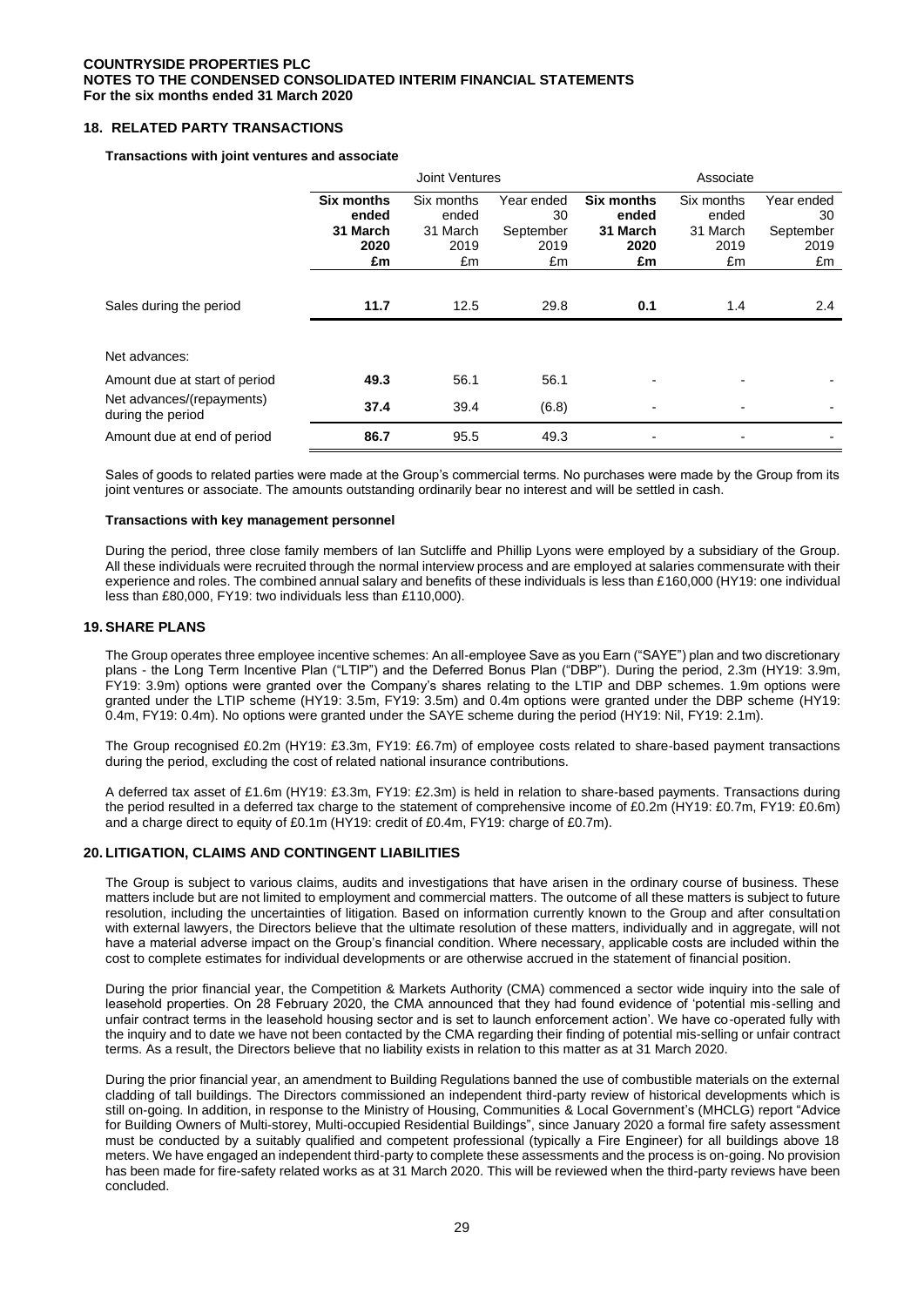## **20. LITIGATION, CLAIMS AND CONTINGENT LIABILITIES (continued)**

During the period, the Group signed an agreement to lease a second modular panel factory in Bardon, Leicestershire. The factory is under construction and the 20-year lease will commence when the factory is ready to occupy. This is expected to occur during the first half of FY21. The Directors expect to recognise a lease liability of c.£36m at the date of commencement along with a right of use asset of the same value.

### **21. ADOPTION OF NEW AND REVISED ACCOUNTING STANDARDS**

During the period, the Group has adopted IFRS 16 "Leases", as issued by the International Accounting Standards Board ("IASB"). The impact of the adoption of IFRS 16 on the Group's financial statements is explained below.

#### **(a) Changes to accounting policies**

Prior to the adoption of IFRS 16, the Group's lease commitments were all classified as operating leases under IAS 17, with rental costs recognised in operating profit on a straight-line basis over the period of the lease.

IFRS 16 requires lessees to recognise right of use assets and lease liabilities in the statement of financial position for all leases, except short-term and low value asset leases.

Lease liabilities are initially recognised at the present value of future lease payments. Future lease payments are included in the lease liability where they are fixed in value, or variable based on an index or a fixed annual increase. The lease payments are discounted at the Group's incremental borrowing rate, which is the rate that the Group would have to pay to borrow the funds necessary to obtain an asset of similar value in a similar economic environment with similar terms and conditions.

Subsequently, the unwind of discount is recorded in finance costs in the consolidated statement of comprehensive income, and lease liabilities are remeasured where the Group's assessment of the expected lease term changes.

Right of use assets are initially measured at cost, comprising the initial value of the lease liabilities adjusted for rental payments made at or prior to the start of the lease term, initial direct costs, lease incentives received and restoration costs.

Subsequently, right of use assets are measured at cost less accumulated depreciation and any accumulated impairment losses. The right of use asset is depreciated over the shorter of the asset's useful life and the lease term on a straight-line basis. Depreciation is recorded in either cost of sales or administrative expenses in the consolidated statement of comprehensive income depending on the nature of the asset.

The accounting treatment for short-term and low value assets is unchanged under IFRS 16, with rental costs recognised on a straight-line basis as an expense in the consolidated statement of comprehensive income. Short-term leases are leases with a lease term of 12 months or less.

#### **(b) Adjustments recognised on adoption of IFRS 16**

The Group has recognised lease liabilities and right of use assets for leases relating to offices, factories, company cars, IT equipment, and show homes/marketing suites that have been sold and leased back.

IFRS 16 has been applied using the modified retrospective approach with no restatement of comparative financial information, as permitted under the specific transitional provisions in the standard. The adjustments arising from the adoption of IFRS 16 are therefore recognised in the opening balances of the consolidated statement of financial position on 1 October 2019.

In applying IFRS 16 for the first time, the Group has used the following practical expedients permitted in the standard:

- the application of a single discount rate to portfolios of leases with reasonably similar characteristics;
- the accounting for operating leases with a remaining lease term of less than 12 months as at 1 October 2019 as shortterm leases even though the initial term of the leases from lease commencement date may have been more than 12 months; and
- the reliance on previous assessments on whether contracts contain a lease or leases are onerous.

The adoption of IFRS 16 on 1 October 2019 had the following impact on the consolidated statement of financial position:

- Lease liabilities recognised of £31.6m
- Right of use assets recognised of £30.3m
- Accruals derecognised of £1.9m
- Prepayments derecognised of £0.6m
- No impact on net assets, TNAV or TNOAV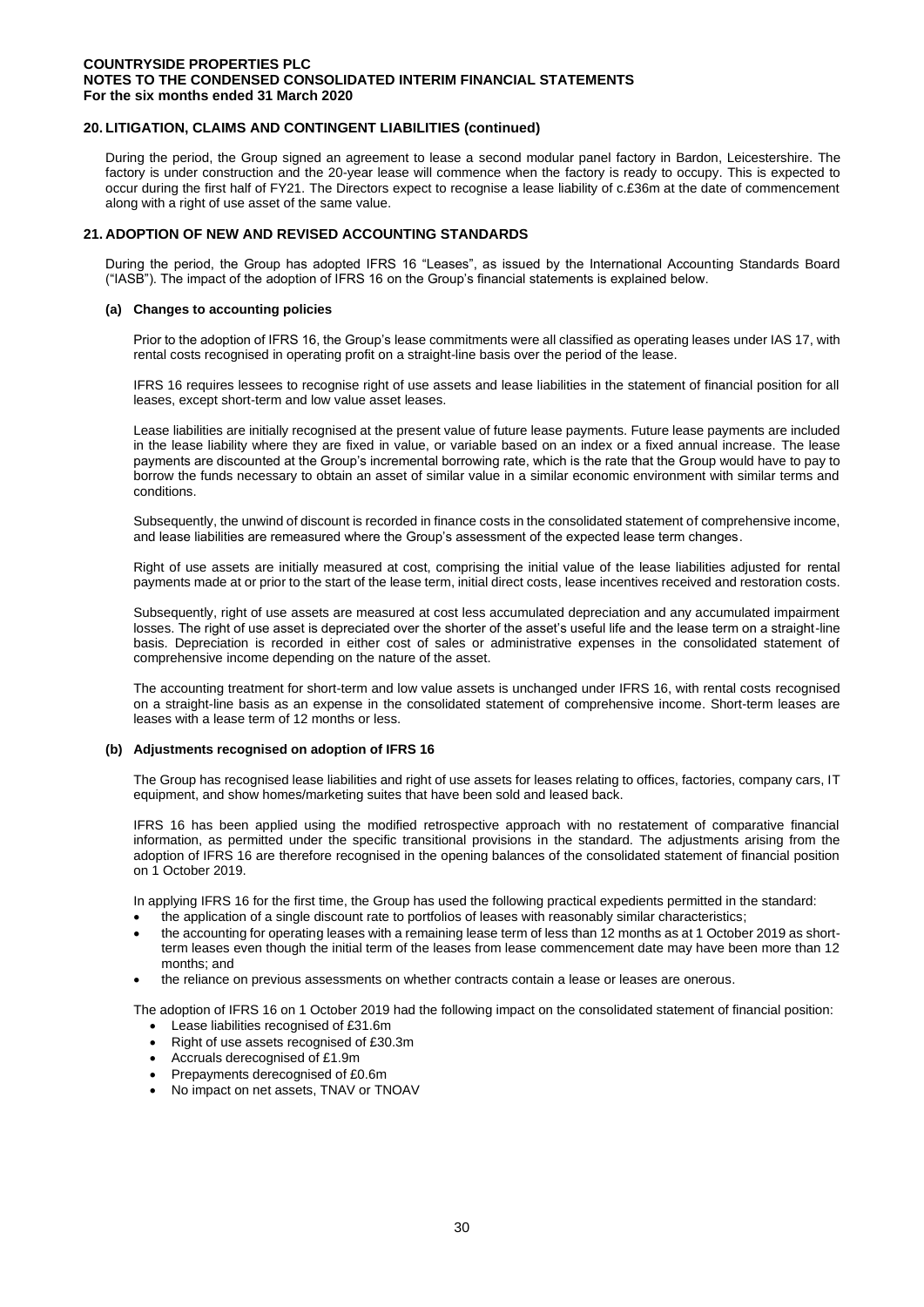# **21. ADOPTION OF NEW AND REVISED ACCOUNTING STANDARDS (continued)**

The following table reconciles the Group's total operating lease commitments as at 30 September 2019 to the lease liabilities recognised under IFRS 16 on 1 October 2019:

|                                                                             | £m    |
|-----------------------------------------------------------------------------|-------|
| Total operating lease commitments disclosed at 30 September 2019            | 26.9  |
| Add: adjustments as a result of different treatment of termination options  | 10.3  |
| (Less): short-term leases recognised on a straight-line basis as an expense | (0.3) |
| (Less): low-value leases recognised on a straight-line basis as an expense  | (0.3) |
|                                                                             | 36.6  |
| Discounted using incremental borrowing rate                                 | (5.0) |
| Total lease liabilities recognised under IFRS 16 at 1 October 2019          | 31.6  |
| Of which:                                                                   |       |
| <b>Current liabilities</b>                                                  | 4.5   |
| Non-current liabilities                                                     | 27.1  |

The weighted average incremental borrowing rate applied in calculating the lease liabilities on 1 October 2019 was 3.4%.

### **(c) Impact on the consolidated interim financial statements for the six months ended 31 March 2020**

The table below outlines the impact of IFRS 16 on the consolidated statement of comprehensive income for the six months ended 31 March 2020.

|                                    | Results before<br>adjustments for<br>the adoption of<br>IFRS 16 | Adjustments in<br>respect of the<br>adoption of<br>IFRS 16 | <b>Six months</b><br>ended 31<br><b>March 2020</b><br>As reported |
|------------------------------------|-----------------------------------------------------------------|------------------------------------------------------------|-------------------------------------------------------------------|
|                                    |                                                                 |                                                            |                                                                   |
| Operating profit (£m)              | 40.7                                                            | 0.3                                                        | 41.0                                                              |
| Finance costs (£m)                 | (5.9)                                                           | (0.6)                                                      | (6.5)                                                             |
| Profit before tax (£m)             | 44.0                                                            | (0.3)                                                      | 43.7                                                              |
| Basic earnings per share (pence)   | 8.2                                                             | (0.1)                                                      | 8.1                                                               |
| Diluted earnings per share (pence) | 8.1                                                             |                                                            | 8.1                                                               |

The table below outlines the impact of IFRS 16 on the consolidated statement of financial position as at 31 March 2020.

|                                  | As at 31 March<br>2020 before<br>adjustments for<br>the adoption of<br>IFRS 16 | Adjustments in<br>respect of the<br>adoption of<br>IFRS 16 | As at 31 March<br>2020<br>As reported |
|----------------------------------|--------------------------------------------------------------------------------|------------------------------------------------------------|---------------------------------------|
|                                  |                                                                                |                                                            |                                       |
| Right of use assets (£m)         | -                                                                              | 29.8                                                       | 29.8                                  |
| Trade and other receivables (£m) | 253.0                                                                          | (0.5)                                                      | 252.5                                 |
| Lease liabilities (£m)           |                                                                                | (31.5)                                                     | (31.5)                                |
| Trade and other payables (£m)    | (508.1)                                                                        | 1.9                                                        | (506.2)                               |
| Retained earnings (£m)           | 882.9                                                                          | (0.3)                                                      | 882.6                                 |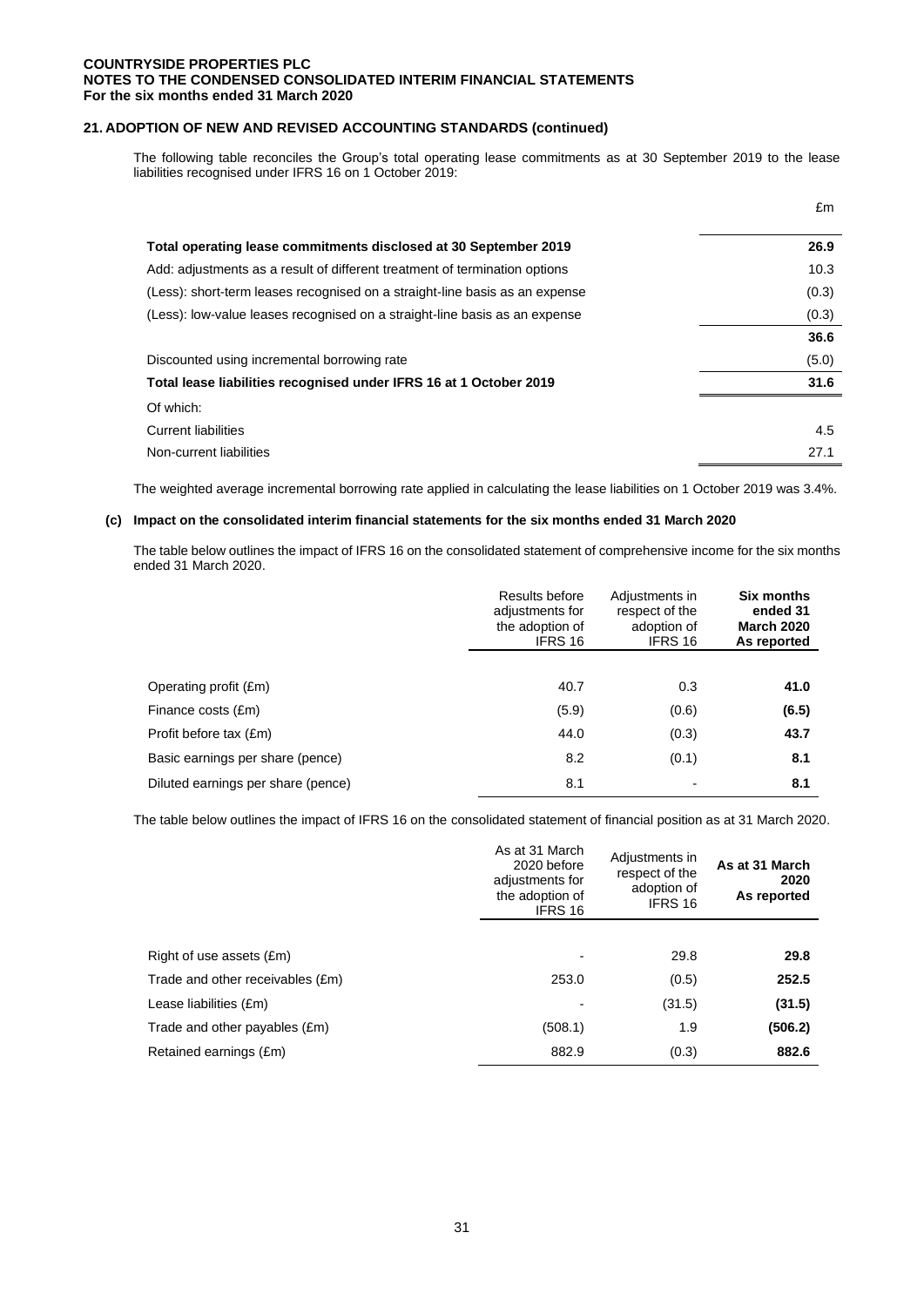## **22. POST BALANCE SHEET EVENTS**

#### **Countryside Ground Rent Assistance Scheme**

Following the Group's earlier commitment to the Government's Leasehold Pledge, in April 2020 the Group established the Countryside Ground Rent Assistance Scheme (the "Scheme"). The Scheme is expected to operate for a period of at least two years. It will be offered on a voluntary basis and will apply to such leases where the ground rent payable was not for the ultimate benefit of either a Local Authority or a Registered Provider of social housing.

We will seek agreement from all freehold owners to vary the leaseholds of Countryside customers who still own homes with a leasehold ground rent that doubles more frequently than every 20 years. Working with our joint venture partners where required, Countryside aims to achieve agreement from the freehold owners to vary the leasehold ground rent to increase every 15 years in line with RPI.

The Scheme is in the early stages of its development and the associated cost of the Scheme is provisionally estimated to be up to £10m. An appropriate provision for these costs will be made in the second half of the year.

### **COVID Corporate Financing Facility ("CCFF")**

On 28 April 2020, the Group received confirmation from the Bank of England of its eligibility to participate in the CCFF. The Group has put in place a commercial paper programme which will allow up to £300m of commercial paper to be issued. The facility will be used to provide standby liquidity, should that be required, and is currently undrawn.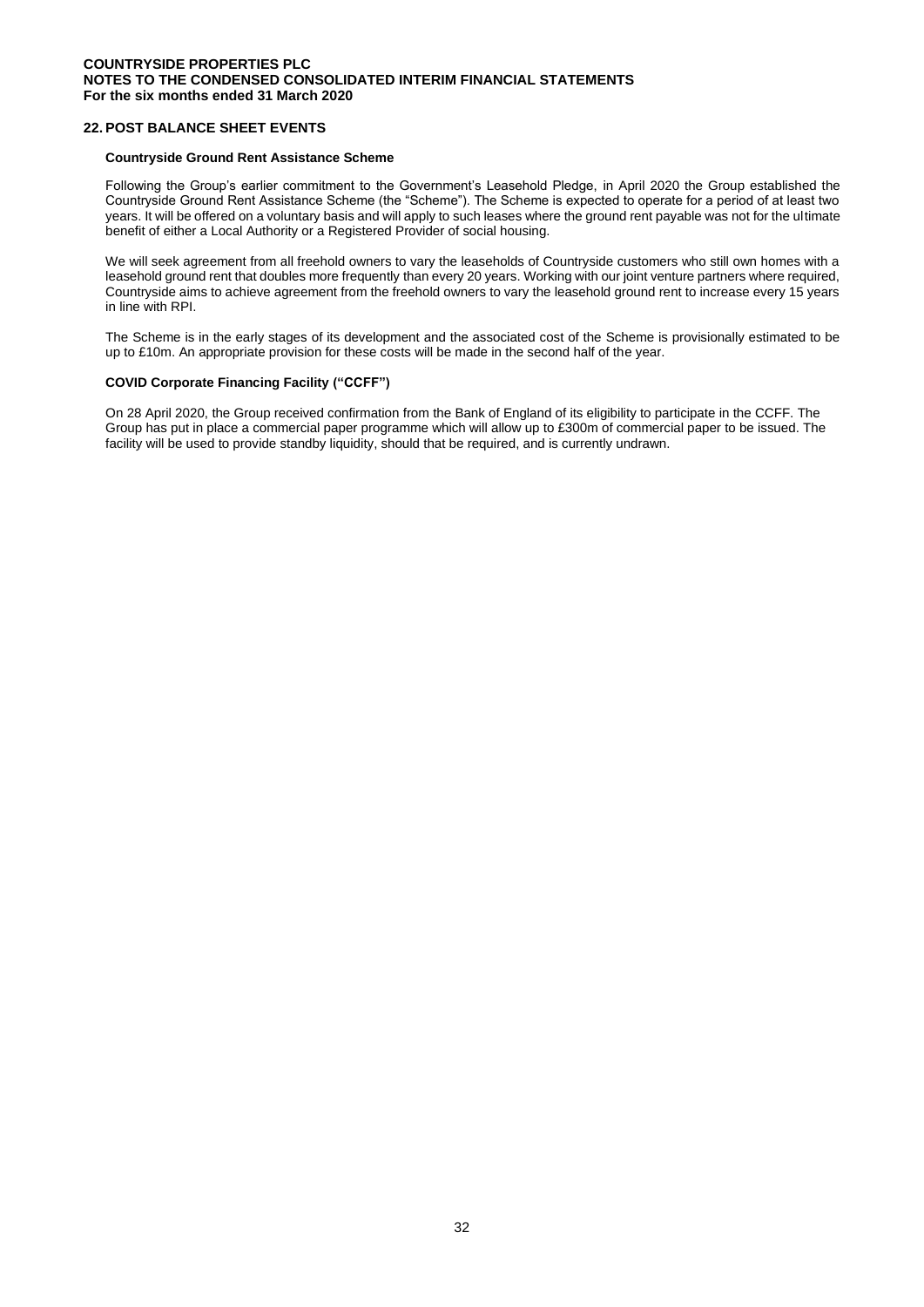## **INDEPENDENT REVIEW REPORT TO COUNTRYSIDE PROPERTIES PLC**

### **Report on the condensed consolidated interim financial statements**

#### *Our conclusion*

We have reviewed Countryside Properties PLC's condensed consolidated interim financial statements (the "interim financial statements") in the unaudited results for the half year ended 31 March 2020 of Countryside Properties PLC for the 6-month period ended 31 March 2020. Based on our review, nothing has come to our attention that causes us to believe that the interim financial statements are not prepared, in all material respects, in accordance with International Accounting Standard 34, 'Interim Financial Reporting', as adopted by the European Union and the Disclosure Guidance and Transparency Rules sourcebook of the United Kingdom's Financial Conduct Authority.

#### *Emphasis of matter*

Without modifying our conclusion on the interim financial statements, we draw your attention to the disclosure made in note 2 "Basis of Preparation" which explains how the Board has formed a judgement that it is appropriate to adopt the going concern assumption as the basis of preparation for the Group.

The Group's forecast cash flows, included within its strategic plan, contain assumptions over revenue, profitability and cash generation. These forecasts have been stress-tested for severe but plausible scenarios that could impact the Group. The analysis shows that in a reasonable worst-case scenario, additional liquidity over and above the existing £300m RCF Facility is required. The Group has put in place a commercial paper programme under the Bank of England's COVID Corporate Financing Facility ("CCFF") which will allow up to £300m of commercial paper to be issued.

Under the Bank of England's standard terms for the CCFF the Bank reserves the right at its sole discretion to deem any security ineligible for any reason, and to deem ineligible securities it has previously purchased and vice versa. The ability of the Bank to withdraw the CCFF constitutes a material uncertainty which may cast significant doubt about the Group's ability to continue as a going concern. The interim financial statements do not include the adjustments that would result if the Group were unable to continue as a going concern.

### *What we have reviewed*

The interim financial statements comprise:

- the consolidated statement of financial position as at 31 March 2020;
- the consolidated statement of comprehensive income for the period then ended;
- the consolidated cashflow statement for the period then ended;
- the consolidated statement of changes in equity for the period then ended; and
- the explanatory notes to the interim financial statements.

The interim financial statements included in the unaudited results for the half year ended 31 March 2020 have been prepared in accordance with International Accounting Standard 34, 'Interim Financial Reporting', as adopted by the European Union and the Disclosure Guidance and Transparency Rules sourcebook of the United Kingdom's Financial Conduct Authority.

As disclosed in note 2 to the interim financial statements, the financial reporting framework that has been applied in the preparation of the full annual financial statements of the Group is applicable law and International Financial Reporting Standards (IFRSs) as adopted by the European Union.

### **Responsibilities for the interim financial statements and the review**

#### *Our responsibilities and those of the Directors*

The unaudited results for the half year ended 31 March 2020, including the interim financial statements, is the responsibility of, and has been approved by, the directors. The directors are responsible for preparing the unaudited results for the half year ended 31 March 2020 in accordance with the Disclosure Guidance and Transparency Rules sourcebook of the United Kingdom's Financial Conduct Authority.

Our responsibility is to express a conclusion on the interim financial statements in the unaudited results for the half year ended 31 March 2020 based on our review. This report, including the conclusion, has been prepared for and only for the company for the purpose of complying with the Disclosure Guidance and Transparency Rules sourcebook of the United Kingdom's Financial Conduct Authority and for no other purpose. We do not, in giving this conclusion, accept or assume responsibility for any other purpose or to any other person to whom this report is shown or into whose hands it may come save where expressly agreed by our prior consent in writing.

#### *What a review of interim financial statements involves*

We conducted our review in accordance with International Standard on Review Engagements (UK and Ireland) 2410, 'Review of Interim Financial Information Performed by the Independent Auditor of the Entity' issued by the Auditing Practices Board for use in the United Kingdom. A review of interim financial information consists of making enquiries, primarily of persons responsible for financial and accounting matters, and applying analytical and other review procedures.

A review is substantially less in scope than an audit conducted in accordance with International Standards on Auditing (UK) and, consequently, does not enable us to obtain assurance that we would become aware of all significant matters that might be identified in an audit. Accordingly, we do not express an audit opinion.

We have read the other information contained in the unaudited results for the half year ended 31 March 2020 and considered whether it contains any apparent misstatements or material inconsistencies with the information in the interim financial statements.

PricewaterhouseCoopers LLP Chartered Accountants London 14 May 2020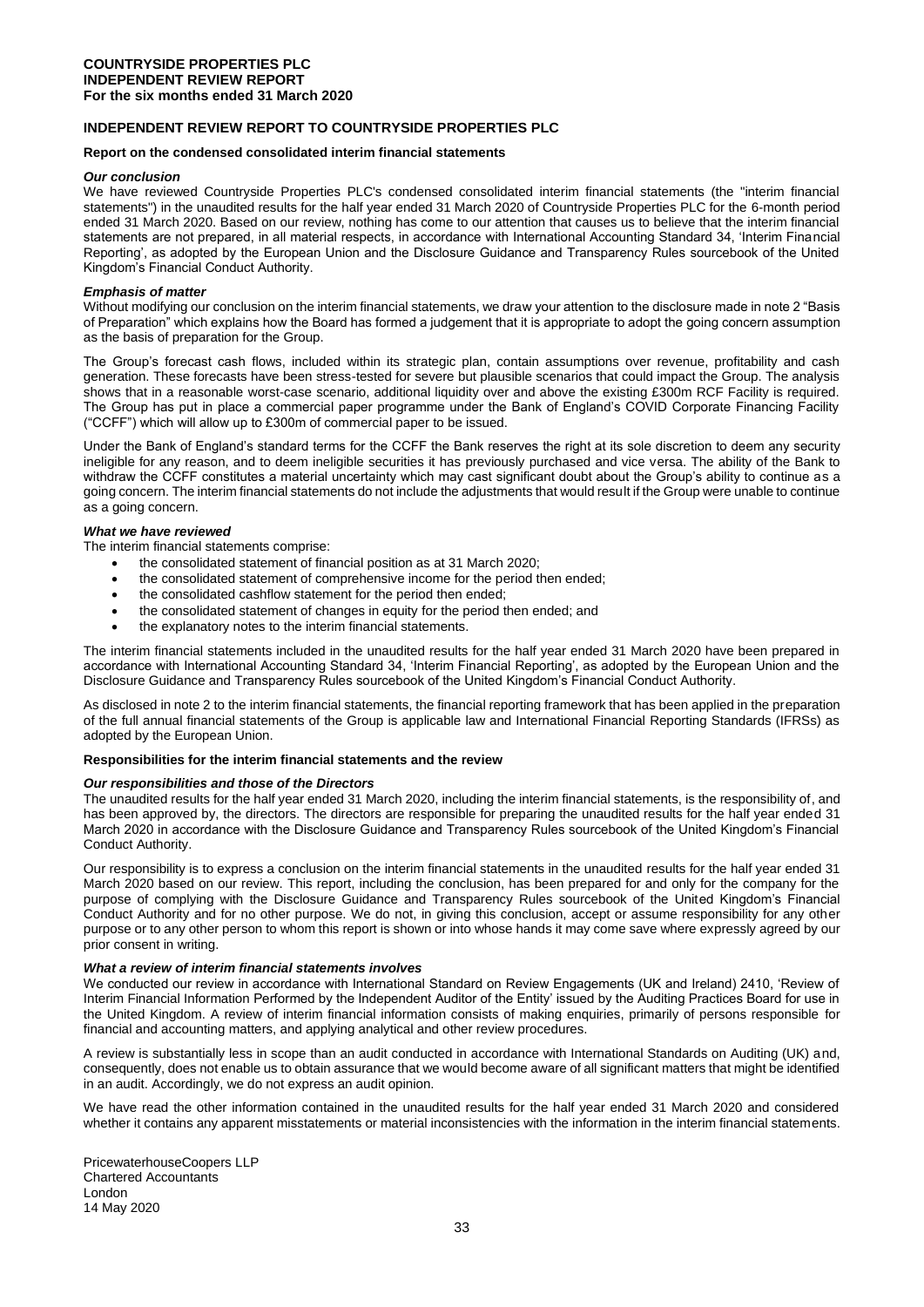## **ALTERNATIVE PERFORMANCE MEASURES** (unaudited)

In the reporting of financial information, the Directors have adopted various Alternative Performance Measures ("APMs"). These measures are not defined by IFRS and therefore may not be directly comparable with other companies' APMs, including those in the Group's industry. APMs should be considered in addition to, and are not intended to be a substitute for, or superior to, IFRS measurements.

The Directors believe that the inclusion of the Group's share of the financial performance of its joint ventures and associate and the removal of non-underlying items from financial information presents a clear and consistent presentation of the underlying performance of the ongoing business for shareholders.

### **(a) Financial performance**

### **Adjusted revenue**

Adjusted revenue includes the Group's share of revenue from joint ventures and associate. Refer to Note 4 for a reconciliation to reported revenue.

### **Adjusted gross margin**

Adjusted gross margin is calculated as adjusted gross profit divided by adjusted revenue. The table below reconciles adjusted gross profit to reported gross profit and presents the calculation of adjusted gross margin.

Adjusted gross profit includes the Group's share of gross profit from joint ventures and associate and excludes non-underlying items.

|                                                              | Note | Six months<br>ended 31<br><b>March 2020</b><br>£m | Six months<br>ended 31<br>March 2019<br>£m | Year ended 30<br>September<br>2019<br>£m |
|--------------------------------------------------------------|------|---------------------------------------------------|--------------------------------------------|------------------------------------------|
|                                                              |      |                                                   |                                            |                                          |
| Gross profit                                                 |      | 79.6                                              | 100.0                                      | 253.6                                    |
| Add: non-underlying items                                    | 6    |                                                   | 7.4                                        | 7.4                                      |
| Add: share of gross profit from joint ventures and associate |      | 9.4                                               | 18.1                                       | 47.8                                     |
| <b>Adjusted gross profit</b>                                 |      | 89.0                                              | 125.5                                      | 308.8                                    |
| Adjusted revenue                                             | 4a   | 530.9                                             | 563.7                                      | 1,422.8                                  |
| Adjusted gross profit margin                                 |      | 16.8%                                             | 22.3%                                      | 21.7%                                    |

#### **Adjusted operating profit**

Adjusted operating profit includes the Group's share of operating profit from joint ventures and associate and excludes nonunderlying items. Refer to Note 4 for a reconciliation to reported operating profit.

#### **Adjusted operating margin**

Adjusted operating margin is calculated as adjusted operating profit divided by adjusted revenue. The table below presents the calculation of adjusted operating margin.

|                                               | Note     | <b>Six months</b><br>ended 31<br><b>March 2020</b><br>£m | Six months<br>ended 31<br>March 2019<br>£m | Year ended 30<br>September<br>2019<br>£m |
|-----------------------------------------------|----------|----------------------------------------------------------|--------------------------------------------|------------------------------------------|
| Adjusted operating profit<br>Adjusted revenue | 4a<br>4a | 55.3<br>530.9                                            | 89.4<br>563.7                              | 234.4<br>1,422.8                         |
| Adjusted operating profit margin              |          | 10.4%                                                    | 15.9%                                      | 16.5%                                    |

#### **Adjusted basic and diluted earnings per share**

Adjusted basic and diluted earnings per share exclude the impact of non-underlying items on profit from continuing operations attributable to equity holders of the parent. Refer to Note 9 for a reconciliation to reported basic and diluted earnings per share.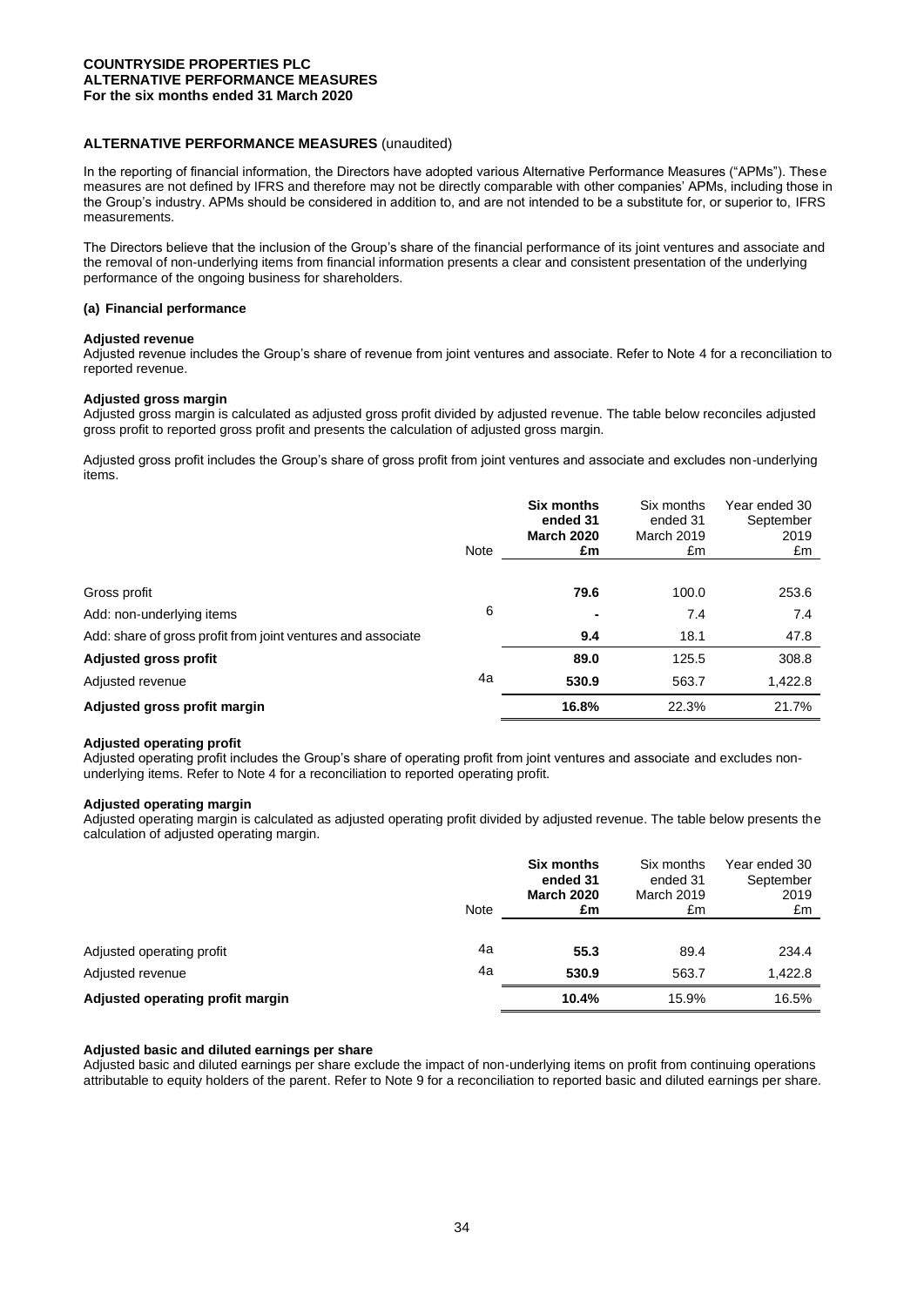## **ALTERNATIVE PERFORMANCE MEASURES** (continued)

### **Return on capital employed ("ROCE")**

ROCE is calculated as adjusted operating profit divided by average tangible net operating asset value ("TNOAV") on a 12-month rolling basis.

The table below presents the calculation of ROCE for the Group:

|                                                   |                | Six months<br>ended 31 | Six months<br>ended 31 | Year ended 30<br>September |
|---------------------------------------------------|----------------|------------------------|------------------------|----------------------------|
|                                                   | Note           | <b>March 2020</b>      | <b>March 2019</b>      | 2019                       |
|                                                   |                | £m                     | £m                     | £m                         |
| Closing TNOAV                                     | 4 <sub>b</sub> | 860.5                  | 690.1                  | 664.4                      |
| Opening TNOAV (12 months prior to reporting date) |                | 690.1                  | 649.3                  | 575.1                      |
| Average TNOAV (12-month rolling)                  |                | 775.3                  | 669.7                  | 619.8                      |
| Adjusted operating profit (12-month rolling)      |                | 200.3                  | 220.2                  | 234.4                      |
| Group ROCE (%)                                    |                | 25.8%                  | 32.9%                  | 37.8%                      |

The table below presents the calculation of ROCE for the Partnerships segment:

|                                                   | Note           | Six months<br>ended 31<br><b>March 2020</b><br>£m | Six months<br>ended 31<br>March 2019<br>£m | Year ended 30<br>September<br>2019<br>£m |
|---------------------------------------------------|----------------|---------------------------------------------------|--------------------------------------------|------------------------------------------|
|                                                   |                |                                                   |                                            |                                          |
| Closing TNOAV                                     | 4 <sub>b</sub> | 298.7                                             | 203.6                                      | 176.8                                    |
| Opening TNOAV (12 months prior to reporting date) |                | 203.6                                             | 124.7                                      | 149.5                                    |
| Average TNOAV (12-month rolling)                  |                | 251.2                                             | 164.2                                      | 163.2                                    |
| Adjusted operating profit (12-month rolling)      |                | 118.4                                             | 109.6                                      | 127.8                                    |
| Partnerships ROCE (%)                             |                | 47.1%                                             | 66.7%                                      | 78.3%                                    |

The table below presents the calculation of ROCE for the Housebuilding segment:

|                                                   | Note           | Six months<br>ended 31<br><b>March 2020</b><br>£m | Six months<br>ended 31<br><b>March 2019</b><br>£m | Year ended 30<br>September<br>2019<br>£m |
|---------------------------------------------------|----------------|---------------------------------------------------|---------------------------------------------------|------------------------------------------|
| <b>Closing TNOAV</b>                              | 4 <sub>b</sub> | 561.8                                             | 486.5                                             | 487.6                                    |
| Opening TNOAV (12 months prior to reporting date) |                | 486.5                                             | 524.6                                             | 425.6                                    |
| Average TNOAV (12-month rolling)                  |                | 524.2                                             | 505.6                                             | 456.6                                    |
| Adjusted operating profit (12-month rolling)      |                | 87.3                                              | 120.3                                             | 114.8                                    |
| Housebuilding ROCE (%)                            |                | 16.6%                                             | 23.8%                                             | 25.1%                                    |

12-month rolling adjusted operating profit used in the calculation of ROCE above is calculated as follows for the six months ended 31 March 2020:

|                                                                |      | Partnerships<br>£m | Housebuilding<br>£m | Group <sup>1</sup><br>£m |
|----------------------------------------------------------------|------|--------------------|---------------------|--------------------------|
|                                                                | Note |                    |                     |                          |
| Adjusted operating profit for the current six-month period     | 4a   | 36.3               | 20.6                | 55.3                     |
| Add: Adjusted operating profit for the prior financial year    | 4a   | 127.8              | 114.8               | 234.4                    |
| Less: Adjusted operating profit for the prior six-month period | 4a   | (45.7)             | (48.1)              | (89.4)                   |
| Adjusted operating profit (12-month rolling)                   |      | 118.4              | 87.3                | 200.3                    |

1Group adjusted operating profit includes other Group items that are not allocated to the two segments. Refer to Note 4.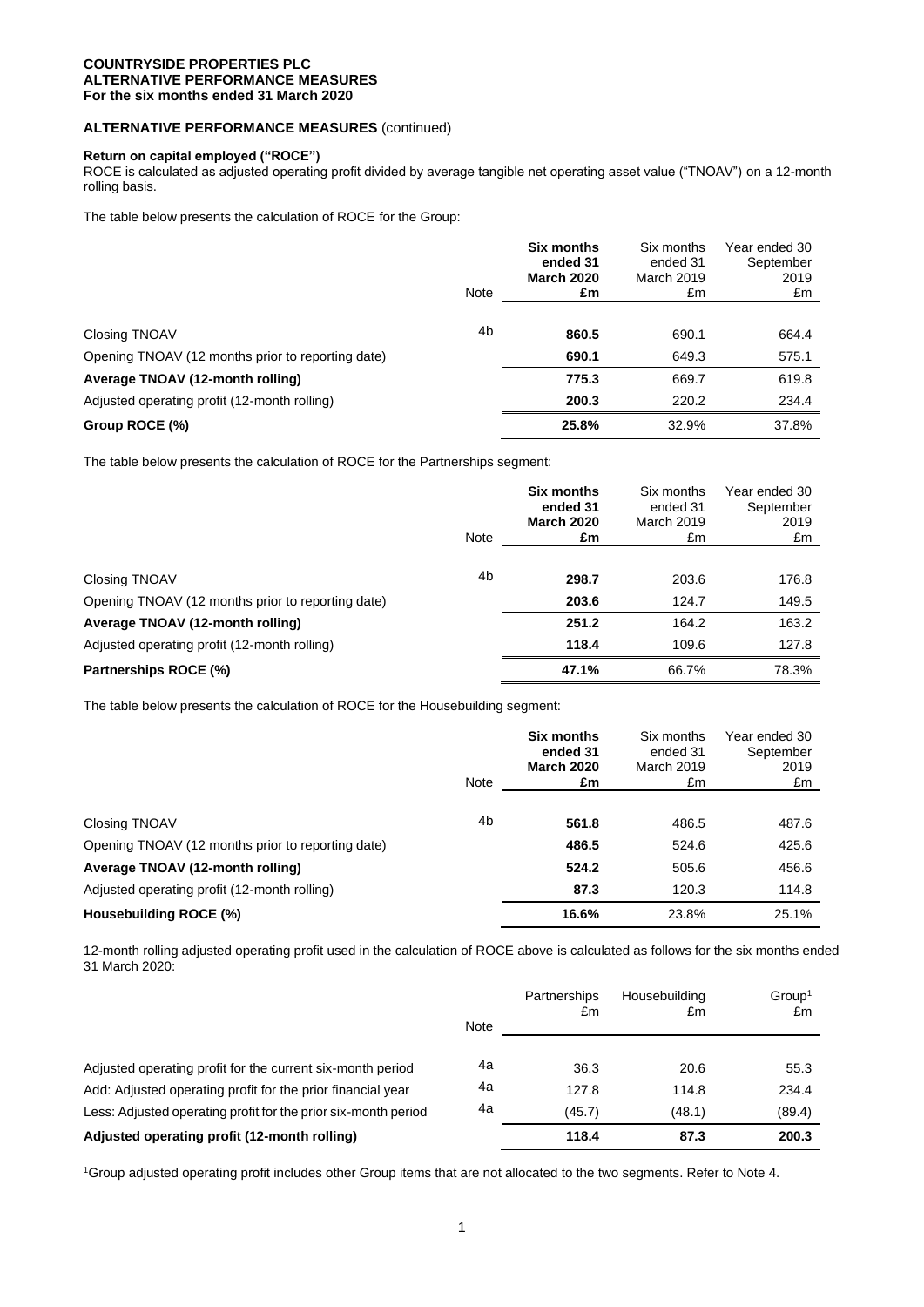## **ALTERNATIVE PERFORMANCE MEASURES** (continued)

12-month rolling adjusted operating profit used in the calculation of ROCE above is calculated as follows for the six months ended 31 March 2019:

|                                                                |      | Partnerships<br>£m | Housebuilding<br>£m | Group <sup>1</sup><br>£m |
|----------------------------------------------------------------|------|--------------------|---------------------|--------------------------|
|                                                                | Note |                    |                     |                          |
| Adjusted operating profit for the current six-month period     | 4a   | 45.7               | 48.1                | 89.4                     |
| Add: Adjusted operating profit for the prior financial year    |      | 110.6              | 109.5               | 211.4                    |
| Less: Adjusted operating profit for the prior six-month period |      | (46.7)             | (37.3)              | (80.6)                   |
| Adjusted operating profit (12-month rolling)                   |      | 109.6              | 120.3               | 220.2                    |

<sup>1</sup>Group adjusted operating profit includes other Group items that are not allocated to the two segments. Refer to Note 4.

### **Asset Turn**

Asset turn is calculated as adjusted revenue divided by average TNOAV on a 12-month rolling basis.

The table below presents the calculation of asset turn for the Group:

|                                     | <b>Six months</b> | Six months | Year ended 30 |
|-------------------------------------|-------------------|------------|---------------|
|                                     | ended 31          | ended 31   | September     |
|                                     | <b>March 2020</b> | March 2019 | 2019          |
|                                     | £m                | £m         | £m            |
| Adjusted revenue (12-month rolling) | 1,390.0           | 1.325.2    | 1,422.8       |
| Average TNOAV (12-month rolling)    | 775.3             | 669.7      | 619.8         |
| Group asset turn                    | 1.8               | 2.0        | 2.3           |

The table below presents the calculation of asset turn for the Partnerships segment:

|                                     | Six months        | Six months | Year ended 30 |
|-------------------------------------|-------------------|------------|---------------|
|                                     | ended 31          | ended 31   | September     |
|                                     | <b>March 2020</b> | March 2019 | 2019          |
|                                     | £m                | £m         | £m            |
| Adjusted revenue (12-month rolling) | 838.5             | 730.6      | 837.1         |
| Average TNOAV (12-month rolling)    | 251.2             | 164.2      | 163.2         |
| Partnerships asset turn             | 3.3               | 4.5        | 5.1           |

The table below presents the calculation of asset turn for the Housebuilding segment:

|                                     | <b>Six months</b> | Six months | Year ended 30 |
|-------------------------------------|-------------------|------------|---------------|
|                                     | ended 31          | ended 31   | September     |
|                                     | <b>March 2020</b> | March 2019 | 2019          |
|                                     | £m                | £m         | £m            |
| Adjusted revenue (12-month rolling) | 551.5             | 594.6      | 585.7         |
| Average TNOAV (12-month rolling)    | 524.2             | 505.6      | 456.6         |
| Housebuilding asset turn            | 1.1               | 1.2        | 1.3           |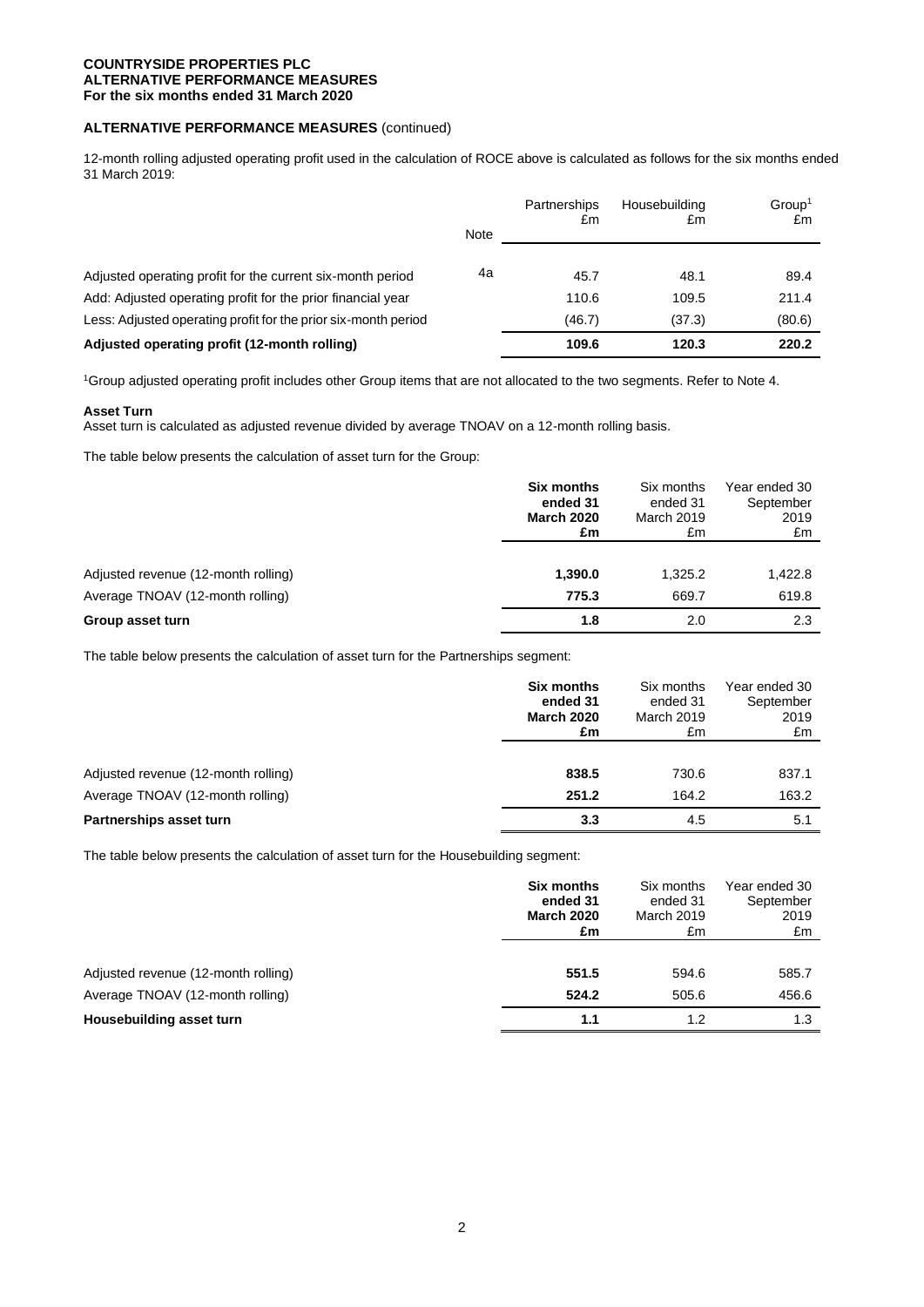## **ALTERNATIVE PERFORMANCE MEASURES** (continued)

12-month rolling adjusted revenue used in the calculation of asset turn above is calculated as follows for the six months ended 31 March 2020:

|                                                       |      | Partnerships<br>£m | Housebuilding<br>£m | Group<br>£m |
|-------------------------------------------------------|------|--------------------|---------------------|-------------|
|                                                       | Note |                    |                     |             |
| Adjusted revenue for the current six-month period     | 4a   | 343.8              | 187.1               | 530.9       |
| Add: Adjusted revenue for the prior financial year    | 4a   | 837.1              | 585.7               | 1.422.8     |
| Less: Adjusted revenue for the prior six-month period | 4a   | (342.4)            | (221.3)             | (563.7)     |
| Adjusted revenue (12-month rolling)                   |      | 838.5              | 551.5               | 1.390.0     |

12-month rolling adjusted revenue used in the calculation of asset turn above is calculated as follows for the six months ended 31 March 2019:

|                                                       | Note | Partnerships<br>£m | Housebuilding<br>£m | Group<br>£m |
|-------------------------------------------------------|------|--------------------|---------------------|-------------|
| Adjusted revenue for the current six-month period     | 4a   | 342.4              | 221.3               | 563.7       |
| Add: Adjusted revenue for the prior financial year    |      | 634.8              | 594.7               | 1,229.5     |
| Less: Adjusted revenue for the prior six-month period |      | (246.6)            | (221.4)             | (468.0)     |
| Adjusted revenue (12-month rolling)                   |      | 730.6              | 594.6               | 1,325.2     |

### **(b) Financial position**

### **Tangible net asset value ("TNAV")**

TNAV is calculated as net assets excluding intangible assets net of deferred tax. The table below reconciles TNAV to reported net assets.

|                                        | Note           | <b>Six months</b><br>Six months<br>ended 31<br>ended 31<br><b>March 2020</b><br><b>March 2019</b><br>£m<br>£m | Year ended 30<br>September<br>2019<br>£m |         |
|----------------------------------------|----------------|---------------------------------------------------------------------------------------------------------------|------------------------------------------|---------|
|                                        |                |                                                                                                               |                                          |         |
| Net assets                             |                | 889.4                                                                                                         | 812.7                                    | 899.1   |
| Less: intangible assets                |                | (165.8)                                                                                                       | (175.2)                                  | (170.9) |
| Add: deferred tax on intangible assets |                | 9.2                                                                                                           | 10.5                                     | 9.6     |
| <b>TNAV</b>                            | 4 <sub>b</sub> | 732.8                                                                                                         | 648.0                                    | 737.8   |

#### **Net debt**

Net debt is calculated as borrowings less net cash and cash equivalents, and excludes bank loan arrangement fees included in borrowings. The table below presents the calculation of net debt:

|                                     | Note | <b>Six months</b><br>ended 31<br><b>March 2020</b><br>£m | Six months<br>ended 31<br><b>March 2019</b><br>£m | Year ended 30<br>September<br>2019<br>£m |
|-------------------------------------|------|----------------------------------------------------------|---------------------------------------------------|------------------------------------------|
| <b>Borrowings</b>                   | 15   | 298.2                                                    | 39.9                                              | 2.2                                      |
| Add: bank loan arrangement fees     | 15   | 1.7                                                      | 2.3                                               |                                          |
| Less: net cash and cash equivalents | 15   | (172.2)                                                  | (0.1)                                             | (75.6)                                   |
| Net debt / (cash)                   |      | 127.7                                                    | 42.1                                              | (73.4)                                   |